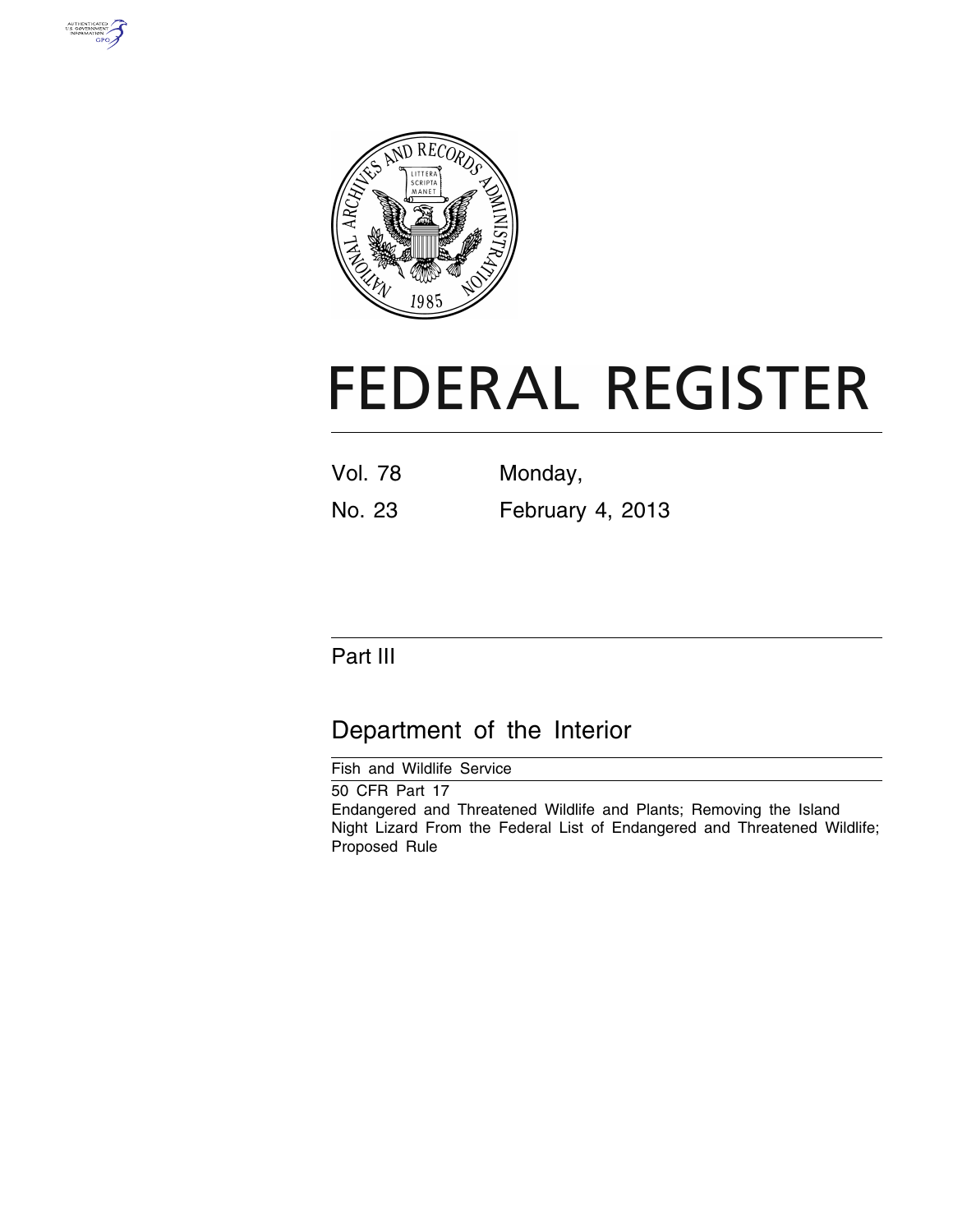# **DEPARTMENT OF THE INTERIOR**

# **Fish and Wildlife Service**

# **50 CFR Part 17**

**[Docket No. FWS–R8–ES–2012–0099; FXES11130900000–134–FF09E32000]** 

#### **RIN 1018–AY44**

# **Endangered and Threatened Wildlife and Plants; Removing the Island Night Lizard From the Federal List of Endangered and Threatened Wildlife**

**AGENCY:** Fish and Wildlife Service, **Interior** 

**ACTION:** Proposed rule; 12-month petition finding; notice of document availability.

**SUMMARY:** We, the U.S. Fish and Wildlife Service (Service), propose to remove the island night lizard (*Xantusia riversiana*) from the Federal List of Endangered and Threatened Wildlife. This action is based on a review of the best available scientific and commercial information, which indicates that the species no longer meets the definition of endangered species or threatened species under the Endangered Species Act of 1973, as amended (Act). This proposed rule, if made final, would remove the island night lizard as a threatened species from the List of Endangered and Threatened Wildlife. This document also constitutes our 12 month finding on a petition to remove the island night lizard from the Federal List of Endangered and Threatened Wildlife.

**DATES:** We will accept comments received or postmarked on or before April 5, 2013. We must receive requests for public hearings, in writing, at the address shown in the **FOR FURTHER INFORMATION CONTACT** section by March 21, 2013.

**ADDRESSES:** You may submit comments by one of the following methods:

(1) *Electronically:* Go to the Federal eRulemaking Portal: *[http://](http://www.regulations.gov) [www.regulations.gov.](http://www.regulations.gov)* In the Enter Keyword or ID box, enter FWS–R8–ES– 2012–0099, which is the docket number for this rulemaking. On the search results page, under the Comment Period heading in the menu on the left side of your screen, check the box next to ''Open'' to locate this document. Please ensure you have found the correct document before submitting your comments. If your comments will fit in the provided comment box, please use this feature of *[http://](http://www.regulations.gov)* 

*[www.regulations.gov,](http://www.regulations.gov)* as it is most compatible with our comment review procedures. If you attach your

comments as a separate document, our preferred file format is Microsoft Word. If you attach multiple comments (such as form letters), our preferred format is a spreadsheet in Microsoft Excel.

(2) *By hard copy:* Submit by U.S. mail or hand-delivery to: Public Comments Processing, Attn: FWS–R8–ES–2012– 0099; Division of Policy and Directives Management; U.S. Fish and Wildlife Service; 4401 N. Fairfax Drive, MS 2042–PDM; Arlington, VA 22203.

We request that you send comments only by the methods described above. We will post all comments on *[http://](http://www.regulations.gov) [www.regulations.gov.](http://www.regulations.gov)* This generally means that we will post any personal information you provide us (see Public Comments below for more information).

Document availability: A copy of the draft post-delisting monitoring plan can be viewed at *[http://ecos.fws.gov/](http://ecos.fws.gov/speciesProfile/profile/speciesProfile.action?spcode=C01M) [speciesProfile/profile/](http://ecos.fws.gov/speciesProfile/profile/speciesProfile.action?spcode=C01M) [speciesProfile.action?spcode=C01M.](http://ecos.fws.gov/speciesProfile/profile/speciesProfile.action?spcode=C01M)* 

**FOR FURTHER INFORMATION CONTACT:** Jim Bartel, Field Supervisor, Carlsbad Fish and Wildlife Office, 6010 Hidden Valley Road, Suite 101, Carlsbad, CA 92011; telephone 760–431–9440; facsimile (fax) 760–431–5901. If you use a telecommunications device for the deaf (TDD), call the Federal Information Relay Service (FIRS) at 800–877–8339.

# **SUPPLEMENTARY INFORMATION:**

# **Executive Summary**

This document contains: (1) A 12 month finding in response to a petition to delist the San Clemente and San Nicolas Island distinct population segments (DPSs); (2) a proposed rule to remove the island night lizard from the Federal List of Endangered and Threatened Wildlife; and (3) a notice of availability of a draft post-delisting monitoring plan.

*Species addressed.* The island night lizard (*Xantusia riversiana*) is endemic to three Channel Islands (San Clemente, San Nicolas, and Santa Barbara) located off the southern California coast and a small islet (Sutil Island) located just southwest of Santa Barbara Island. Habitat restoration and reduced adverse human-related impacts since listing have resulted in significant improvements to habitat quality and quantity. As a result, threats to the island night lizard have been largely ameliorated. Though population densities were not known at the time of listing, the island night lizard populations are currently estimated at 21.3 million lizards on San Clemente Island, 15,300 lizards on San Nicolas Island, and 17,600 lizards on Santa Barbara Island (including Sutil Island).

*Purpose of the Regulatory Action.*  Under the Endangered Species Act of 1973, we may be petitioned to list, delist, or reclassify a species. In 2004, we received a petition from the Navy asserting that each of the three island occurrences of island night lizard qualifies for recognition as a DPS under the DPS Policy (61 FR 4722; February 7, 1996) and requesting that we delist the San Clemente and San Nicolas Island DPSs (Navy 2004, p. 12). In 2006, we published a 90-day finding (71 FR 48900) concluding that the Navy's petition provided substantial information supporting that delisting may be warranted and we thus announced the initiation of a status review for this species, which is summarized in this document.

*Basis for the Regulatory Action.*  Under the Act, a species may be determined to be an endangered species or threatened species based on any of five factors: (A) The present or threatened destruction, modification, or curtailment of its habitat or range; (B) overutilization for commercial, recreational, scientific, or educational purposes; (C) disease or predation; (D) the inadequacy of existing regulatory mechanisms; or (E) other natural or manmade factors affecting its continued existence. We must consider the same factors in delisting a species. We may delist a species if the best scientific and commercial data indicate the species is neither threatened nor endangered for one or more of the following reasons: (1) The species is extinct; (2) the species has recovered and is no longer threatened or endangered; or (3) the original scientific data used at the time the species was classified were in error.

Threats to the island night lizard at the time of listing included destruction of habitat by feral goats and pigs, predation, and the introduction of nonnatives throughout the species range. We reviewed all available scientific and commercial information pertaining to the five threat factors in our status review of the island night lizard. The results of our status review are summarized below.

• We consider the island night lizard to be ''recovered'' because all substantial threats to the lizard have been ameliorated.

• All remaining potential threats to the species and its habitat, with the exception of climate change, are currently managed through implementation of management plans.

• While we recognize that results from climate change such as rising air temperatures, lower rainfall amounts, and rising sea level are important issues with potential effects to the island night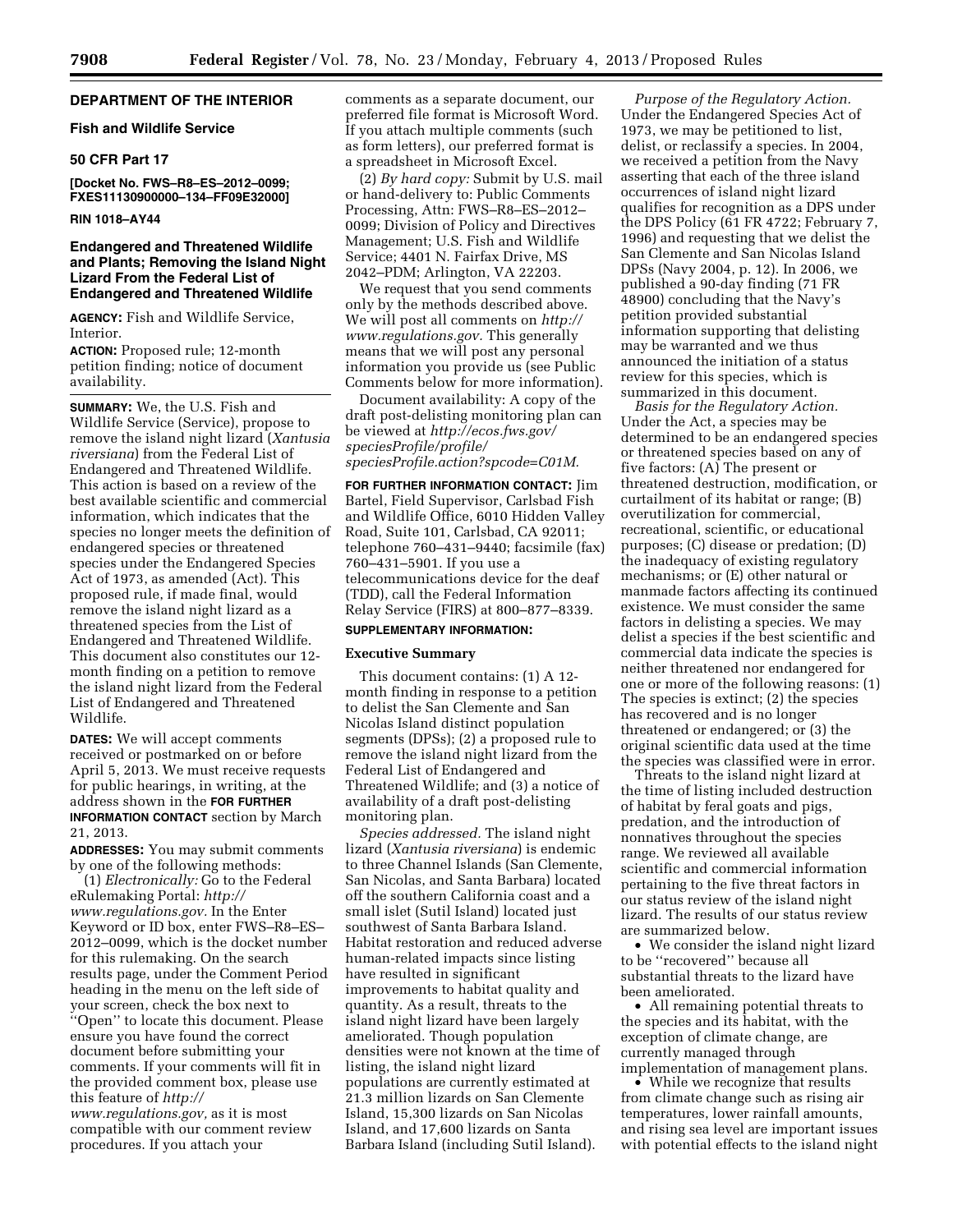lizard and its habitat, the best available information does not indicate that potential changes in temperature, precipitation patterns, and rising sea levels would significantly impact the island night lizard or its habitat. We expect that the lizard's susceptibility to climate change is somewhat reduced by its ability to use varying habitat types and by its broad generalist diet; therefore, we do not consider climate change to be a substantial threat to the species at this time.

• We find that delisting the island night lizard is warranted and we propose to remove this taxon from the Federal List of Endangered and Threatened Wildlife.

• We have also prepared a draft postdelisting monitoring plan to monitor the island night lizard after delisting to verify that the species remains secure.

#### **Acronyms Used**

We use several acronyms throughout the preamble to this proposed rule. To assist the reader, we set them forth here:

- BMP = best management practices
- CHIS = Channel Islands National Park
- DPS = Distinct Population Segment
- FMP = Fire Management Plan
- GHG = greenhouse gas
- INLMA = Island Night Lizard Management Area
- INRMP = Integrated Natural Resources Management Plan
- IPCC = Intergovernmental Panel on Climate Change
- MSRP = Montrose Settlements Restoration Program
- Navy = United States Department of the Navy NEPA = National Environmental Policy Act

NHRP = Native Habitat Restoration Program

- NPS = National Park Service
- OMB = Office of Management and Budget
- PDM = post-delisting monitoring
- PRBO = Point Reyes Bird Observatory

Service = United States Fish and Wildlife Service

SHOBA = Shore Bombardment Area SPR = Significant Portion of the Range

#### **Public Comments**

We intend any final action resulting from this proposal to be based on the best scientific and commercial data available, and be as accurate and as effective as possible. Therefore, we request comments or information from other governmental agencies, tribes, the scientific community, industry, or other interested parties concerning this proposed rule. We particularly seek comments concerning:

(1) Reasons why we should or should not delist the island night lizard under the Act.

(2) New biological or other relevant data concerning any threat (or lack thereof) to this species.

(3) New information concerning the population size or trends of this species.

(4) New information on the restoration of *Lycium californicum*  (California boxthorn), which contain the highest recorded densities of island night lizards throughout their range.

(5) New information on the current or planned activities in the subject areas that may adversely affect or benefit the species.

(6) New information and data on the projected and reasonably likely impacts to island night lizard or its habitat associated with climate change.

(7) Information regarding how best to conduct post-delisting monitoring (PDM), should the proposed delisting lead to a final delisting rule (see *Post-Delisting Monitoring Plan Overview*  section below, which briefly outlines the goals of the draft PDM Plan that is available for public comment concurrent with publication of this proposed rule). Such information might include suggestions regarding the draft objectives, and monitoring procedures for establishing population and habitat baselines, or for detecting variations from those baselines over the course of at least 9 years.

You may submit your comments and materials concerning this proposed rule (and associated draft PDM Plan) by one of the methods listed in **ADDRESSES**. We will not accept comments sent by email or fax or to an address not listed in **ADDRESSES**. If you submit a comment via *[http://www.regulations.gov,](http://www.regulations.gov)* we will post your entire comment—including your personal identifying information on *[http://www.regulations.gov.](http://www.regulations.gov)* If your written comments provide personal identifying information, you may request at the top of your document that we withhold this information from public review. However, we cannot guarantee that we will be able to do so. We will post all hardcopy comments on *[http://www.regulations.gov.](http://www.regulations.gov)* Please include sufficient information with your comment to allow us to verify any scientific or commercial data you submit.

Comments and materials we receive, as well as supporting documentation we used in preparing this proposed rule, will be available for public inspection on *[http://www.regulations.gov,](http://www.regulations.gov)* or by appointment during normal business hours at the Carlsbad Fish and Wildlife Office (see **FOR FURTHER INFORMATION CONTACT** section).

#### **Public Hearings**

Section 4(b)(5) of the Act provides for one or more public hearings on this proposal, if requested. We must receive your request within 45 days after the

date of this **Federal Register**  publication. Send your request to the address shown in **FOR FURTHER INFORMATION CONTACT**. We will schedule public hearings on this proposal, if any are requested, and announce the dates, times, and places of those hearings, as well as how to obtain reasonable accommodations, in the **Federal Register** and local newspapers at least 15 days before the hearing.

#### **Peer Review**

In accordance with our joint policy on peer review published in the **Federal Register** on July 1, 1994 (50 FR 34270), we will seek the expert opinions of at least three appropriate and independent specialists regarding this proposed rule and the draft PDM Plan. The purpose of peer review is to ensure that decisions are based on scientifically sound data, assumptions, and analyses. A peer review panel will conduct an assessment of the proposed rule and draft PDM Plan, and the specific assumptions and conclusions regarding the proposed delisting. This assessment will be completed during the public comment period.

We will consider all comments and information we receive during the comment period on this proposed rule as we prepare the final determination. Accordingly, the final decision may differ from this proposal.

### **Background**

Section 4(b)(3)(B) of the Endangered Species Act of 1973, as amended (Act; 16 U.S.C. 1531 *et seq.*), requires that, for any petition to revise the Federal Lists of Endangered and Threatened Wildlife and Plants that contains substantial scientific or commercial information that listing or reclassifying the species may be warranted, we make a finding within 12 months of the date of receipt of the petition. In this finding, we will determine whether the petitioned action is: (a) Not warranted, (b) warranted, or (c) warranted, but the immediate proposal of a regulation implementing the petitioned action is precluded by other pending proposals to determine whether species are endangered or threatened, and expeditious progress is being made to add or remove qualified species from the Federal Lists of Endangered and Threatened Wildlife and Plants. We must publish these 12 month findings in the **Federal Register**.

#### **Previous Federal Actions**

The island night lizard was proposed as a threatened species under the Act on June 1, 1976 (41 FR 22073) based on threats from habitat degradation from grazing by introduced animals on all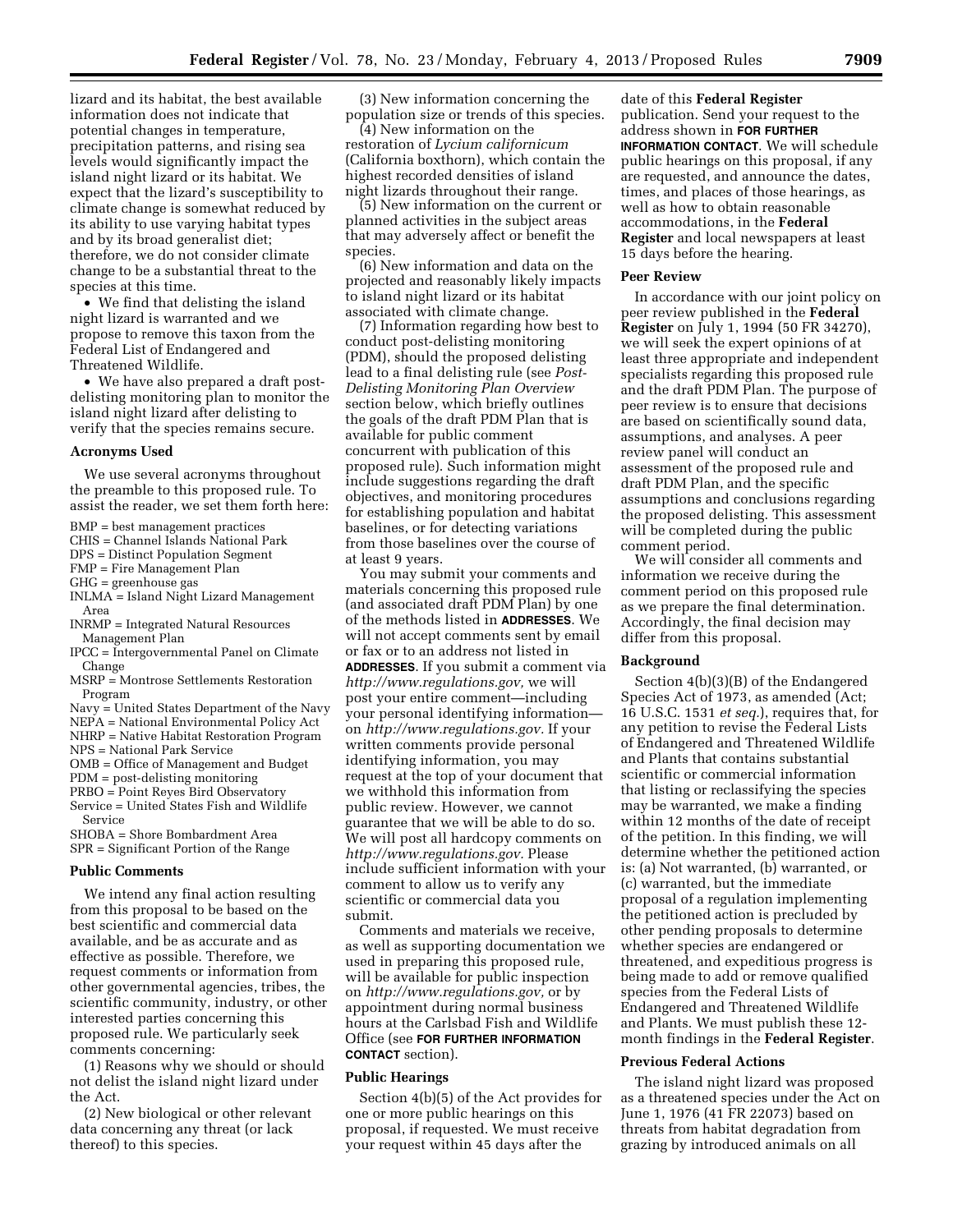three islands and from ''habitat alterations caused by farming, fire, grazing by introduced animals, and invasion by exotic plants'' on San Nicolas and Santa Barbara Islands. A final rule listing the island night lizard as a threatened species was published in the **Federal Register** on August 11, 1977 (42 FR 40682). We finalized a Recovery Plan for the Endangered and Threatened Species of the California Channel Islands (Recovery Plan) in January 1984, which addressed the island night lizard and six other federally listed species occurring on San Clemente, San Nicolas, and Santa Barbara Islands (including Sutil Island) off the coast of southern California (Service 1984). Subsequently, we initiated notice of reviews and requested public comments concerning the status of the island night lizard under 4(c)(2) of the Act on September 27, 1982 (47 FR 42387), July 7, 1987 (52 FR 25523), and November 6, 1991 (56 FR 56882). None of those reviews resulted in a recommendation to change the status of the species; no summaries were published.

In 1997, the National Wilderness Institute submitted a petition to delist the island night lizard on the basis of data error (National Wilderness Institute 1997). In a letter to the National Wilderness Institute dated June 29, 1998 (Service 1998), we indicated that due to the low priority assigned to delisting activities in our 1997 Fiscal Year Listing Priority Guidance, we were not able to act on the petition at that time.

In 2004, the Navy submitted a petition asserting that the island night lizard populations on San Clemente, San Nicolas, and Santa Barbara Islands each qualify as DPSs (Navy 2004). The petition stated that the island night lizard populations meet the discreteness and significance criteria of the Service's and National Marine Fisheries Service's Joint Policy Regarding the Recognition of Distinct Vertebrate Population Segments under the Act (DPS Policy) (61 FR 4722, February 7, 1996). The petition sought the delisting of the San Clemente and San Nicolas Island distinct population segments of island night lizard.

On July 7, 2005 (70 FR 39327), we announced the initiation of a 5-year review of the island night lizard and requested that interested parties submit information regarding the species' status. We published a second notice in the **Federal Register** on November 3, 2005 (70 FR 66842), extending the request for information concerning the island night lizard. No information regarding the status of the island night lizard was received in response to either information request. On August 22,

2006 (71 FR 48900), we published in the **Federal Register** a 90-day finding for both the 1997 and 2004 petitions to delist the island night lizard. In our 90 day finding, we determined the 1997 petition from the National Wilderness Institute did not provide substantial information indicating that delisting the island night lizard due to data error was warranted, which concluded our review of that petition. However, we determined the 2004 petition from the Navy provided substantial information indicating the petitioned actions of delisting the San Clemente and San Nicolas Island populations may be warranted and initiated a 12-month status review, which is represented by this proposed delisting rule.

In September 2006, we completed a 5 year review of the island night lizard (Service 2006, pp. 24–26). In that review, we conducted a preliminary DPS analysis of the island night lizard populations on San Clemente, San Nicolas, and Santa Barbara Islands and concluded that the lizards on each island may qualify as DPSs under the Service's policy because they may each meet the discreteness and significance criteria. Additionally, the 2006 5-year review recommended revising the listing of the island night lizard by designating each island as a DPS. That review also recommended classifying the San Nicolas and Santa Barbara Island DPSs as threatened. Lastly, the 5 year review concluded that the San Clemente Island DPS had recovered due to the amelioration of threats and recommended delisting of this DPS (Service 2006, p. 26). However, we stated that we would continue to seek additional information and refine our preliminary DPS analysis in the context of the 12-month finding on the Navy's petition to delist the San Clemente and San Nicolas populations of the island night lizard (Service 2006, p. 5). We published a notice in the **Federal Register** on February 14, 2007 (72 FR 7064), announcing the availability of completed 5-year reviews, including the island night lizard 5-year review. A copy of the 2006 5-year review for the island night lizard is available on the Service's Environmental Conservation Online System [*[http://ecos.fws.gov/](http://ecos.fws.gov/docs/five_year_review/doc776.pdf) docs/five*\_*year*\_*[review/doc776.pdf](http://ecos.fws.gov/docs/five_year_review/doc776.pdf)*].

Most recently, we published a notice of initiation of 5-year reviews in the **Federal Register** on May 21, 2010 (75 FR 28636), initiating a further status review for the island night lizard. We completed this review for the lizard on October 5, 2012. The 2012 review recommended delisting the lizard throughout its entire range due to the amelioration of substantial threats and

current management of potential threats to the species and its habitat (Service 2012a, p. 44). As we are adopting this recommendation in this finding, we do not further address here the DPS status of the three island populations.

#### **Species Information**

The island night lizard occurs on three of the Channel Islands off the coast of California: San Clemente Island, San Nicolas Island, and Santa Barbara Island. It also occurs on a small islet, Sutil Island, just southwest of Santa Barbara Island. The majority of information on island night lizard biology and life history comes from studies conducted on San Clemente Island, with some additional studies and information from San Nicolas and Santa Barbara islands. The information on island night lizards on Sutil Island is limited to the two occasions it was documented there.

# *Description*

Island night lizard adults average 2.6 to 4.3 inches (in) (65 to 109 millimeters (mm)) in length from snout to vent (Goldberg and Bezy 1974, p. 356; Fellers and Drost 1991, p. 28; Mautz 1993, p. 422). Dorsal coloration ranges from pale ash gray and beige to shades of brown and shades of black with varying uniform, mottled, and striped patterns (Bezy *et al.* 1980, p. 575; Fellers and Drost 1991, pp. 42–44). Both coloration and patterning are highly variable among lizards on all islands throughout their range (Bezy *et al.* 1980, p. 575; Fellers and Drost 1991, pp. 43–44).

# *Biology and Life History*

The island night lizard is a slowgrowing, late-maturing, and long-lived lizard (Goldberg and Bezy 1974, pp. 355–358; Fellers and Drost 1991, pp. 36–42). Island night lizards can live on average 11 to 13 years, with some individuals estimated to be 30 years of age (Fellers and Drost 1991, p. 38; Mautz 1993, p. 420; Fellers *et al.* 1998, p. 25).

Members of the genus *Xantusia* are primarily active during the day (Bezy 1988, p. 8); however, they are highly sedentary and tend to remain under shelter such as dense vegetation or rocks (Fellers and Drost 1991, pp. 50, 55; Mautz 1993, p. 419). Sheltered areas provide suitable cover to protect the species from predation and allow sufficient amounts of sunlight to penetrate to the ground, providing a range of temperatures for thermal regulation (regulation of body temperature) (Mautz 2001a, pp. 9–12).

Island night lizards are viviparous (bear live young) and reach sexual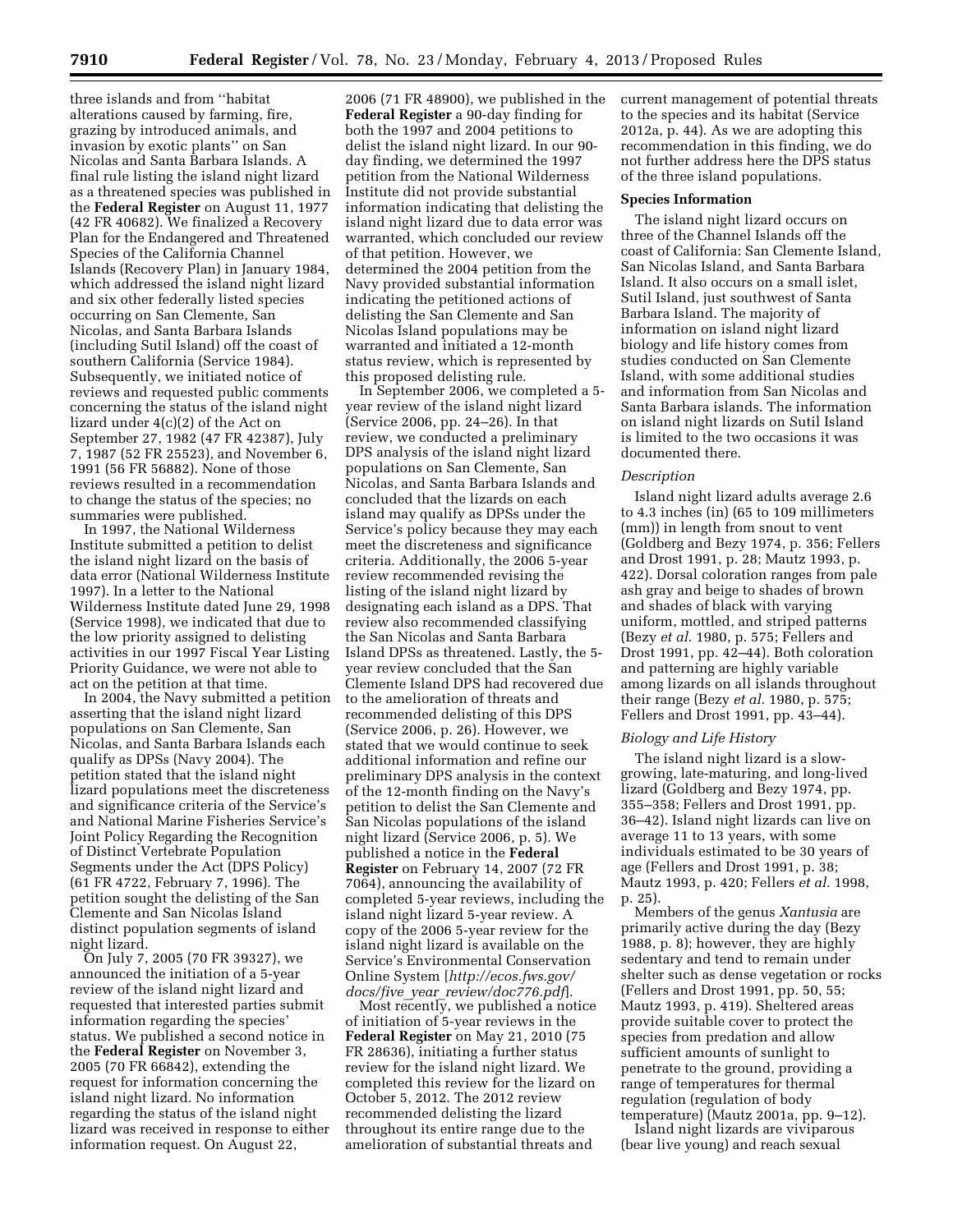maturity at approximately 3 to 4 years of age (Goldberg and Bezy 1974, p. 355; Fellers and Drost 1991, p. 40). Breeding begins around March or April and single broods of young are born around September (Goldberg and Bezy 1974, p. 353). Females demonstrate irregular intervals between reproductive cycles, but appear to approach a biennial cycle (approximately half of sexually mature females reproduce in any given year) (Goldberg and Bezy 1974, p. 358). The island night lizard is unique within the genus *Xantusia* for having a brood size greater than two (Fellers and Drost 1991, p. 59); however, brood size differs among each of the islands where the species occurs, with females on San Nicolas Island averaging 5.3 young per brood and females on both San Clemente and Santa Barbara Islands averaging 3.9 young per brood (Fellers and Drost 1991, p. 60).

Based on multiple years of surveys on San Clemente Island, neonate (young of the year) island night lizards on average comprise about 25 percent of the population (Mautz 1993, p. 422), but this percentage may be lower during periods of drought. Between August 2003 and July 2004, only 1.65 in (42 mm) of rain fell on San Clemente Island (Mautz 2005, p. 5). Surveys conducted in 2004 during the first part of the birthing season (early September) revealed neonate lizards comprised only 14 of the 199 lizards captured (approximately 7 percent) (Mautz 2005, p. 5). In contrast, surveys conducted in October 2006 following a very rainy winter on San Clemente Island (9.65 in (245 mm) of rainfall) revealed 45 of the 127 lizards (35 percent of those captured) were yearlings (in the first year of life) (Mautz 2007, p. 4). Had the 2006 survey taken place in early September, the yearlings would have been counted as neonates. The significant difference in the percentage of neonates or yearlings between dry and wet years may be representative of the species' reproductive response to annual variations in rainfall and food abundance.

Island night lizards are omnivorous, with a diet primarily consisting of insects and plant matter (Knowlton 1949, p. 45; Brattstrom 1952, pp. 168– 171; Mautz 1993, p. 417). Analyses of stomach and digestive tract contents of 24 lizards collected from San Clemente Island in 1948 revealed an omnivorous diet consisting of insects (including species of Hemiptera, Coleoptera, Lepidoptera, Diptera, and Hymenoptera); grass, sedge, seeds, and fruits; lizard skin; and the remains of what appeared to be juvenile mice (Knowlton 1949, p. 45). In 15 of the 24

specimens, plant material constituted at least 50 percent of the total food identified in the stomach contents (Knowlton 1949, p. 46). A more detailed analysis of numerous species of *Xantusia,* including specimens of the island night lizard from San Clemente, San Nicolas, and Santa Barbara Islands, was conducted by Brattstrom (1952, p. 3). Based on samples of the stomach and intestinal contents, Brattstrom (1952, p. 172) determined that the island night lizard eats the widest variety of foods of any of the species of the Genus *Xantusia*  included in the research. Although all age groups will eat both plant and animal material, younger lizards consume a greater amount of animal prey in their diet than older lizards (Fellers and Drost 1991, p. 56). Plant material found in the stomach or fecal samples of island night lizards included *Mesembryanthemum crystallinum*  (crystalline iceplant); the fruits, flowers, and leaves of *Lycium californicum*  (California boxthorn); and the fruits of *Atriplex semibaccata* (Australian saltbush) (Fellers and Drost 1991, pp. 55–56).

### *Distribution and Habitat*

The island night lizard is endemic to three Channel Islands (San Clemente, San Nicolas, and Santa Barbara) located off the southern California coast (Goldberg and Bezy 1974, pp. 355–358; Fellers and Drost 1991, p. 28) and a small islet (Sutil Island) located just southwest of Santa Barbara Island (Bezy *et al.* 1980, p. 579). San Clemente Island and San Nicolas Island are managed by the Navy, while Santa Barbara Island and Sutil Island are owned and managed by the National Park Service. San Clemente, San Nicolas, and Santa Barbara Islands vary in size and the amount of suitable habitat available for the island night lizard (see Table 1 below at the end of the ''*Population Density and Abundance''* section, which highlights the lizard's estimated population size for each island in relation to each island's size and the available habitat present). San Clemente Island is the largest and southernmost of the Channel Islands occupied by the lizard, consisting of approximately 37,200 acres (ac) (15,054 hectares (ha)), and is located approximately 68 miles (mi) (109 kilometers (km)) west of San Diego, California, and 55 mi (89 km) south of Long Beach, California (Navy 2002, p. 1.1). San Nicolas Island is the second largest and westernmost of the three Channel Islands inhabited by the lizard, consisting of approximately 14,230 ac (5,698 ha), and is located approximately 28 mi (45 km) southwest of Santa Barbara Island and 50 mi (80

km) northwest of San Clemente Island (Fellers *et al.* 1998, p. 5). Santa Barbara Island is the smallest and northernmost island inhabited by the lizard, consisting of approximately 640 ac (259 ha), and is located approximately 38 mi (61 km) from the mainland of southern California (Fellers and Drost 1991, pp. 5, 29) and 28 mi (45 km) northeast of San Nicolas Island.

Sutil Island is an islet located approximately 0.4 mi (0.65 km) southwest of Santa Barbara Island and consisting of approximately 13.7 ac (5.5 ha). At the time of listing (42 FR 40682), island night lizards were not known to occur on Sutil Island. Since listing, we are aware of only two occasions where island night lizards were documented on Sutil Island and, currently, little information concerning the species on Sutil Island exists.

Different surveys and descriptions of the vegetation types on San Clemente, San Nicolas, and Santa Barbara Islands have referred to the habitat supporting island night lizards under various names and descriptions. Two vegetation types identified by Sawyer *et al.* (2009) support most of the known dominant plant taxa associated with the lizard. The two vegetation types are Coast prickly pear scrub and *Lycium californicum* Provisional Shrubland Alliance. In Coast prickly pear scrub, cacti such as *Opuntia littoralis* (coastal prickly pear), *Opuntia oricola* (chaparral prickly pear), and *Cylindropuntia prolifera* (coast cholla) are dominant or codominant among the shrub canopy (Sawyer *et al.* 2009, pp. 599–601). *Lycium californicum* Provisional Shrubland Alliance is characterized by the prevalence of *L. californicum*  (Sawyer *et al.* 2009, p. 588).

*Cylindropuntia prolifera* is referred to by its older Latin name, *Opuntia prolifera,* in numerous references cited in this document (for example, Fellers and Drost 1991, pp. 34, 68; Mautz 2001a, p. 17; Navy 2002, p. 3.54). While the Service recognizes that *C. prolifera*  is the currently accepted name of this species and is used in discussions that reference current literature in this document (for example, Sawyer *et al.*  2009 and NPS *in litt.* 2011b), we will use the older name of *O. prolifera* only when referencing previous literature. Vegetation now classified as Coast prickly pear scrub includes communities variously referred to as Maritime Succulent Scrub and Maritime Desert Scrub in several references cited within this document (Fellers and Drost 1991, pp. 34, 68; Mautz 2001a, p. 17; Navy 2002, p. 3.54). *Lycium californicum* Provisional Shrubland Alliance (Sawyer *et al.* 2009, p. 588) is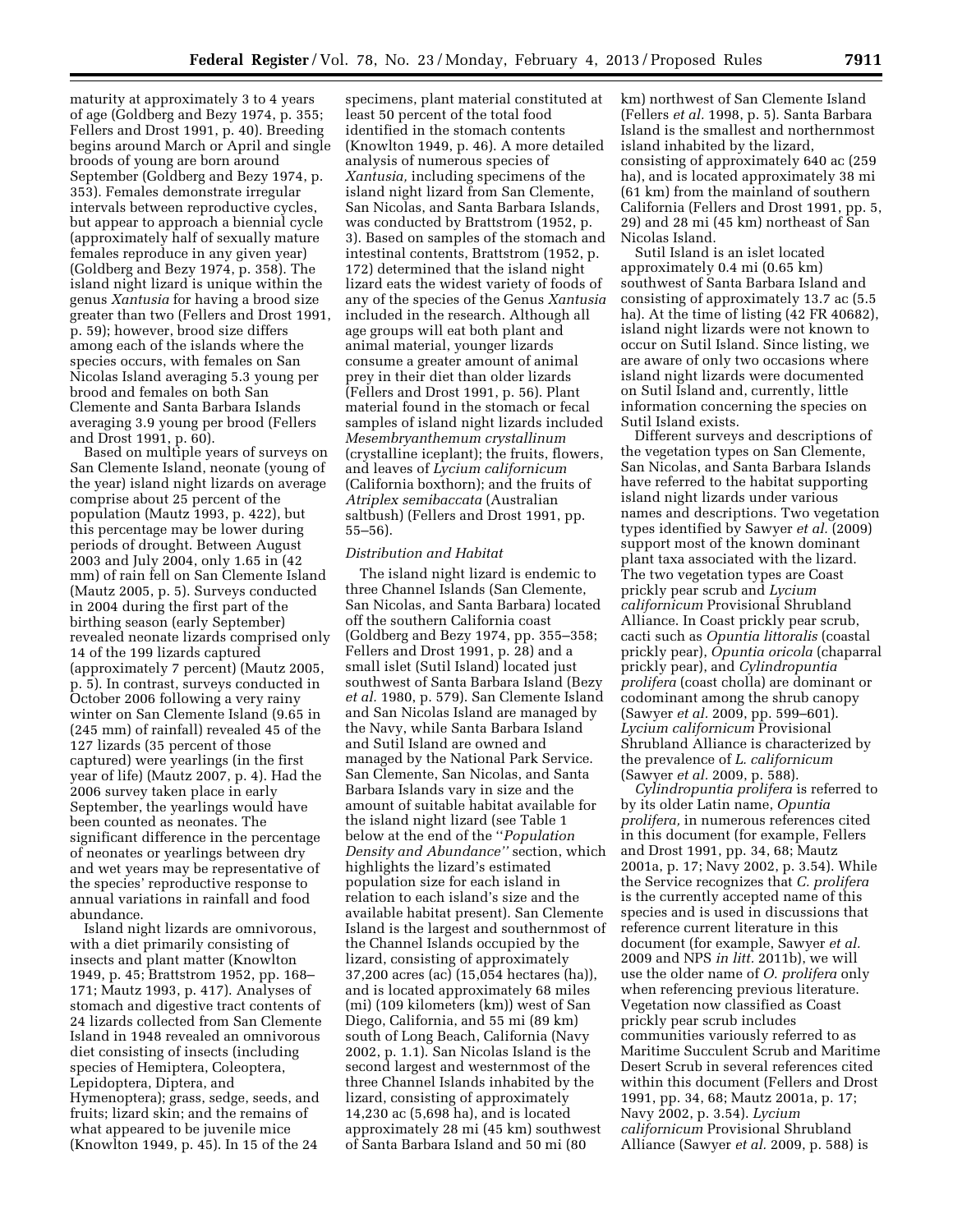a vegetative community in which *L. californicum* is a dominant or codominant species and taxa such as *Coreopsis gigantea* (giant coreopsis), *Bergerocactus emoryi* (golden-spined cereus), and *C. prolifera* are present. This is also referred to as Maritime Succulent Scrub, Maritime Desert Scrub, or boxthorn habitat by numerous references included within this document (for example, Fellers and Drost 1991, pp. 34, 68; Mautz 2001a, p. 17; Navy 2002, p. 3.54). To eliminate any confusion, we will refer to the vegetation types that comprise highquality habitat and supports high island night lizard densities as *L. californicum*  and *Opuntia* spp. habitats.

Surveys conducted on the islands occupied by the island night lizard indicate strong habitat preferences for *Lycium californicum* and *Opuntia* spp. habitats (Fellers and Drost 1991, p. 34; Schwemm 1996, pp. 3–4; Mautz 2001a, p. 23; Mautz 2004, p. 18). These habitats are considered high quality because they offer suitable cover to protect the species from predation and allow sufficient amounts of sunlight to penetrate to the ground, which provides a thermal mosaic for thermal regulation (Mautz 2001a, pp. 9–11, 17–18). Island night lizards are also known to occupy grasslands, *Coreopsis gigantea* stands, mixed shrub communities, rocky outcrops, and cobble and driftwood habitats (Fellers and Drost 1991, p. 34; Schwemm 1996, pp. 3–4; Mautz 2001a, p. 23; Mautz 2004, p. 18). Loose rocks or crevices in clay soils are also important habitat components within island night lizard habitat (Fellers and Drost 1991, p. 53; Mautz 2001a, p. 17).

Mautz (2001a, pp. 17–18) suggested that vegetation community characteristics may be as important to island night lizard habitat as species composition. This assertion is corroborated by Fellers *et al.* (1998, p. 16), who concluded that plywood debris, which serves as cover in grasslands with scattered *Haplopappus*  (haplopappus) and few to no other shrub species, was a factor that contributed to high densities of lizards at sampling sites on San Nicolas Island.

In addition to natural cover, artificial cover created by human presence on San Clemente, San Nicolas, and Santa Barbara Islands may also be utilized by island night lizards, thereby enabling them to persist in areas of otherwise unsuitable habitat. During surveys for the species on San Clemente and San Nicolas Islands, lizards were routinely found under pieces of plywood discarded by U.S. Navy (Navy) personnel (Fellers *et al.* 1998, p. 18). The presence of these boards, some of

which may have been in place for a decade or more, provided an opportunity for researchers to assess longevity of the species because some specific lizards were recorded (captured and recaptured) over long intervals of time (Fellers *et al.* 1998, p. 7). Underlying soils may also indicate whether an area supports lizards. Extensive trapping conducted on San Nicolas Island determined that loose sand substrates are unsuitable for the species (Fellers *et al.* 1998, pp. 11–17). Very little information exists concerning the vegetative communities on Sutil Island.

#### San Clemente Island

San Clemente Island supports approximately 19,640 acres (ac) (7,948 hectares (ha)) of high-quality island night lizard habitat distributed primarily along the western marine terraces (Navy 2002, p. 3.54). There are approximately 13,791 ac (5,581 ha) of *Opuntia* spp. habitat and 5,849 ac (2,367 ha) of *Lycium californicum* habitat (Service 1997, p. 6; Navy 2002, p. 3.54). From 1992 to 2008, a long-term trend analysis was conducted, which indicated no clear trend in habitats dominated by *Opuntia* spp. or *L. californicum* on San Clemente Island, but there was an approximate 6 percent reduction of *L. californicum* and 10 percent reduction of *Opuntia* spp. in the cover of those habitats on the island (Tierra Data Inc. 2010, pp. 48–67). This observed decrease was likely due to high rainfall experienced in the baseline years from 1991 to 1993, in comparison to subsequent rainfall (Tierra Data Inc. 2010, p. 125).

Low- to moderate-quality island night lizard habitat consisting of *Artemisia*  spp. (sagebrush), *Eriogonum* spp. (buckwheat), *Deinandra clementina* (as *Hemizonia clementina*) (Catalina tarweed), as well as *Lycium californicum* and *Opuntia* spp., occupies approximately 386 ac (156 ha) of the northeastern escarpment of San Clemente Island (Navy 2002, p. 3.65). Low-quality grassland habitat occupies approximately 11,831 ac (4,788 ha) on the central plateau and eastern scarp of the island (Navy 2002, p. 3.54). Lizards on San Clemente Island have not been found in closed-canopy canyon or woodland habitats, which do not allow sufficient amounts of sunlight to penetrate the canopy cover for thermal regulation, or active sand dunes that do not offer sufficient cover for the species (Mautz 2001a, pp. 4, 9, 18).

#### San Nicolas Island

Due to differing survey methodologies and precision of mapping efforts, the

amount of high-quality habitat on San Nicolas Island has varied over time. Based on these various surveys and methodologies, little high-quality habitat is known to exist on San Nicolas Island. Site specific vegetation transects completed in 1996 failed to locate *Lycium californicum* and only once located *Opuntia* spp. (Chess *et al.* 1996, pp. 19–46). Fellers *et al.* (1998, p. 46) conducted an island-wide analysis of the vegetation, utilizing aerial photos and on the ground surveys, and estimated 1.9 ac (0.8 ha) of high-quality island night lizard habitat and about 161 ac (65 ha) of lower-quality mixed shrub habitat occur on San Nicolas Island. In 2003, Junak (2003, p. 7) also conducted an island-wide survey of the vegetation utilizing helicopter flyovers, on the ground surveys, and Global Positioning System receivers and estimated that approximately 11.2 ac (4.6 ha) of highquality habitats were available on the island. That high-quality habitat occurs primarily on the eastern half of the island and is patchily distributed with lower-quality habitat (Fellers *et al.* 1998, pp. 13–14). The lower-quality habitat is a mixed shrub community comprising *Haplopappus* spp., *Calystegia macrostegia* (island morning-glory), *Coreopsis gigantea, Atriplex semibaccata, Deinandra clementina, Lupinus albifrons* (silver lupine), *Baccharis pilularis* (coyote brush), and *Artemisia* spp. (Fellers *et al.* 1998, pp. 16–17). Island night lizards generally do not inhabit the western half of San Nicolas Island due to a lack of suitable vegetative or rock cover. One exception is a 0.6-ac (0.2-ha) area of cobble and driftwood habitat at Redeye Beach that is just above the intertidal zone on the northwestern side of the island (Fellers *et al.* 1998, p. 11). Occupancy within this habitat, which supports the highest density of lizards on the island, is unique to San Nicolas Island (Fellers *et al.* 1998, p. 11).

#### Santa Barbara Island

Habitat on Santa Barbara Island is limited due to the small size of the island and the extensive habitat damage that occurred historically when goats (*Capra* spp.), sheep (*Ovis* spp.), and European rabbits (*Oryctolagus cuniculus*) were present (Service 1984, pp. 45–46; Fellers and Drost 1991, p. 70). Using aerial photographs of the island from 1983 and ground surveys, Fellers and Drost (1991, p. 68) identified approximately 14.8 ac (6 ha) of highquality habitat on Santa Barbara Island that included *Lycium californicum, Opuntia* spp., and rock outcrops. Lowto moderate-quality habitat on Santa Barbara Island also contains some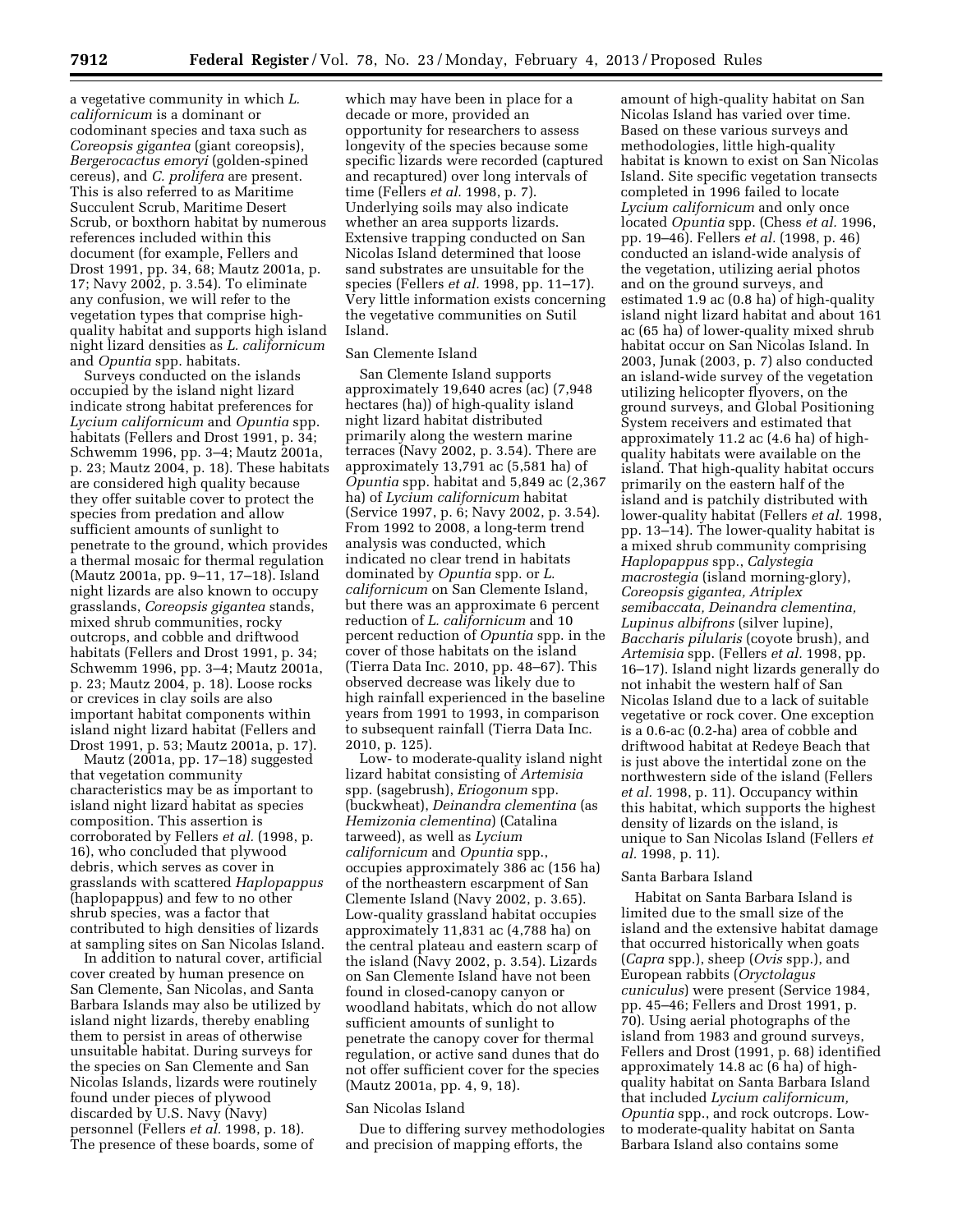*Lycium californicum* and *Opuntia* spp., but is dominated by *Coreopsis gigantea, Eriogonum giganteum* var. *compactum*  (Santa Barbara Island buckwheat*),* and *Eriophyllum nevinii* (silver-lace) (Fellers and Drost 1991, p. 70); these native shrub communities are patchily distributed in grasslands across a majority of the island (Halvorson *et al.*  1988, p. 111).

The National Park Service (NPS) is preparing a new preliminary vegetative analysis of Santa Barbara Island, but it has not been finalized (NPS 2011b, *in litt.*). Preliminary results from surveys conducted in 2010 (in a report not yet finalized) by the NPS indicate an increase in high-quality habitat, where *Lycium californicum and Opuntia* spp. are dominant or codominant among the vegetation (NPS 2011b, *in litt.*). Results indicate that there are approximately 16.6 ac (6.7 ha) of *L. californicum* and 9.3 ac (3.8 ha) of *Opuntia oricola* habitat where these taxa account for greater than 39 percent of the vegetative cover (Rodriguez 2012, pers. obs.). A preliminary analysis concerning *Cylindropuntia prolifera,* another documented habitat for the lizard, is not yet available.

### Sutil Island

Little is known about the habitat on Sutil Island. Sutil Island consists of approximately 13.7 ac (5.5 ha) (Rudolph 2011, pers. obs.), much of it unbroken bedrock, with some vegetation identified as island night lizard habitat, such as low shrubs, *Lycium californicum,* and rocks and fissures, but these are sparsely distributed (Drost 2011, pers. obs.).

#### *Population Density and Abundance*

At listing (42 FR 40682), island night lizard population densities were not known on any of the inhabited Channel Islands. Island night lizards appear to show preference for several habitat types (Fellers and Drost 1991, p. 68; Mautz 2001a, pp. 17–19); however, determining an overall population estimate is difficult due to the sedentary and reclusive behavior of the species. The highest lizard population densities are observed in *Lycium californicum*  and *Opuntia* spp. habitats (Fellers and Drost 1991, pp. 34, 68; Mautz 2001a, p. 17). Lizards are found in lower densities throughout shrub communities, rocky outcrops, grasslands, and in stands of *Coreopsis gigantea* (Service 1984, p. 93; Fellers and Drost 1991, p. 35; Mautz 2001a, pp. 17–22). Mautz (2004, p. 8) reported that a large number of lizards are repeatedly recaptured in survey traps. High recapture rates, in conjunction with large survey grids

relative to their home range size, indicate that standardized trapping provides a good estimate of local densities (White 1982, p. 130). Therefore, trapping in suitable cover on San Clemente, San Nicolas, and Santa Barbara Islands can be a good indicator of lizard density and overall abundance (Mautz 2001a, p. 17).

#### San Clemente Island

Surveys conducted over a 7-year period indicate that San Clemente Island contains the largest population of island night lizards. From 1991 to 1998, researchers calculated population densities using data from pitfall traps, cover boards, and rock turn surveys in high-quality island night lizard habitat (Mautz 2001a, pp. 17–23, 43–54). The Navy conducted similar surveys in 2009 and 2010; as of 2011 (Mautz 2011, pers. comm.), those results were not yet analyzed and are not currently available.

Density estimates were assessed by analyzing capture rates and markrecapture data, based on the 1991 to 1998 surveys, using three methodologies: (1) A minimum estimate measure of the number of animals intercepted in a single sample; (2) a Lincoln Index; and (3) a Regression Index (Mautz 2001a, pp. 21–23). The minimum estimate measure resulted in a population of 8.18 million on San Clemente Island; however, Mautz (2001a, pp. 20–22) indicated that this number represents an underestimate because most of the lizard population is inaccessible in dense vegetation or underground, and pitfall traps intercept only animals active in the immediate vicinity of the trap. The Lincoln Index estimated that 16.71 million lizards occurred on San Clemente Island; however, Mautz (2001, pp. 43–44) again cautioned that this method could underestimate the number of lizards because inadequate mixing of those captured lizards back into the population could result in a higher proportion of recaptures. The Regression Index estimated that 25.89 million lizards occurred on San Clemente Island; however, Mautz (2001, p. 51) cautioned that this method could overestimate the number of lizards because the index requires a closed sampling population and the extended period of time of sampling from 1991– 1998 may accommodate an increased amount of immigration and emigration on the study plots.

Mautz (2001a, pp. 21–23) suggested that a reasonable estimate of island night lizard density on San Clemente Island could be calculated from the average between the Lincoln and

Regression Indexes. This calculation resulted in an estimate of 21.3 million lizards on the island. Evaluation of the habitat type where the data was collected was used to estimate lizard densities in high-quality habitat: 1,934 lizards per 2.47 ac (1 ha) in *Lycium californicum* habitat, 2,558 lizards per 2.47 ac (1 ha) in *Opuntia littoralis* and *O. oricola* habitat, and 1,423 lizards per 2.47 ac (1 ha) in *O. prolifera* habitat (Mautz 2001a, p. 23). These high-quality habitats occur on the lower marine terraces of the west side of the island and support approximately half of the estimated population (10.4 million) of lizards (Mautz 2001a, p. 29). In the lower-quality habitat areas, island night lizards were estimated at 1,142 lizards per 2.47 ac (1 ha) in upland plateau grasslands and 926 lizards per 2.47 ac (1 ha) in scarp grassland and coastal sage (Mautz 2001a, p. 23). No lizards were found in canyon woodland and active sand dunes on the island (Mautz 2001a, p. 23). Because there has not been a new population estimate or much change in the quantity of habitat, the Service and Navy continue to use the estimate of 21.3 million lizards.

#### San Nicolas Island

Estimates of the number of island night lizards on San Nicolas Island have been assessed from a number of data collection efforts. The primary study conducted surveys from 1992 to 1995 using pitfall traps, coverboards, and Sherman small mammal traps arranged in transects through suitable habitat and on the edges of impenetrable habitats (Fellers *et al.* 1998, p. 7). That study also utilized data from surveys conducted by Tom Murphey from 1984 to 1985 (Fellers *et al.* 1998, p. 5). Lastly, Fellers *et al.* (1998, p. 71) also used grid arrays conducted from 1992 to 1995, from some of the areas initially surveyed by Tom Murphey.

Fellers *et al.* (1998, p. 46) estimated the number of lizards on San Nicolas island and density of lizards in different habitat types by comparing survey data from populations on Santa Barbara Island with aerial photograph estimates of the habitat on San Nicolas Island. Overall, lizard abundance on San Nicolas Island was estimated at 15,300 individuals (Fellers *et al.* 1998, p. 20). Island night lizard densities were estimated at 3,200 lizards per 2.47 ac (1 ha) in *Lycium californicum* habitat, 2,500 lizards per 2.47 ac (1 ha) in *Opuntia* spp. habitat, and 200 lizards per 2.47 ac (1 ha) in mixed-shrub habitat (Fellers *et al.* 1998, p. 46). Island night lizards are found primarily on the eastern half of San Nicolas Island; however, the island does support an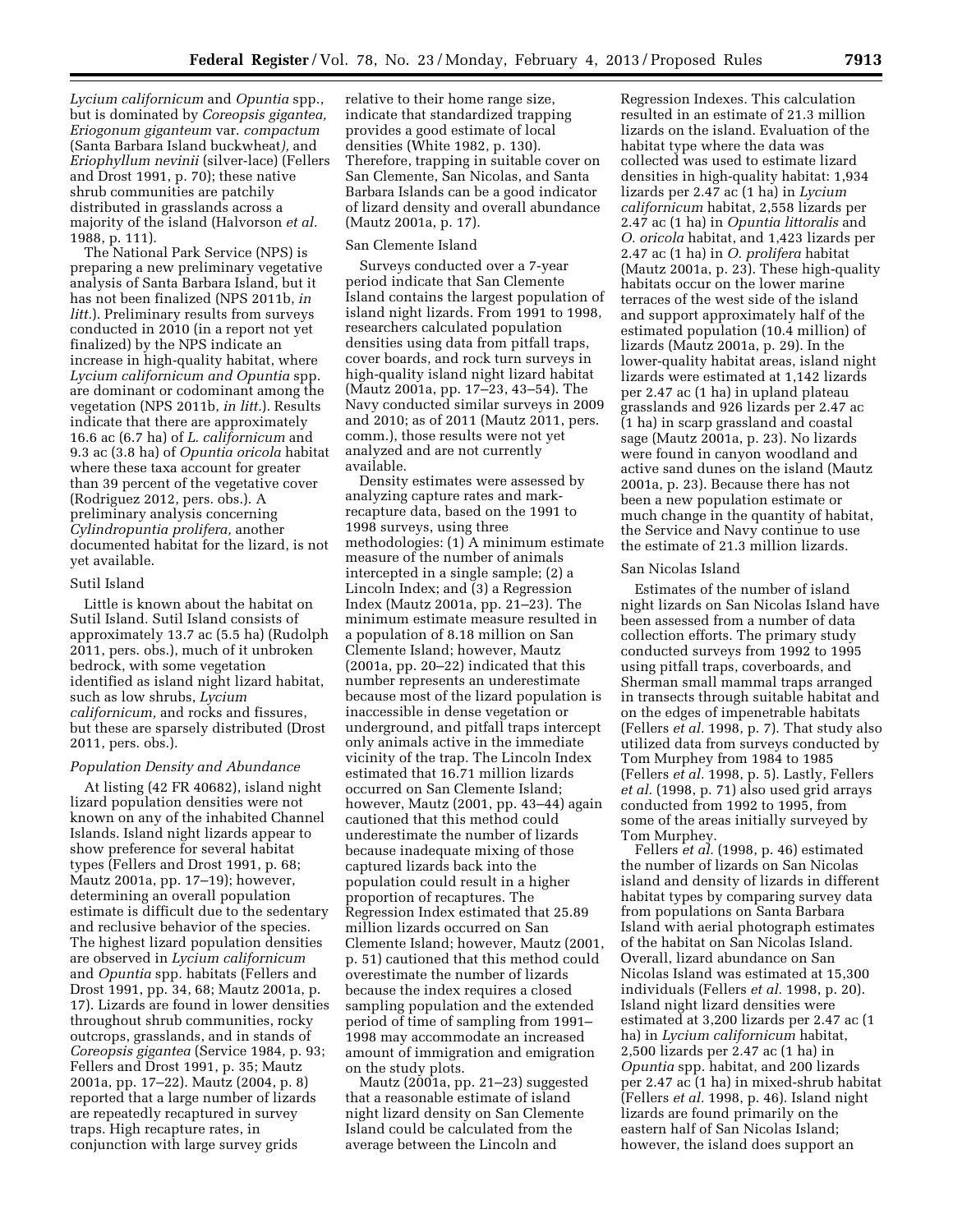exceptionally high density of lizards (4,000 per 2.47 ac (1 ha)) in cobble and driftwood habitat found on Redeye Beach at the northwestern end of the island (Fellers *et al.* 1998, pp. 11, 20). The mixed-shrub habitat is only utilized by the island night lizard on San Nicholas Island and it is unknown whether it supports a self-sustaining lizard population. Through examination of aerial photographs and ground surveying efforts, Fellers *et al.* (1998, p. 46) estimated approximately 0.13 ac (0.05 ha) of *L. californicum* and 1.17 ac (0.47 ha) of *Opuntia* spp. existed on San Nicolas Island.

Subsequent to Fellers *et al.* (1998), Junak (2003, p. 7) revised the estimated amount of *Opuntia* spp. and *Lycium californicum* habitats on San Nicolas Island, and concluded there were 11.2 ac (4.6 ha) of these habitats available on the island, compared to 1.3 ac (0.52 ha) previously. A new population assessment of island night lizards on San Nicolas Island has not been conducted, though we anticipate that the number of lizards has increased due to the increase in high-quality habitat. Currently, the Navy's 2010 Integrated Natural Resources Management Plan (INRMP) for San Nicolas Island continues to use the population size of

approximately 15,000 lizards established by Fellers *et al.* (1998, p. 20) as the current population estimate (Navy 2010, p. 3–43).

# Santa Barbara Island

Surveys to assess island night lizard population status were conducted on Santa Barbara Island from 1981 to 1988 using pitfall traps and Sherman small mammal traps in transects and grid arrays depending on the island's topography (Fellers and Drost 1991, p. 30). Island night lizard densities were estimated at 3,213 lizards per 2.47 ac (1 ha) in *Lycium californicum* habitat, 2,476 lizards per 2.47 ac (1 ha) in *Opuntia* spp. habitat, and 1,665 lizards per 2.47 ac (1 ha) in rock habitat (Fellers and Drost 1991, p. 68). All other habitat types or vegetative communities on the island displayed a density of zero (Fellers and Drost 1991, p. 68). Based on estimates of available habitat types and extrapolation of lizard densities within those habitat types, a total of approximately 17,600 lizards were estimated to occur on Santa Barbara Island in 1991 (Fellers and Drost 1991, p. 68). A new preliminary vegetative analysis of Santa Barbara Island is being drafted and until it is finalized, we will use Fellers and Drost (1991, p. 68)

density estimates as the most recent estimate. The Service and NPS continue to use this estimate, because there has been little change in the quantity of habitat available and no additional population estimates have been conducted.

#### Sutil Island

Sutil Island was not known to be occupied at the time the island night lizard was listed. In 1978, a survey of Sutil Island was conducted and 12 lizards were identified (Wilson 1979, as cited in Power 1979, p. 8.5). In 1991, Drost (2011, pers. obs.) visited the island and though there was little habitat that could be turned or searched, he observed one lizard in a rock crevice. He noted that though vegetative cover on the island was sparse, there were surface cracks, fissures, and boulder cover that could provide cover. We have no surveys for the island night lizard on Sutil Island since 1978. Because Sutil Island is within close proximity to Santa Barbara Island, has very few to no visitors annually, and like Santa Barbara Island is managed by the NPS, we will incorporate Sutil Island in the discussion of Santa Barbara Island for the remainder of this document.

TABLE 1—ISLAND SIZE, AMOUNT OF HABITAT, AND POPULATION SIZE OF THE ISLAND NIGHT LIZARD

| Island | Size                                                                                                                                                                                                                                                                                                   | Amount of high-quality habitat* | Estimated<br>population<br>(million) |
|--------|--------------------------------------------------------------------------------------------------------------------------------------------------------------------------------------------------------------------------------------------------------------------------------------------------------|---------------------------------|--------------------------------------|
|        | San Clemente ………………………………………   37,200 ac (15,054 ha) ………………………   19,640 ac (7,948 ha) …………………………<br>San Nicolas** ………………………………………   14,230 ac (5,698 ha) …………………………   11.8 ac (4.8 ha) …………………………………<br>Santa Barbara ………………………………………   640 ac (259 ha) …………………………………   25.9 ac (10.5 ha) ……………………………… |                                 | 21.3<br>15,300<br>17,599             |

\* High-quality habitat (*Lycium californicum* and *Opuntia* spp.).

\*\* Amount of habitat includes cobble and driftwood habitat unique to San Nicolas Island.

#### **Recovery Planning and Implementation**

Section 4(f) of the Act directs us to develop and implement recovery plans for the conservation and survival of endangered and threatened species unless we determine that such a plan will not promote the conservation of the species. The Act directs that, to the maximum extent practicable, we incorporate into each plan:

(1) Site-specific management actions that may be necessary to achieve the plan's goals for conservation and survival of the species;

(2) Objective, measurable criteria, which when met would result in a determination, in accordance with the provisions of section 4 of the Act, that the species be removed from the list; and

(3) Estimates of the time and cost required to carry out the plan.

Revisions to the list (adding, removing, or reclassifying a species) must reflect determinations made in accordance with sections 4(a)(1) and 4(b) of the Act. Section 4(a)(1) requires that the Secretary determine whether a species is endangered or threatened (or not) because of one or more of five threat factors. Objective, measurable criteria, or recovery criteria contained in recovery plans, must indicate when we would anticipate an analysis of the five threat factors under section 4(a)(1) would result in a determination that a species is no longer endangered or threatened. Section 4(b) of the Act requires the determination be made ''solely on the basis of the best scientific and commercial data available.''

While recovery plans are intended to provide guidance to the Service, States, and other partners on methods of minimizing threats to listed species and

on criteria that may be used to determine when recovery is achieved, they are not regulatory documents and cannot substitute for the determinations and promulgation of regulations required under section 4(a)(1) of the Act. Determinations to remove a species from the List made under section 4(a)(1) of the Act must be based on the best scientific and commercial data available at the time of the determination, regardless of whether that information differs from the recovery plan.

In the course of implementing conservation actions for a species, new information is often gained that requires recovery efforts to be modified accordingly. There are many paths to accomplishing recovery of a species, and recovery may be achieved without all criteria being fully met. For example, one or more recovery criteria may have been exceeded while other criteria may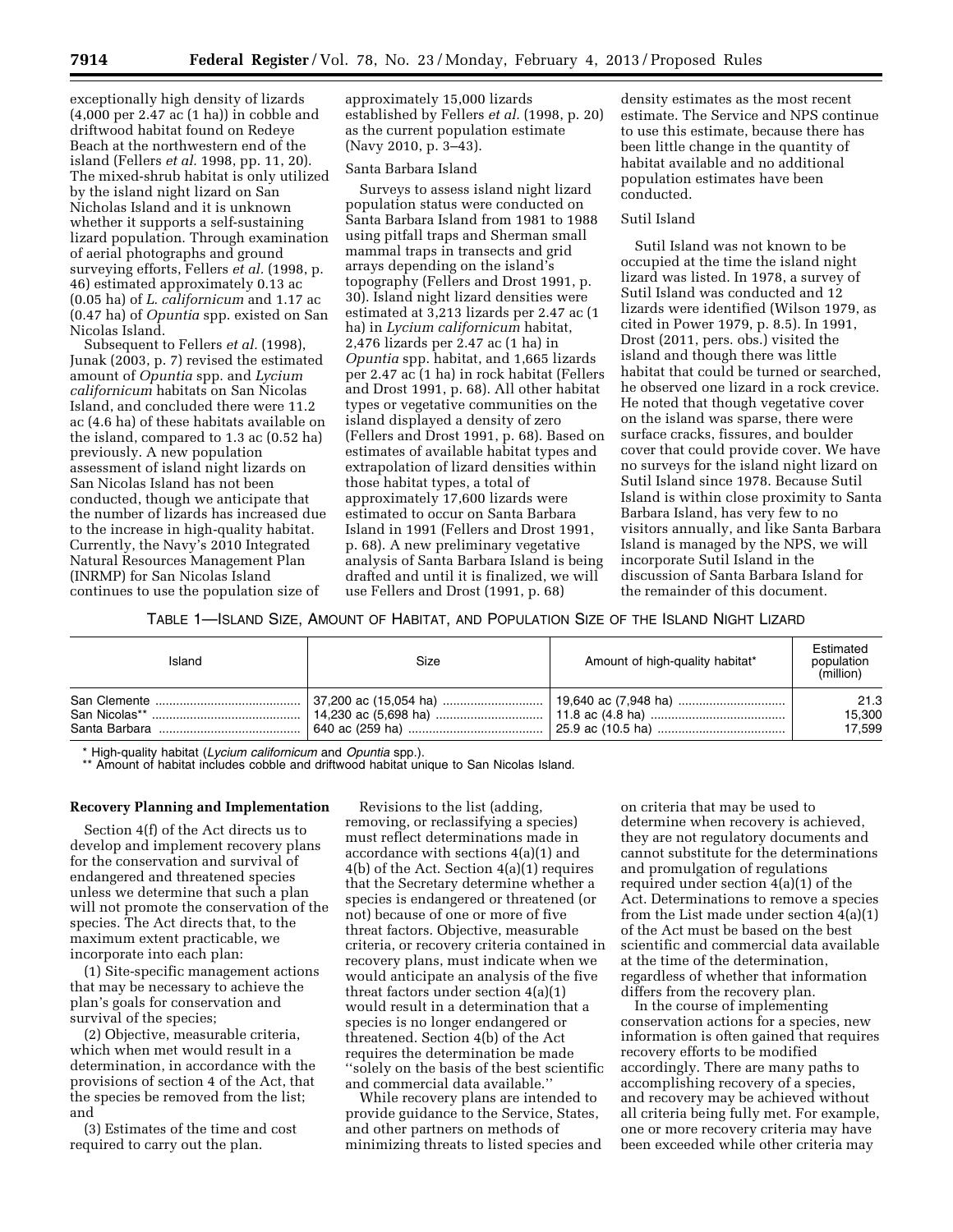not have been accomplished, yet the Service may judge that, overall, the threats have been minimized sufficiently, and the species is robust enough, that the Service may reclassify the species from endangered to threatened or perhaps delist the species. In other cases, recovery opportunities may have been recognized that were not known at the time the recovery plan was finalized. These opportunities may be used instead of methods identified in the recovery plan.

Likewise, information on the species may be learned that was not known at the time the recovery plan was finalized. The new information may change the extent that recovery criteria need to be met for recognizing recovery of the species. Overall, recovery of species is a dynamic process requiring adaptive management, planning, implementing, and evaluating the degree of recovery of a species that may, or may not, fully follow the guidance provided in a recovery plan.

Thus, while a recovery plan provides important guidance on the direction and strategy for recovery, and indicates when a rulemaking process may be initiated, the determination to remove a species from the Federal List of Endangered and Threatened Wildlife is ultimately based on an analysis of whether a species is no longer endangered or threatened. The following discussion provides a brief review of recovery planning for the island night lizard, as well as an analysis of the recovery criteria and goals as they relate to evaluating the status of the species.

In 1984, the Service published the Recovery Plan for the Endangered and Threatened Species of the California Channel Islands (Recovery Plan) that addressed three candidate species and seven federally threatened or endangered plants and animals, including the island night lizard, distributed among three of the Channel Islands (Service 1984). Given the threats in common to the 10 species addressed, the Recovery Plan is broad in scope and focuses on restoration of habitats and ecosystem function. The Recovery Plan included six general objectives covering all 10 of the plant and animal species:

(1) Identify present adverse impacts to biological resources and strive to eliminate them.

(2) Protect known resources from further degradation by: (a) Removing feral herbivores, carnivores, and selected exotic plant species; (b) controlling unnatural erosion in sensitive locations; and (c) directing military operations and adverse

recreational uses away from biologically sensitive areas.

(3) Restore habitats by revegetating disturbed areas using native species.

(4) Identify areas of San Clemente Island where habitat restoration and population increase of certain addressed taxa may be achieved through a careful survey of the island and research on habitat requirements of each taxon.

(5) Delist or upgrade the listing status of those taxa that achieve vigorous, selfsustaining population levels as the result of habitat stabilization, restoration, and preventing or minimizing adverse human-related impacts.

(6) Monitor effectiveness of recovery effort by undertaking baseline quantitative studies and subsequent follow-up work (Service 1984, pp. 106– 107).

Our review of the Recovery Plan focuses on the actions identified that promote the recovery of the island night lizard. The Recovery Plan adopts a generalized strategy to eliminate or control selected threats associated with nonnative species, erosion, and habitat disturbance. Elimination of these threats and restoration of degraded habitat on the Channel Islands are necessary for recovery of the island night lizard. The Recovery Plan states that ''[o]nce the threats to these taxa have been removed or minimized and the habitats are restored, adequately protected, and properly managed, reclassification for some taxa may be considered'' (Service 1984, p. 108). Actions specified in the Recovery Plan that are pertinent to recovery of the threatened island night lizard include:

(1) Eliminate selected nonnative species from San Clemente, San Nicolas, and Santa Barbara Islands.

(2) Conduct a soil survey of San Clemente Island.

(3) Construct check-dams to control erosion on San Clemente Island.

(4) Revegetate eroded and disturbed areas on San Clemente Island.

(5) Conduct specific programs for the island night lizard once management recommendations are formulated to enhance populations.

(6) Provide good-quality habitat for endangered or threatened birds (includes expanding *Lycium californicum,* which is high-quality island night lizard habitat).

(7) Modify existing management plans to minimize habitat disturbance.

(8) Implement policies to minimize habitat disturbance or loss.

(9) Prevent the introduction of additional nonnative taxa.

(10) Maintain restriction of recreational use of Santa Barbara Island to existing designated trails.

(11) Establish an ecological reserve for regions of high density of island night lizards on San Clemente and San Nicolas Islands.

(12) Determine island night lizard essential habitat, habitat requirements and preferences, population size, distribution, and effects of nonnative plants on the species and utilize data for development of habitat recommendations and habitat restoration.

(13) Evaluate the success of management actions.

(14) Increase public support for recovery efforts.

(15) Use existing laws and regulations to protect the island night lizard.

Specific criteria for determining when threats have been removed or sufficiently minimized for the island night lizard are not identified in the Recovery Plan. However, six objectives are described in general to achieve recovery of the Channel Island species. Following are a summary of actions and activities that have been implemented according to the 1984 Recovery Plan (Service 1984, pp. 106–107), and that contribute to achieve these recovery objectives.

# *Objective 1: Identify Present Adverse Impacts to Biological Resources and Strive To Eliminate Them*

Actions taken by the Navy and NPS to contribute to achieving this objective include: education and outreach; development and implementation of management plans to identify, minimize, and address threats; management, control, and elimination of nonnative predators, herbivores, and invasive plants; consultation and coordination with the Service; and control of erosion. These actions are discussed briefly below and in greater detail in the five-factor analysis.

The Navy has taken steps to eliminate incidental impacts to the island night lizard by educating all Navy personnel stationed on San Clemente and San Nicolas Islands. All Navy personnel receive handouts, pamphlets, or posters presenting information on the distribution, threats, and management responsibilities of sensitive resources, such as federally threatened and endangered species, including the island night lizard. The NPS has also taken steps to eliminate incidental impacts to the lizard by educating all visitors to Santa Barbara Island (including Sutil Island). Brochures discussing the island's unique wildlife, including the island night lizard, as well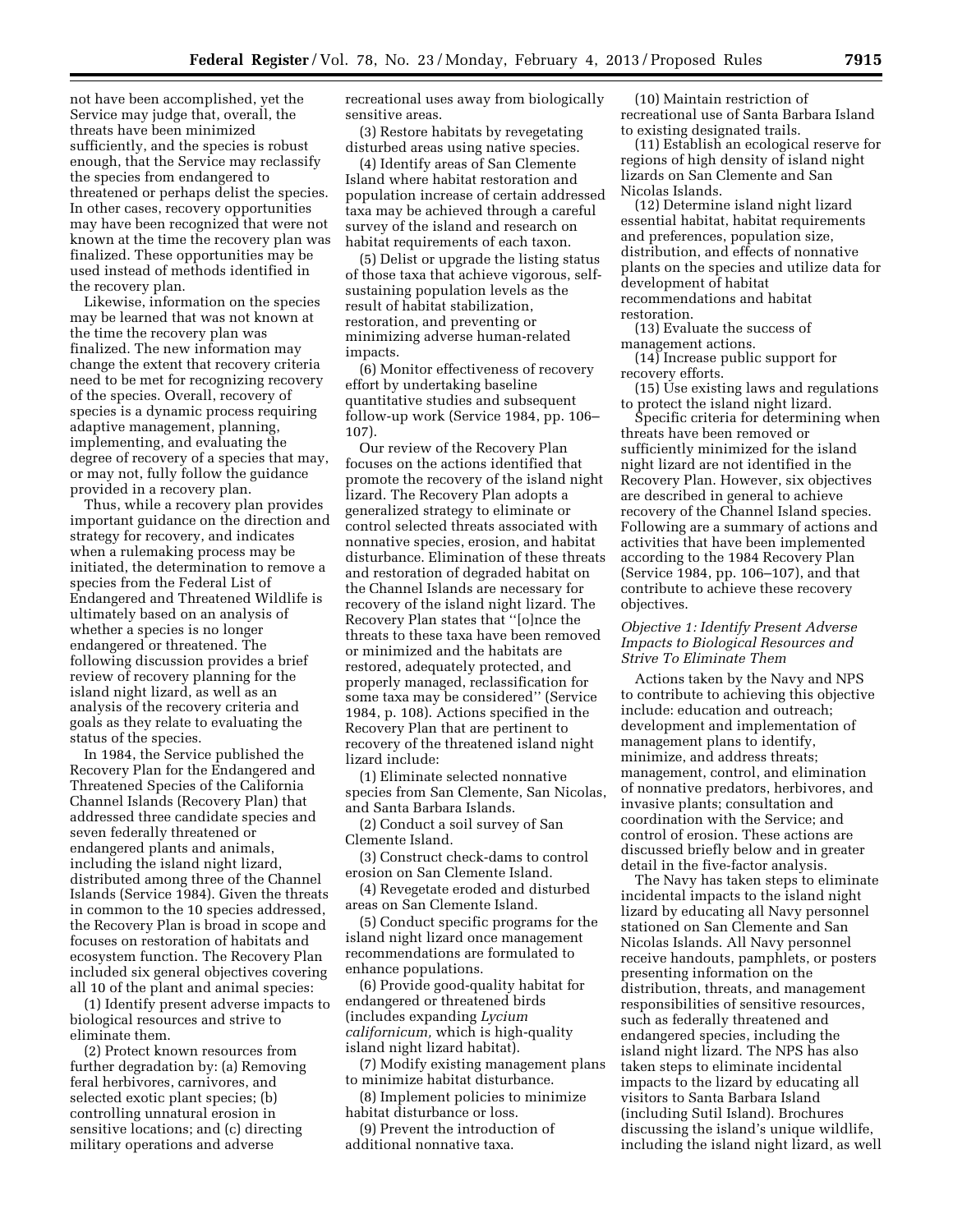as maps of designated trails that all visitors must use to decrease disturbance to wildlife and lessen damage to resources, are available to all visitors of the island at the visitors' center or online at the Channel Islands National Park's Web site (*[http://](http://www.nps.gov/chis/index.htm)  [www.nps.gov/chis/index.htm](http://www.nps.gov/chis/index.htm)*).

The Recovery Plan also recommends that existing laws and regulations be used to protect candidate, threatened, and endangered species, including the island night lizard. Based on the occurrences of this species on federally owned land, the primary laws with potential to protect the island night lizard include the National Environmental Policy Act (NEPA), the Sikes Act Improvement Act, NPS Organic Act, Federal Noxious Weed Act, Soil Conservation and Domestic Allotment Act, and the Act.

NEPA requires Federal action agencies to integrate environmental values into their decision-making processes by considering the environmental impacts of their proposed actions and reasonable alternatives to those actions. Since its enactment in 1970, the Navy has implemented NEPA for actions on San Clemente and San Nicolas Islands, and the NPS has implemented NEPA for actions on Santa Barbara Island (including Sutil Island).

Pursuant to the Sikes Act Improvement Act of 1997, the Navy adopted INRMPs for San Clemente Island in 2002 and San Nicolas Island in 2010 that help guide the management and protection of each island's natural resources (Navy 2002; Navy 2010). INRMPs incorporate to the maximum extent practicable, ecosystem management principles and provide the landscape necessary to sustain military land uses. Each INRMP includes specific management actions and objectives to address the Recovery Plan task of incorporating recovery actions into existing management plans (see *Factor D* below). Through these mechanisms, the Navy is required to identify and address all threats to federally listed species during the INRMP planning process. If possible, threats are ameliorated, eliminated, or mitigated through this procedure. The Navy strives to fulfill this objective through both internal planning (INRMP) and compliance with Federal law (consultations with the Service under the Act and preparing environmental review documents under NEPA). The actions taken by the Navy under the INRMPs have not completely eliminated all adverse impacts, but many threats to island night lizards have been greatly reduced. These contributions to the

elimination of adverse impacts fulfill a majority of this objective with respect to island night lizard as stated in the Recovery Plan.

Since listing of the Island night lizard under the Act in 1977, the Navy and NPS have had a history of consultation and coordination with the Service regarding the effects of various activities on the island night lizard on San Clemente, San Nicolas, and Santa Barbara Islands.

*Objective 2: Protect Known Resources From Further Degradation by: (a) Removing Feral Herbivores, Carnivores, and Selected Exotic Plant Species; (b) Controlling Unnatural Erosion in Sensitive Locations; and (c) Directing Military Operations and Adverse Recreational Uses Away From Biologically Sensitive Areas* 

In 1992, the Navy fulfilled a major part of this objective by removing the last of the feral goats and pigs from San Clemente Island. Currently, the Navy has an ongoing predator control program to trap and remove feral cats and rats from San Clemente Island. From 2009 to 2010, the Montrose Settlements Restoration Program (MSRP) assisted the Navy by removing all feral cats from San Nicolas Island. In 1981, the last of the European rabbits (a nonnative herbivore) were removed from Santa Barbara Island. These actions to remove predators and nonnative herbivores, or develop removal programs for potential predators, have fulfilled this component of objective 2 in the Recovery Plan to remove feral and nonnative animals. Additionally, the Navy on both San Clemente and San Nicolas Islands, in accordance with the Federal Noxious Weed Act and through implementation of the Navy's INRMPs, conducts actions to reduce or eliminate all transport of nonnative plants to each island, and has facilitated programs to remove nonnative taxa that currently occur on the islands. On Santa Barbara Island, the NPS implements policies and management activities (in accordance with the Organic Act) that restrict all nonnative plant species from the island. Additionally, in partnership with the MSRP, nonnative plant removal is currently occurring on Santa Barbara Island. These actions to control nonnative plants on all islands occupied by the island night lizard have fulfilled most of this component of objective 2 in the Recovery Plan to remove exotic plant species.

The Navy is also taking steps to minimize the effects of erosion on San Clemente Island. Erosion control measures are being incorporated into

project designs to minimize the potential to exacerbate existing erosion (O'Connor 2009, pers. comm.). Along with the Navy's planned expansion of its military operational areas, the Navy is developing an erosion control plan that will minimize soil erosion within and adjoining the operational areas (Navy 2008b, pp. 5–30; Service 2008 p. 62). The proposed erosion control plan includes development and application of best management practices (BMPs) such as: establishing setbacks and buffers from steep slopes, drainages, and sensitive resources; constructing sitespecific erosion control structures; conducting revegetation and routine maintenance; and monitoring and adjusting the BMPs as appropriate. While the erosion control plan is being prepared, the Navy has postponed all major battalion movements and training, and is using BMPs to minimize erosion when creating and approving projects that might contribute to erosion on the island. The Navy has taken steps to reduce the threat of erosion on the island and contribute to the achievement of this objective.

Through implementation of INRMPs on San Clemente and San Nicolas Islands, the Navy conducts measures to avoid areas with highly erodible soils. Additionally, San Clemente has a nursery to grow native island plants, which are then used to assist in erosion control of disturbed sites. San Nicolas Island has developed a nursery for similar erosion control measures. On Santa Barbara Island, NPS requires the active preservation of soil resources and the avoidance or minimization of impacts to soil. These actions to prevent erosion fulfill this component of objective 2 of the Recovery Plan.

As recommended by the INRMP, the Navy established the Island Night Lizard Management Area (INLMA), which is avoided to the maximum extent practicable to assist with the recovery of the island night lizard and its habitat. Additionally, through implementation of INRMPs on both San Clemente and San Nicolas Islands, the Navy defines and marks work areas to prevent lizard mortality. The NPS has designated trails on Santa Barbara Island to allow visitors to view the island's ecosystems without being obtrusive or destructive to the natural resources. These actions to avoid biologically sensitive areas fulfill objective 2 with respect to island night lizard as stated in the Recovery Plan.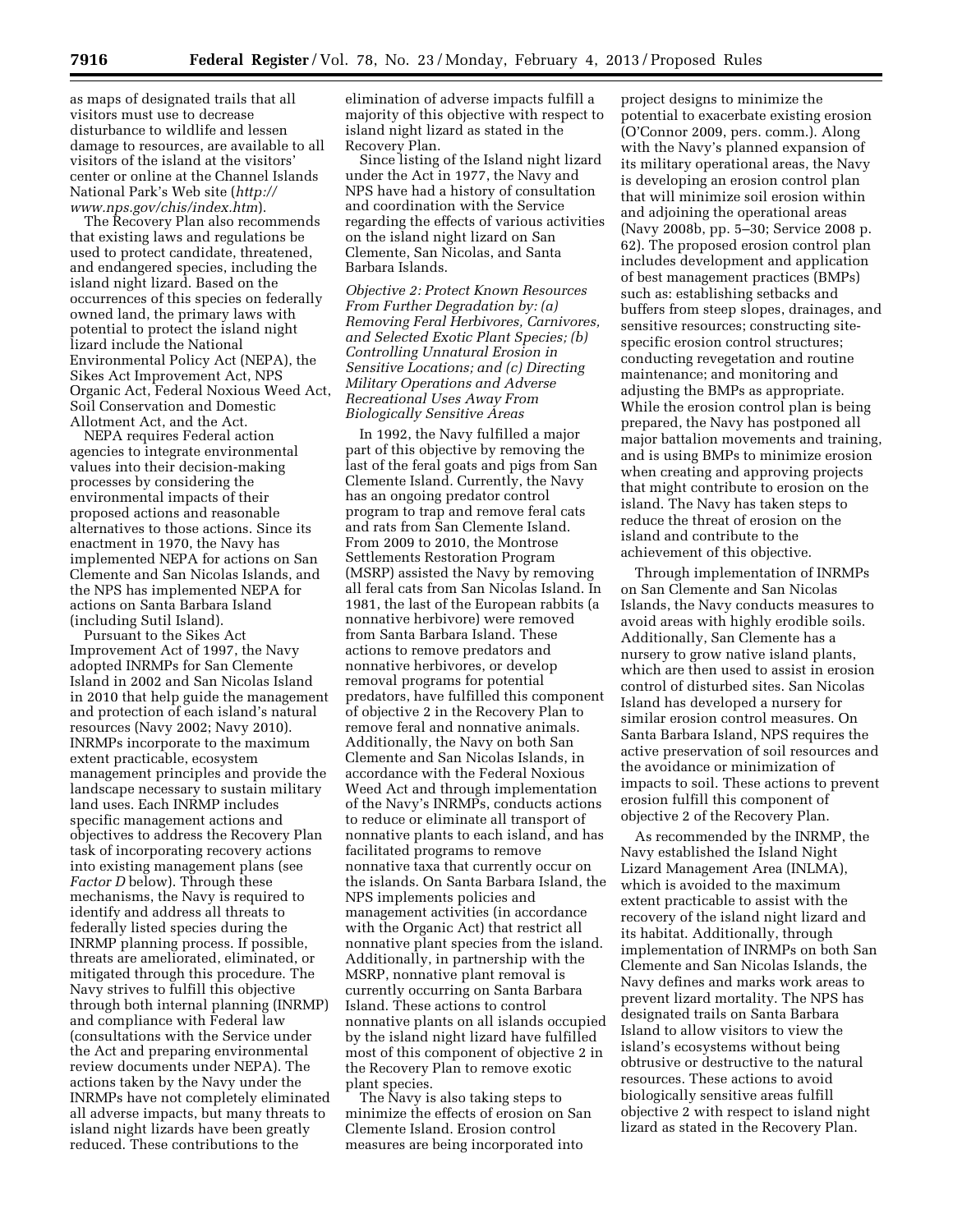# *Objective 3: Restore Habitats by Revegetating Disturbed Areas Using Native Species*

To restore the structure and function of native island ecosystems, the Navy, through implementation of its INRMP on San Clemente Island, has developed the Native Habitat Restoration Program and constructed a native plant nursery where plants, including species that provide a benefit to island night lizard habitat, are grown from seed, and stem and root cuttings, and outplanted annually. Additionally, the MSRP currently grows native plant species in a nursery on Santa Barbara Island to support island night lizard restoration projects. To date, approximately 15,000 native plants, some providing a benefit to the island night lizard, have been restored to Santa Barbara Island. These actions to restore habitat by revegetation fulfill the objective as stated in the Recovery Plan.

*Objective 4: Identify Areas of San Clemente Island Where Habitat Restoration and Population Increase of Certain Addressed Taxa May Be Achieved Through a Careful Survey of the Island and Research on Habitat Requirements of Each Taxon* 

Since listing, research on the life history and biology of the island night lizard has been ongoing on San Clemente Island. Research has determined the island night lizard's distribution and density in various habitats on San Clemente Island (Mautz 1993; Mautz 2001a). Additionally, the Navy developed the INLMA (as part of the 2002 INRMP) to conserve the largest area of high-quality habitat with the highest densities of island night lizards. The Navy currently avoids and minimizes impacts to the lizard for any projects or training activities proposed in this area through consultation with the Service. Thus, these actions completely fulfill the objective as stated in the Recovery Plan.

*Objective 5: Delist or Upgrade the Listing Status of Those Taxa That Achieve Vigorous, Self-Sustaining Population Levels as the Result of Habitat Stabilization, Restoration, and Preventing or Minimizing Adverse Human-Related Impacts* 

Since listing, threats to the island night lizard have been largely ameliorated, including removal of all nonnative herbivores from San Clemente and Santa Barbara Islands and removal of feral cats from San Nicolas Island. Given that habitat types that are strongly associated with island night lizards appear to be increasing slowly

through natural recovery and restoration projects, as well as the amelioration of all substantial threats to the island night lizard, the populations on the three islands appear to be stable. Remaining threats, such as nonnative plants, land use and development, fire, and erosion, are potentially of concern, but are actively managed through implementation of management plans and measures described in the Navy's INRMPs and NPS's management policies and active management plans. Thus, the objective to improve the status of the island night lizard to the point it can be delisted has been fully met.

# *Objective 6: Monitor Effectiveness of Recovery Effort by Undertaking Baseline Quantitative Studies and Subsequent Follow-Up Work*

Since listing and publication of the Recovery Plan, island night lizard monitoring has been conducted on San Clemente Island, with one assessment of the population estimated at approximately 21.3 million island night lizards. Although no subsequent population assessments have occurred since 2001, ongoing monitoring of individual body condition and neonateto-juvenile ratios indicates the density of island night lizards still strongly corresponds to certain vegetation types. Assessments of the extent and quality of those habitats have been conducted more recently, as discussed below in more detail.

San Clemente Island supports the largest amount of high-quality island night lizard habitat. Monitoring from 1992 to 2008 has shown fluctuating short-term trends, but no clear long-term trend, in *Opuntia* spp. or *Lycium californicum* habitats on San Clemente Island (Tierra Data Inc. 2010, pp. 48– 67). However, there was an approximate 6 percent reduction of *L. californicum*  and 10 percent reduction of *Opuntia*  spp. in percent cover of those habitats on the island (Tierra Data Inc. 2010, pp. 48–67). This reduction was likely due to high rainfall experienced in the baseline years from 1991 to 1993, in comparison to subsequent rainfall (Tierra Data Inc. 2010, p. 125). While research has not indicated how this reduction in cover affects island night lizard populations, monitoring surveys and estimates of island night lizard populations indicate the species remains abundant in suitable habitat. We expect continued monitoring on San Clemente Island, including that associated with ongoing and proposed habitat restoration projects, to show island night lizard populations remaining stable or increasing on the island. These

monitoring efforts fulfill the objective as stated in the Recovery Plan.

On San Nicolas Island, there has been one assessment of the island night lizard's population in 1998 and two assessments of the vegetation associated with high densities of island night lizards. The first vegetation assessment was conducted in 1998 by Fellers *et al.*  (1998). A second vegetation assessment was conducted in 2003 by Junak (2003, p. 7), which indicated an increase in high-quality *Opuntia* spp. and *L. californicum* habitats from 1.9 ac (0.8 ha) in 1998 to 11.2 ac (4.6 ha). This increase was probably due to more current data and better mapping technology. Monitoring of lizards on San Nicolas Island will be conducted every 5 years by the U.S. Geological Survey in connection with proposed habitat restoration projects (Navy 2010, p. 4.55). Because this species population is strongly correlated with abundance of habitat, and we have seen an increase in available habitat, we expect island night lizard populations to remain stable or increase in number on the island. These monitoring efforts fulfill the objective as stated in the Recovery Plan.

On Santa Barbara Island, there has been one assessment of the island night lizard population and two assessments of the amount of high-quality habitat consisting of *Opuntia* spp. and *Lycium californicum*. The first habitat assessment was conducted from an examination of aerial photographs from 1983 and indicated a total of 14.8 ac (6.0 ha) of *L. californicum* and *Opuntia* spp. habitats (Fellers and Drost 1991, p. 31). However, a new preliminary draft assessment indicates that approximately 16.6 ac (6.7 ha) of *L. californicum* and 9.3 ac (3.8 ha) of *O. oricola* habitats exist in which these species comprise greater than 39 percent of the vegetative cover (Rodriguez 2012, pers. obs.). Additionally, the MSRP continues to restore native habitat on Santa Barbara Island, including species that provide moderate-quality habitat for the island night lizard. Therefore, we expect the island night lizard population to remain stable or increase on Santa Barbara Island. These monitoring actions fulfill this objective as stated in the Recovery Plan.

# *Summary of Recovery Plan Implementation*

In summary, while the Recovery Plan does not include taxon-specific downlisting or delisting criteria for the island night lizard, many of the actions identified in the Recovery Plan have been implemented to benefit the lizard. With the exception of a few recommended recovery actions that are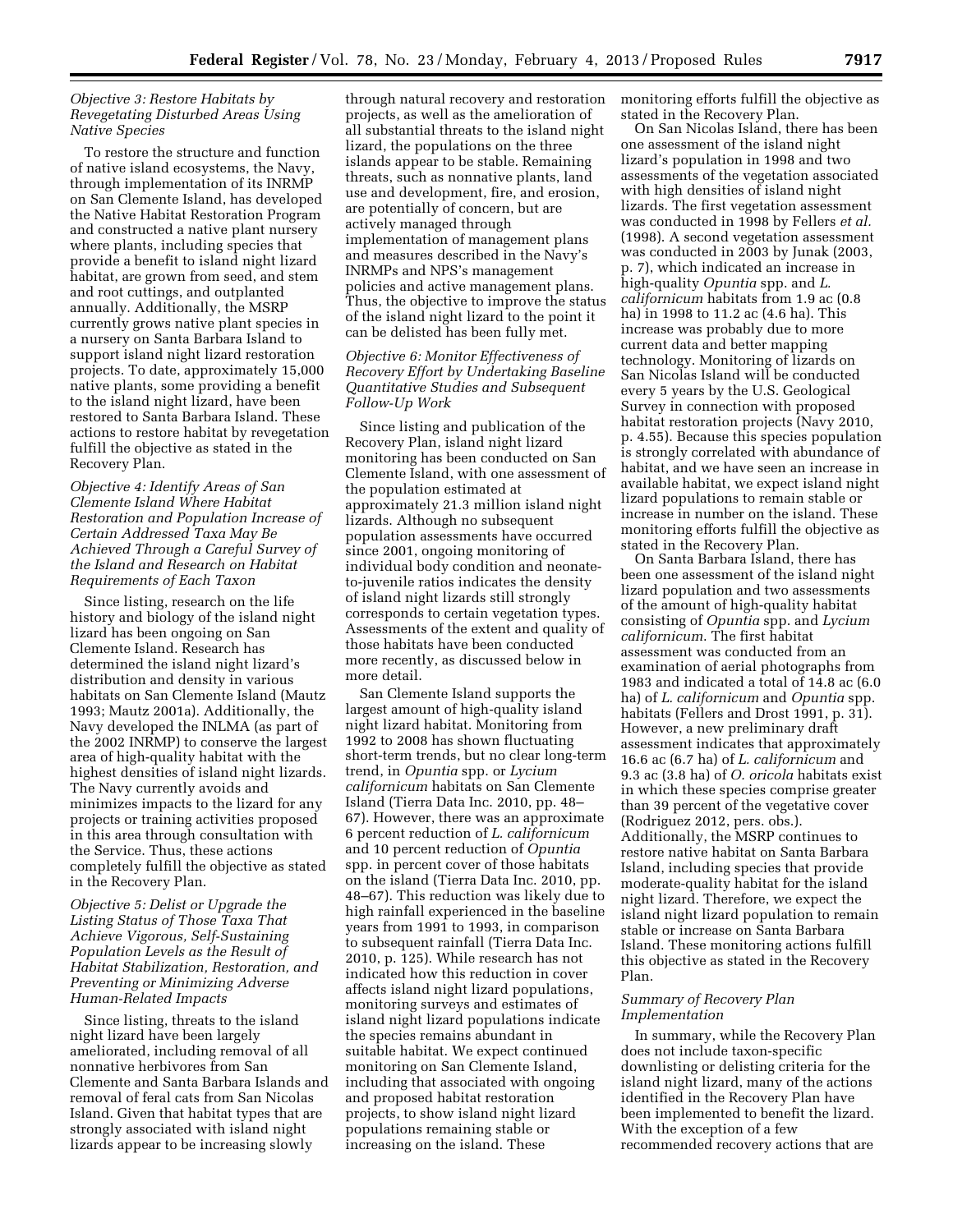still ongoing, nearly all recovery objectives have been fulfilled through research and monitoring efforts on all occupied islands, implementation of the Navy's INRMPs on San Clemente and San Nicolas Islands, and NPS's management policies on Santa Barbara Island. Most significantly, the Navy removed feral goats and pigs from San Clemente Island in 1992. There are currently a number of programs in place to improve habitat suitability, prevent introduction of nonnative species, guide and track management efforts, and protect occurrences of the island night lizard. We investigated other potential threats to the lizard and concluded that they do not pose significant impacts. As a result of the management actions conducted by the Navy and NPS, substantial threats have been ameliorated throughout the species' range and the majority of objectives discussed in the Recovery Plan are fulfilled.

Based on our review of the Recovery Plan, we conclude that the status of the island night lizard has improved due to past and current activities being implemented by the Navy and NPS, and the objectives of the Recovery Plan have been met. The effects of these activities on the status of island night lizard are discussed in further detail below.

# **Summary of Factors Affecting the Species**

Section 4 of the Act (16 U.S.C. 1533) and its implementing regulations (50 CFR part 424) set forth the procedures for adding species to, reclassifying species on, or removing species from the Federal List of Endangered and Threatened Wildlife (List). We may determine a species to be an endangered or threatened species due to one or more of the five factors described in section 4(a)(1) of the Act. The five listing factors are: (A) The present or threatened destruction, modification, or curtailment of its habitat or range; (B) overutilization for commercial, recreational, scientific, or educational purposes; (C) disease or predation; (D) the inadequacy of existing regulatory mechanisms; and (E) other natural or manmade factors affecting its continued existence. We must consider these same five factors in delisting a species. We may delist a species according to 50 CFR 424.11(d), if the best available scientific and commercial data indicate that the species is neither endangered nor threatened for the following reasons: (1) The species is extinct; (2) the species has recovered and is no longer endangered or threatened; or (3) the original scientific data used at the time the species was classified were in error.

The five factors listed under section 4(a)(1) of the Act and their analyses in relation to the island night lizard are presented below. This analysis of threats requires an evaluation of both the threats currently facing the subspecies and the threats that could potentially affect it in the foreseeable future, following the delisting and the removal of the Act's protections.

The Act defines an endangered species as a species that is in danger of extinction throughout all or a significant portion of its range (16 U.S.C. 1532(6)). A threatened species is one that is likely to become an endangered species in the foreseeable future throughout all or a significant portion of its range (16 U.S.C. 1532(20)). The word  $n$ <sup>a</sup>range" refers to the range in which the species currently exists, and the word ''significant'' refers to the value of that portion of the range being considered to the conservation of the species. The ''foreseeable future'' is the period of time over which events or effects reasonably can or should be anticipated, or trends extrapolated.

In considering what factors might constitute threats, we must look beyond the exposure of the species to a particular factor to evaluate whether the species may respond to the factor in a way that causes actual impacts to the species. If there is exposure to a factor and the species responds negatively, the factor may be a threat, and during the status review, we attempt to determine how significant a threat it is. The threat is significant if it drives or contributes to the risk of extinction of the species, such that the species warrants listing as endangered or threatened as those terms are defined by the Act. However, the identification of factors that could impact a species negatively may not be sufficient to compel a finding that the species warrants listing. The information must include evidence sufficient to suggest that the potential threat is likely to materialize and that it has the capacity (i.e., it should be of sufficient magnitude and extent) to affect the species' status such that it meets the definition of endangered or threatened under the Act.

# *Factor A: The Present or Threatened Destruction, Modification, or Curtailment of its Habitat or Range*

At the time of listing (42 FR 40682), the present or threatened destruction, modification, or curtailment of habitat or range was identified as a factor affecting the island night lizards on San Clemente, San Nicolas, and Santa Barbara Islands. Threats attributed to this factor included the introduction of nonnative herbivores and the

continuing negative effects of overgrazing on the native vegetation, including those plants identified as island night lizard habitat (42 FR 40682, pp. 40683–40684). The introduction of nonnative plant species was also discussed in the listing rule (42 FR 40682, p. 40684), although under the *Factor E* section. Since listing, and as identified in the 2006 5-year review of the island night lizard (Service 2006, pp. 10–24), threats from nonnative plants, land use or development, and fire also were considered potential threats to island night lizard habitat and are discussed under *Factor A.* The 2012 5-year review addressed the potential threat of erosion to island night lizard habitat or range under *Factor A* (Service 2012a, pp. 26–27), and thus it is also included in this discussion. And finally, we include discussion on potential impacts of climate change to habitat under *Factor A* (as well as *Factor E* as it relates to impacts to individuals of the species itself).

#### Nonnative Animals

At listing we determined that overgrazing by introduced nonnative herbivores was a threat to the island night lizard on all occupied islands throughout the species' range (42 FR 40682, pp. 40683–40684). Nonnative herbivores were introduced to San Clemente, San Nicolas, and Santa Barbara Islands during the mid-1800s to the mid-1900s, resulting in the degradation of lizard habitat (42 FR 40682, pp. 40682–40683; Navy 2002, pp. 3.34–3.35; Navy 2005, p. 7). In both the 2006 and 2012 5-year reviews, the Service reported that all nonnative herbivores had been removed from these islands and concluded that habitat destruction or modification from the introduction of nonnative herbivores was no longer a threat to the species now or in the future (Service 2006, pp. 11–12; Service 2012a, p. 19).

#### *San Clemente Island*

Introduced nonnative herbivores and omnivores have historically and adversely impacted the quantity and quality of habitat and food sources for the island night lizard on San Clemente Island. The last of the nonnative grazing animals was removed from San Clemente Island by 1992; however, the effects of overgrazing, such as depletion of native plants, remain prominent on the central plateau and terraces between canyons on the southern portion of the island. To monitor the response of vegetation to the removal of these nonnative grazers, the Navy implemented a long-term monitoring program from 1992 to 2008 (Tierra Data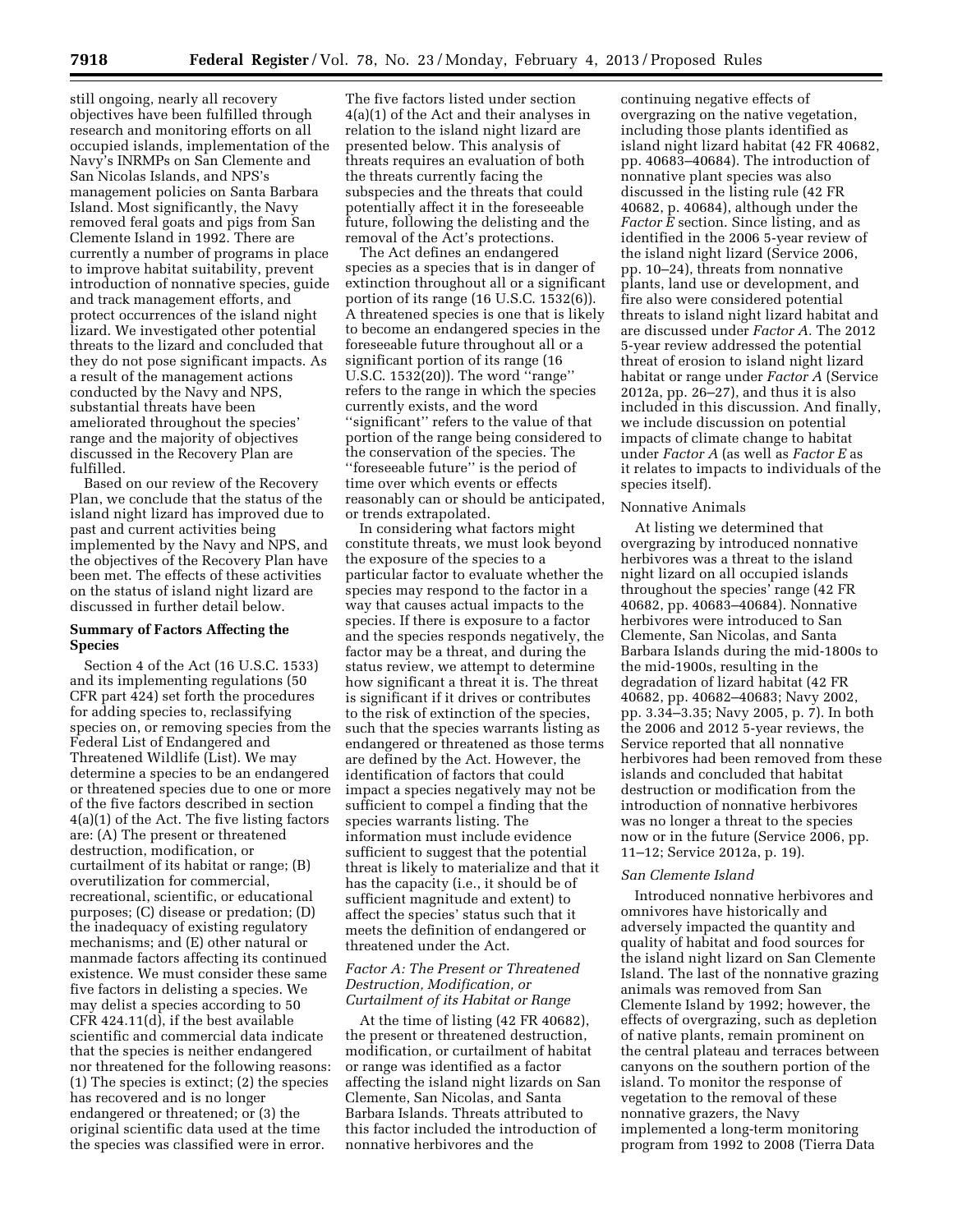Inc. 2010). The analysis from the monitoring program indicated a slight reduction in the percent cover of *Lycium californicum* and *Opuntia* spp. habitats on San Clemente Island. This apparent decline is likely due to an overestimate in the baseline years from 1991 to 1993 resulting from higher rainfall, compared to a reduction in rainfall in subsequent years (Tierra Data Inc. 2010, pp. 48–67). This slight reduction in percent cover is not a cause for concern because this habitat remains well-distributed across the western terraces of the island where there was less grazing impact and where the Navy has established the INLMA. The Navy has no intention of reintroducing large nonnative herbivores to San Clemente Island and has a ''no pets policy'' to control the introduction of any nonnative species (Navy 2002, p. 3.119). Because the major threat to habitat (nonnative herbivores) has been eliminated and the Navy has an active habitat management and restoration program, as described below, we expect the amount and distribution of habitat to remain relatively stable in the future, although some fluctuation is expected related to variable rainfall.

To restore the structure and function of native island ecosystems impacted by nonnative herbivores, the Navy implements a Native Habitat Restoration Program (NHRP) on San Clemente Island (Navy 2002, p. 3.51). As part of that program, the Navy operates a native plant nursery that supports habitat restoration projects for native species such as the San Clemente Island loggerhead shrike (*Lanius ludovicianus mearnsi*) and island night lizard. Plants propagated at the nursery include species that benefit the island night lizard, such as *Lycium californicum, Artemisia californica,* and *Coreopsis gigantea* (Navy 2002, p. 3.51). The Navy outplants at several locations each year to promote native species (Munson 2011, pers. obs.). The Navy has also planted *L. californicum* at Wilson Cove on the northeastern side of San Clemente Island for restoration of areas disturbed by military activities (Munson 2011, pers. obs.). These restoration efforts implemented by the Navy have improved the abundance of native habitat on San Clemente Island and have provided a benefit to multiple species, including the island night lizard.

# *San Nicolas Island*

Although nonnative herbivores were not present on San Nicolas Island at the time of listing (42 FR 40682), the island has a history of grazing activities prior to listing that resulted in impacts on

native plant communities. The compounding effects of overgrazing and wind erosion allowed for the emergence of sand dunes on San Nicolas Island, which do not provide habitat for island night lizards (Dunkle 1950, p. 262; Schwartz 1994, p. 173). More recently, in 2011, the Navy completed a Biosecurity Plan for San Nicolas Island to prevent the transport and establishment of nonnative vertebrate species on the island (Navy 2011, p. 1) (See discussion under *Factor C: Disease or Predation* below). The goal is to protect the existing biodiversity on the island by preventing further degradation of habitat on the island from grazing activities now and in the future. Additionally, the Navy is in the process of developing a habitat management and restoration program to improve the abundance of native plant species on the island. To assist in habitat restoration activities on San Nicolas Island (see Land Use and Development section below), the Navy has created a plant nursery that will yield plants, including species identified as components of island night lizard habitat for future restoration projects on San Nicolas Island (Ruane 2013, pers. comm.).

We anticipate no future impacts to island night lizard habitat as a result of nonnative herbivores, and we expect the amount and distribution of habitat to remain relatively stable in the future (although some fluctuation is expected related to variable rainfall) because: (1) The major threat to habitat (nonnative herbivores) was eliminated from San Nicolas Island, thus preventing further reduction of lizard habitat from this threat; and (2) the Navy is in the process of developing a habitat management and restoration program.

#### *Santa Barbara Island and Sutil Island*

Island night lizard habitat on Santa Barbara Island was modified due to the introduction of nonnative herbivores such as European rabbits, which heavily impacted the quantity and quality of habitat for the island night lizard. European rabbits were removed from Santa Barbara Island by 1981 (Sumner 1959, p. 5; Fellers and Drost 1991, p. 70, p. 354; Knowlton *et al.* 2007, p. 535). The NPS currently has a nonnative species prevention policy that restricts bringing any animal onto the island (NPS 2012). Since the removal of nonnative herbivores, Santa Barbara Island native plant communities, such as *Artemisia* spp., *Lycium californicum,*  and others, have shown resurgence and are increasing in extent (Fellers and Drost 1991, p. 70). Research conducted on Santa Barbara Island from 1982 to

2002 showed an increase in native island night lizard plant communities of *Opuntia littoralis* and *Eriogonum giganteum,* but a decline in *O. prolifera*  (Corry 2006, pp. 51–53).

Since 2007, the MSRP has conducted native plant restoration projects on Santa Barbara Island (Harvey and Barnes 2009, pp. 15–22) to benefit Xantus's Murrelet (*Synthiliboramphus hypoleucus*) and Cassin's Auklet (*Ptychoramphus aleuticus*) (Harvey and Barnes 2009, p. 4). Many of the native plants used in these restoration projects also provide island night lizard habitat, such as low- to moderate-quality habitat (*Coreopsis gigantea, Eriogonum giganteum* var. *compactum, Deinandra clementine, Eriophyllum nevinii, Artemisia nesiotica* (sage), and *Baccharis pilularis*) and high-quality habitat (*Lycium californicum*) (Fellers and Drost 1991, p. 34; Fellers *et al.*  1998, pp. 11–12; Harvey and Barnes 2009, p. 7; Mautz 2001a, p. 23; Navy 2005, p. 30). Since 2007, the MSRP has restored approximately 5 ac (2 ha) of native habitat on Santa Barbara Island, consisting of approximately 15,000 native plants (Little 2011, pers. obs.). Because the major threat to habitat (nonnative herbivores) has been eliminated and the NPS has an active habitat management and restoration program, we expect the amount and distribution of habitat to remain relatively stable in the future.

#### Nonnative Plants

At listing, the introduction of nonnative plants was noted as having adversely impacted all California Channel Islands (42 FR 40682, p. 40684). While the introduction of nonnative herbivores impacted much of the native vegetation, nonnative plants introduced to the islands have also modified habitat for the island night lizard. In the 2006 5-year review, we noted that nonnative plant species may alter ecosystem dynamics by changing soil nitrogen cycling, and may compete with native plants for space or other resources such as light, water, and nutrients (Service 2006, p. 12). Nonnative plant species can also alter ecological processes such as fire frequency that otherwise could affect the persistence of the island night lizard (Navy 2002, p. 3.114). Low densities of lizards observed in some of the nonnative plant communities suggest that modification of the native plant communities can reduce the available resources for this taxon. The 2006 and 2012 5-year reviews of the island night lizard found that habitat destruction or modification from the introduction of nonnative plants is of potential concern,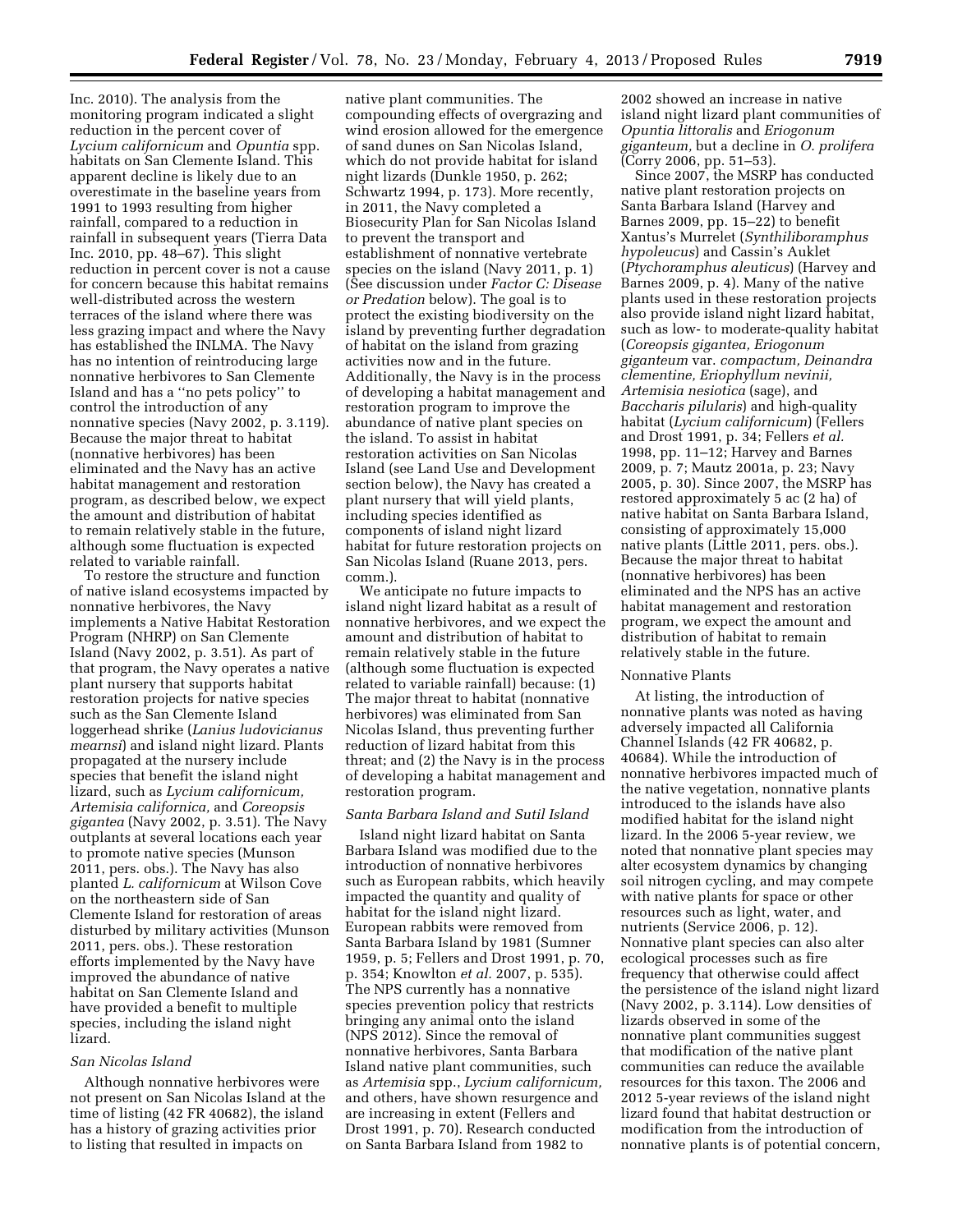but due to current management and preventative actions implemented on all occupied islands, is not a substantial threat to the species throughout its range now and in the future (Service 2006, p. 13; Service 2012a, pp. 20–22).

#### *San Clemente Island*

Nonnative plants were introduced to San Clemente Island approximately 200 years ago and, in combination with periods of extended drought and overgrazing in the late-1800s, have changed the composition and structure of the vegetative communities on the island (Navy 2002, p. 3.31). The introduction of nonnative plant species to the island has resulted in the loss of adequate shrub cover and proliferation of annual grasses on parts of San Clemente Island (Service 1997, p. 7). The most noticeable changes have occurred in the northern grasslands and dune systems (Navy 2002, p. 3.31).

Nonnative plant introduction can occur on San Clemente Island as a result of equipment and materials transported to the island from the mainland (Service 1997, p. 7) and potentially seeds deposited by birds. Seeds and propagules of nonnative plants adhere to vehicles in mud or soil, and can also be brought onto the island in gravel used for road maintenance (Service 1997, p. 7). The predominant nonnative plant species on San Clemente Island include *Foeniculum vulagare* (fennel), *Carpobrotus* spp. (iceplant), *Salsola* spp. (Russian thistle), and several abundant nonnative annual grasses (Service 1997, p. 7).

Research evaluating the percent cover of nonnative plant species in plot transects on San Clemente Island was conducted from 1992 to 1996, 2000, 2002, 2003, 2006, and 2008 (Tierra Data Inc. 2010, p. 26). Although likely attributed to higher rainfall totals from 1991 to 1993 compared with drought conditions from 2002 to 2003 and in 2006, results indicate an approximately 20 percent decrease in percent cover among nonnative plant species, from baseline data collected during the 1992 to 1993 field season (Tierra Data Inc. 2010, p. 125).

Habitat destruction or modification from nonnative plants is a potential concern, but not currently a substantial threat to the island night lizard due to current management efforts on San Clemente Island. Although previous invasions of nonnative plants probably occurred through introduction of plants preferred for livestock grazing, current nonnative species invasions are typically introduced by equipment used during military activities on the island. The potential pathways for the

introduction of nonnative plants to San Clemente Island are many, including human activities and seeds deposited by birds. Due to the continued risk of nonnative plant species, the Navy monitors for new introductions and when found, treats them appropriately (Service 2008, pp. 58–59). In accordance with the Federal Noxious Weed Act and as implemented through objectives set forth within the Navy's INRMP, the Navy continues to reduce the risk of introducing additional nonnative plants to San Clemente Island and manage the removal of nonnative plant taxa already occurring on the island (Navy 2002, p. 3.116). The Navy's objectives on San Clemente Island are as follows:

(1) Use of only native species in landscaping (Navy 2002, p. 3.116); and

(2) Wash all vehicles and equipment used in construction or training activities prior to coming onto the island, including high-pressure spraying to the underside and wheel wells to remove mud and weed seed (Navy 2002, p. 3.116).

Additional nonnative plant management techniques described within the INRMP include: Controlled burns, mechanical removal, and herbicide treatment (Navy 2002, pp. 3.115–3.116). Although nonnative plants will continue to pose a risk to island night lizard habitat, the Navy has taken steps to curtail habitat and plant community alteration by nonnative plants and such steps are expected to continue into the future.

The Navy has implemented an NHRP on San Clemente Island to restore the structure and function of native island ecosystems (Navy 2002, p. 3.51). To assist the NHRP, the Navy has constructed a native plant nursery where plants are currently grown from seed or stem and root cuttings (see discussion above in the Nonnative Animals section). Impacts to island night lizard habitat from nonnative plants may be a persistent low-level threat, but due to implementation of the Navy's INRMP, current nonnative species management, and native species restoration, nonnative species are not currently, nor do we see them becoming in the future, a substantial threat to the lizard on San Clemente Island.

#### *San Nicolas Island*

The introduction of nonnative plants, combined with the effect of nonnative herbivores on San Nicolas Island, has limited the quantity of high-quality island night lizard habitat. The most recent information indicates that just over half of the 278 plant taxa on San Nicolas Island are nonnative species, and that San Nicolas Island has the

highest proportion (approximately 51 percent) of nonnative plant taxa of any of the eight Channel Islands (Junak 2008, p. 67).

Many potential pathways exist for the introduction of nonnative plants to San Nicolas Island, including human activities and seeds deposited by birds. Due to the continued risk of nonnative plant species being introduced to the island, the Navy monitors for nonnative plant introductions and when found, treats them appropriately (Service 2008, pp. 58–59).

In accordance with the Federal Noxious Weed Act, and as implemented through objectives set forth within the Navy's INRMP, the Navy continues to reduce the risk of introducing additional nonnative plants to San Nicolas Island and manage the removal of nonnative plant taxa already occurring on the island (Navy 2010, p. 4.75–4.76). The Navy's objectives on San Nicolas Island are as follows:

(1) Require vehicles and equipment to be cleaned prior to shipment to the island and between uses at different island construction sites, document that all gravel and fill materials brought to the island are certified weed free, and prohibit the use of nonnative plants for landscaping unless specifically approved by the Environmental Division (Navy 2010, p. 4.75).

(2) Require that native plant species be used for landscaping unless specifically approved (Navy 2010, p. 4.76).

(3) Inspect barge and aircraft before they leave the mainland or for transport arriving directly from other ports or airports, inspect prior to disembarking on San Nicolas Island (Navy 20010, p. 4.76).

Additionally, the Navy treats and monitors select nonnative species annually on San Nicolas Island, such as *Brassica tournefortii* (Saharan mustard) and *Foeniculum vulgare* (fennel) (Ruane 2011, pers. obs.). We anticipate that implementation and continued efforts in the future of the measures described above will remove existing nonnative plants and reduce the rate of introduction of these nonnatives on San Nicolas Island. Therefore, we do not consider nonnative species to be a substantial threat to the lizard now or in the future.

# *Santa Barbara Island and Sutil Island*

Historically, Santa Barbara Island consisted of a native shrubland that provided habitat for the island night lizard; however, the introduction of nonnative herbivores and nonnative plants to the island has modified the native habitat to a more herbaceous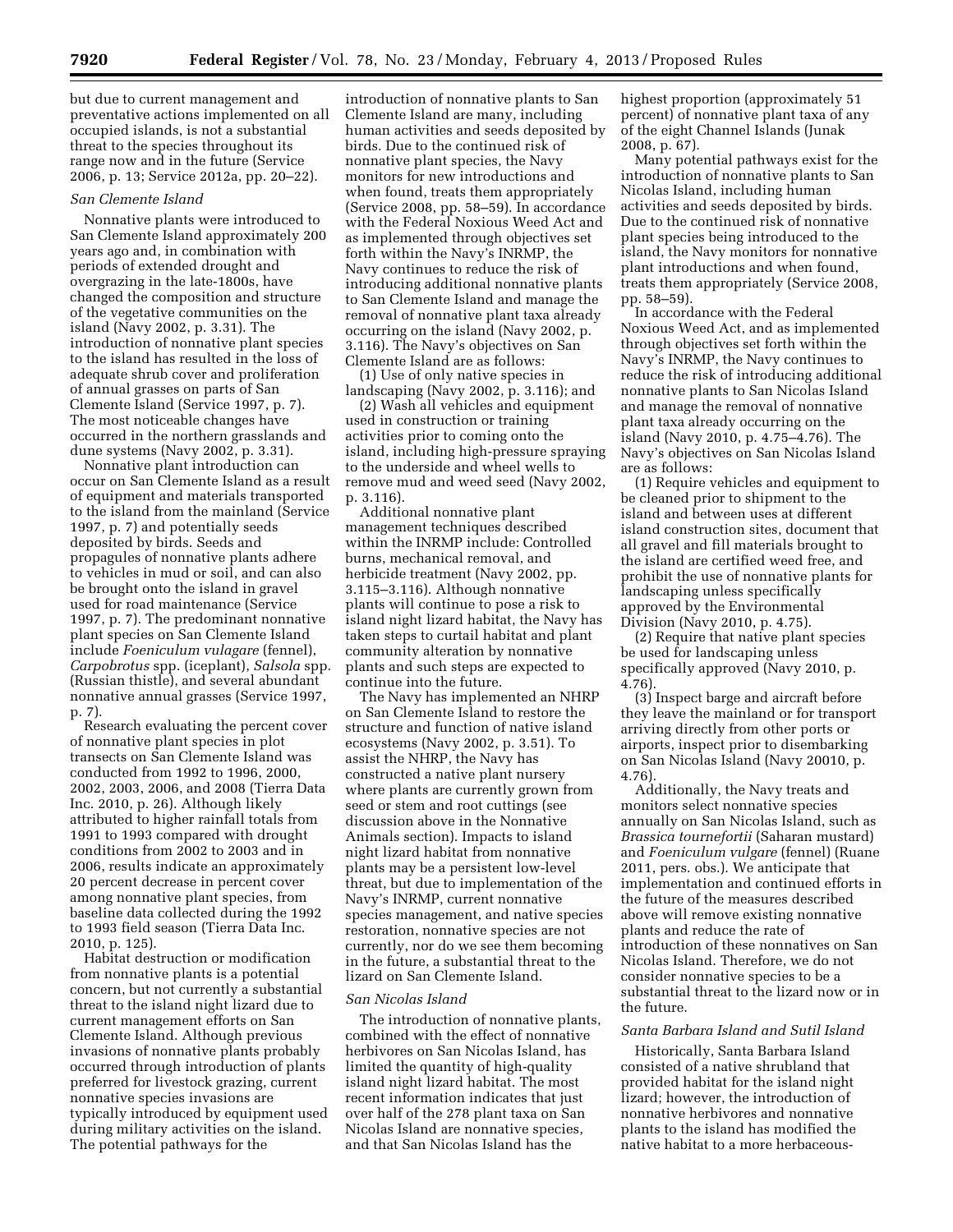dominated habitat that is not as readily used by the lizard (Halvorson *et al.*  1988, p. 109). The native scrub cover that once dominated Santa Barbara Island is currently inundated by a nonnative annual grassland community throughout half of the eastern terrace of the island (Halvorson *et al.* 1988, p. 113). Transect data collected on Santa Barbara Island from 1984 to 2002 indicated a reduction in percent cover of some native plants (*Hemizonia clementina* and *Opuntia prolifera*) that provide low- to moderate-quality habitat for the island night lizard (Corry and McEachern 2009, p. 208). However, data indicate an increase in average combined and percent cover for many other native plant species on the island that provide habitat for the island night lizard (*Coreopsis gigantea, Baccharis pilularis, Eriogonum giganteum v. compactum, Opuntia littoralis,* and *Lycium californicum*) (U.S. Geological Survey (USGS) 2001, p. 6, Appendix A; Corry and McEachern 2009, pp. 206– 208). Recovery of low- to moderatequality island night lizard habitat is expected to occur through the natural expansion of native shrub habitat into nonnative grasslands (USGS 2001, p. 6).

The NPS recognizes the potential threat of nonnative plant species and is taking steps to reduce the risk of new introductions. Current NPS management policy, in accordance with the NPS Organic Act, dictates that the NPS will control detrimental nonnative species for the protection of native species' habitats (NPS 2006b, p. 45). In 2007, the MSRP began propagating a native stock of seeds (which were previously collected on Santa Barbara Island) at the Channel Islands National Park greenhouse (Harvey and Barnes 2009, p. 7). Species propagated at the greenhouse included those found within low- to moderate-quality island night lizard habitat, such as *Coreopsis gigantea, Eriogonum giganteum* var. *compactum, Deinandra clementina, Eriophyllum nevinii, Artemisia nesiotica, Baccharis pilularis,* and high-quality habitat, such as *Lycium californicum* (Fellers and Drost 1991, p. 34; Fellers *et al.* 1998, pp. 11–12; Mautz 2001a, p. 23, Navy 2005, p. 30). To date, the MSRP has restored approximately 5 ac (2 ha) of native habitat for seabirds on Santa Barbara Island (Little 2011, pers. obs.). This restoration effort has outplanted approximately 15,000 native plants to the island, some of which as discussed above, provide habitat for island night lizards (Little 2011, pers. obs.). Additionally, from 2007 to 2011 the NPS in coordination with the MSRP conducted nonnative plant species

removal from Santa Barbara Island on 4.5 ac (1.8 ha) (Harvey 2012, pers. comm.). The NPS began drafting a General Management Plan for the Channel Islands that will address the continuing effort to monitor and restore native vegetation on Santa Barbara Island (Faulkner 2011, pers. comm.); this plan is not yet completed. Due to current and future management efforts described above, we do not consider nonnative species a substantial threat to the lizard on Santa Barbara Island now or in the future.

# Land Use and Development

At listing (42 FR 40682), the destruction or modification of habitat from land use and development was not identified as a threat to the island night lizard. The 2006 and 2012 island night lizard 5-year reviews concluded that land use and development is not a substantial threat to the species or its habitat on any of the three occupied islands (Service 2006, p. 18; Service 2012a, pp. 22–24).

#### *San Clemente Island*

San Clemente Island is owned and administered by the Navy and provides operating facilities and support services for the U.S. Pacific Fleet. Activities on and around the island include aviation training, undersea warfare, amphibious warfare, special warfare, and Joint Task Force exercises (Navy 2002, pp. 2.1– 2.2). There are more than 300 buildings and structures on the island, including an airstrip on the far northern part of the island. Several quarries and borrow pits are used to provide materials for road construction and maintenance. Intensive training, foot traffic, and construction activities impact island night lizards in the areas where such activities occur. However, most of the buildings and structures are located on the far northern and far southern parts of San Clemente Island, while most of the high-quality *Lycium californicum*  and *Opuntia* spp. habitats are found on the western portion of the island (Navy 2002, pp. 2–14). The western portion of the island receives little training use because it is recognized by the Navy to contain high-quality lizard habitat (Navy 2002, p. 3.82). The INLMA was created on this portion of the island to provide a focus area for island night lizard management activities (see *Factor D*), including habitat restoration, to offset the effects of surface-disturbing construction projects (Service 2008, p. 200).

In 2008, the Navy initiated consultation with the Service, pursuant to section 7 of the Act, for proposed new training activities for San Clemente

Island (Service 2008, p. 11). Many of the proposed activities covered by the consultation occur in areas already receiving sustained use by the military (Service 2008, p. 10). We estimated that from 2009 to 2014, approximately 2.5 percent of the island night lizard population on San Clemente Island could incidentally be harmed or killed through modification of habitat resulting from these proposed activities. These adverse impacts were associated with increased fires, off-road assault vehicle use, construction of buildings, and other military-related activities (Service 2008, pp. 10, 206). However, we concluded that this potential loss would not jeopardize the continued existence of the species or appreciably reduce its recovery (Service 2008, pp. 205, 209).

While island night lizard habitat loss and disturbance occur on San Clemente Island as a result of military land use and development projects such as training and testing activities, the impacts of these activities are of minor consequence given the size of the island, the amount of suitable habitat that remains for the species, the distribution of the island night lizard population across the island, the size of the species' population on the island, and the avoidance of areas designated for island night lizard management. Therefore, we do not consider land use and development a substantial threat to the island night lizard or its habitat on San Clemente Island now or in the future.

#### *San Nicolas Island*

Since 1944, San Nicolas Island has been part of the Naval Air Warfare Center Weapons Division Sea Range, managed by the Naval Air Weapons Station at China Lake, California. The island currently houses approximately 200 Navy personnel that occasionally conduct small-scale training exercises. The island also serves as a launch platform for missile testing (Navy 2002, p. 10). Facilities on the island are used to conduct radar tracking and control, range surveillance, telemetry, and communications for weapons testing (Navy 2005, pp. 6, 10). There are approximately 156 buildings and structures on San Nicolas Island, along with 47 mi (76 km) of paved and unpaved roads (Navy 2005, p. 6.) Additionally, a 10,000-foot (ft) (3,048 meter (m)) concrete and asphalt runway occupies a mesa on the eastern part of the island and, in 1989, a missile testing and pilot training impact area was established (Navy 2005, pp. 6, 19).

Since listing, some permanent loss of island night lizard habitat has occurred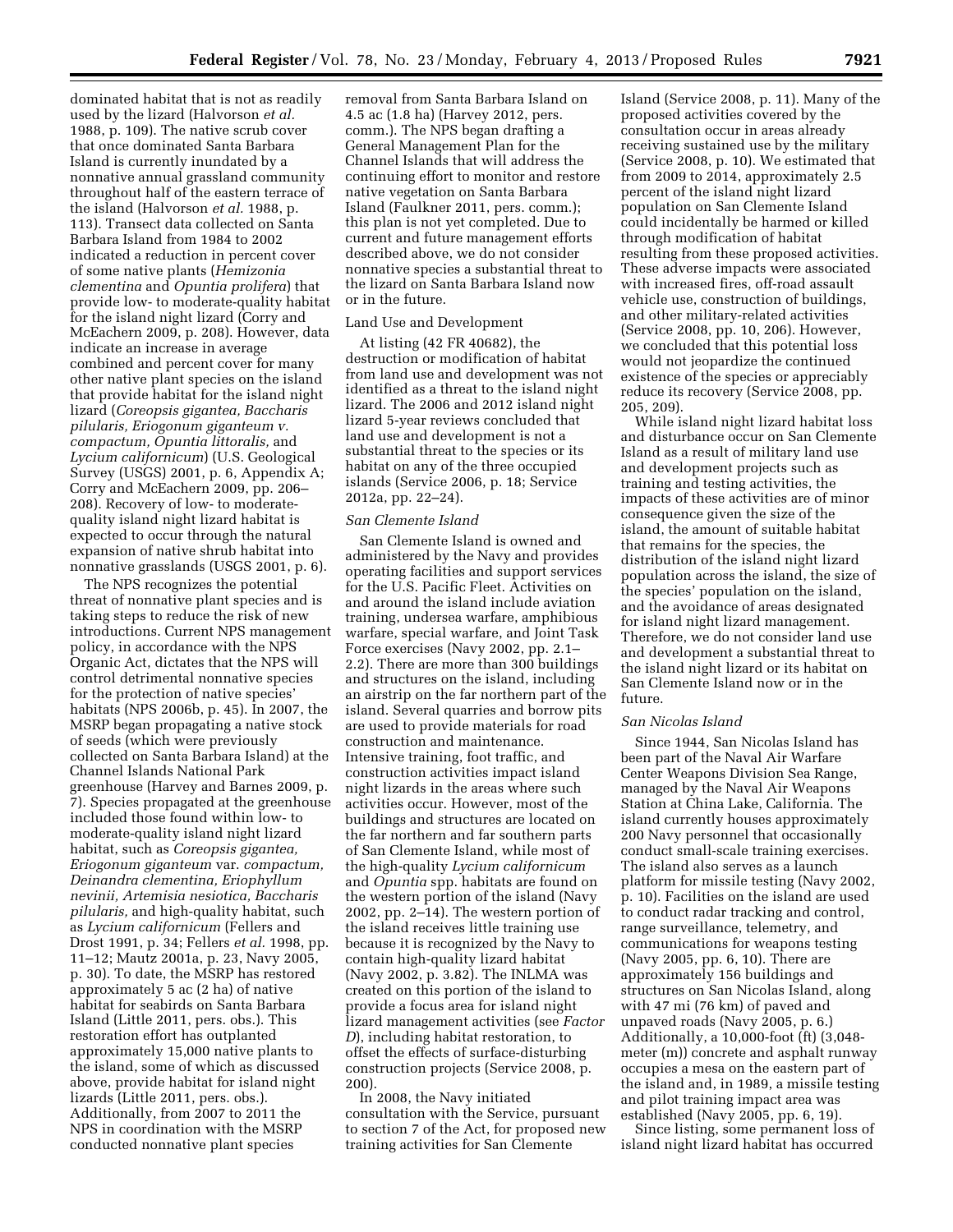from the development of structures and mission-essential activities. Island night lizards and their habitats do not generally occur in launching areas and thus are not likely to be affected by the activities that occur there (Service 2001, p. 19). Of the 11 patches of high-quality habitat identified by Fellers *et al.* (1998, p. 61), 1 is in close proximity to the airstrip and 3 others are in the proximity of existing structures (Navy 2005, p. 8). On average, less than five projects per year have potential to impact lizards, such that relocation of individuals may be required into adjacent habitat. Most of those projects are generally small—approximately 0.01 ac (0.004 ha) (Smith 2009, pers. comm.). Habitat is re-created in these circumstances by piling cut *Opuntia*  spp. pads on top of boards and placing them into the adjacent area (Smith 2009, pers. comm.). The wooden boards provide temporary habitat for the lizards while the *Opuntia* spp. cuttings take root. Island night lizards have not been monitored after relocations; thus, there is no information available to determine the success of these actions. Although high-quality *Opuntia* spp. and *Lycium californicum* habitats are limited on San Nicolas Island, overall land use on the island is not intensive and measures are implemented consistent with the INRMP to try to safely relocate island night lizards that may be impacted by projects.

As part of a consultation with the Service on the effects of a new wind energy project on San Nicolas Island, a biological opinion (8–8–10–F–35) was completed on August 26, 2010, and subsequently amended (814402011–F– 0060) on April 22, 2011. During a 4- to 5-year span beginning in 2010, the Navy will install up to 11 wind-powered turbines and an energy storage facility on San Nicolas Island (Service 2010, p. 3). The Service expects this wind energy project to adversely affect the island night lizard by increasing indirect effects of predation by American kestrel (*Falco sparverius*) and barn owls (*Tyto alba*), causing injury or death of individual lizards by foot traffic and construction, and habitat loss and loss of habitat connectivity (Service 2011, pp. 5–7). However, the Navy will implement numerous measures in accordance with management practices stated in the INRMP to reduce the project's effects on the island night lizard: avoidance and minimization measures (including capture and relocation); species monitoring; management of nonnative plant species; erosion control; and contaminant cleanup (Service 2011, p. 5). We

concluded in that biological opinion that we do not expect the effects of the proposed project to jeopardize the continued existence of the island night lizard (Service 2011, p. 8).

While island night lizard habitat loss and disturbance occurs on San Nicolas Island as a result of military land use and development, the impacts of these activities are minimal and the Navy conducts adequate management efforts to minimize the effects on the island night lizard. Therefore, we do not consider land use and development a substantial threat to the island night lizard or its habitat on San Nicolas Island now or in the future.

# *Santa Barbara Island and Sutil Island*

Minimal land use activities have occurred on Santa Barbara Island. Farming occurred on Santa Barbara Island from the mid-1800s to early 1900s when portions of the east and west terraces were cleared for agriculture; however, the farming effort was largely unsuccessful and it appears that all farming practices ceased by 1926 (Corry 2006, p. 19). Santa Barbara Island is now managed as a unit of the NPS, with land management focused on the preservation of natural, archaeological, and aesthetic resources (NPS 2006b, pp. 44–62). A visitor center and camping area is located in proximity to a cove area that serves as a landing spot for visitors to the island (NPS 2011a). Public use of the island is limited to primitive camping, hiking, wildlife observation, and other nonconsumptive uses (NPS 20011b). With the exception of potential fire caused by humanrelated activities (see Fire discussion below), land use is not a substantial threat to the island night lizard or its habitat on Santa Barbara Island due to active management efforts, existing regulatory mechanisms (see discussion of the Organic Act below under *Factor D*), and current management policies, which are expected to continue in the future.

## Fire

At listing (42 FR 40682), fire was not identified as a threat to the island night lizard or its habitat. Historically, ranching operations were conducted on San Clemente and San Nicolas Islands, with vegetation periodically burned to facilitate planting of feed crops for nonnative herbivores (Navy 2002, p. 3.28; Navy 2005, p. 7). Fire would normally be a rare occurrence on San Clemente, San Nicolas, and Santa Barbara Islands, but human use and occupancy of the islands have increased the incidence of wildfires on all three islands to varying degrees.

Since the time of listing, we have identified fire as a potential impact to island night lizard. On San Clemente and San Nicolas Islands, this potential threat is associated with military activities and the introduction of nonnative annual grasses, which increase the availability of readily flammable fuels (Service 2006, p. 13; Service 2012a, pp. 25–27). Vegetative communities including *Lycium californicum, Opuntia prolifera,* and *Coreopsis gigantea,* which support moderate to high island night lizard densities, are intolerant of and not well adapted to fire (Navy 2002, pp. 3.59– 3.61; Sawyer *et al.* 2009, pp. 483, 588, 600). However, *Opuntia littoralis* may be more tolerant of fire, though it is not fire-dependent for germination (Navy 2002, pp. 3.60–3.61). Where fires do occur, they may destroy lizard habitat which reduces cover that assists with thermoregulation, increases exposure to predators, creates a short-term reduction in prey availability, and potentially harms individuals (Mautz 2001, p. 27; Service 2006, p. 13). Although the potential for fire exists on San Clemente, San Nicolas, and Santa Barbara Islands, it is not considered a substantial threat. The potential for human-caused ignition on San Nicolas Island and Santa Barbara Island is considered low due to the limited amount of human activities that might initiate a fire. In addition, all islands currently implement fire management policies, as discussed below under each island description (Service 2006, pp. 13–15; Service 2012a, pp. 25–27).

## *San Clemente Island*

The use of San Clemente Island for military training and testing has led to a higher number of fires on the island than would otherwise be expected to occur naturally as a result of lightning. Military activities contribute to fires that may adversely affect listed plants and wildlife on San Clemente Island (Service 2008, p. 3). The southern portion of the island has the greatest risk due to the ship-to-shore bombardment that occurs in the area (Service 2008, pp. 56–57). Additionally, the presence of combustible nonnative grasses in combination with military activities could increase fire frequency on San Clemente Island (Navy 2002, p. 3.31).

While fire does not appear to affect island night lizard habitat in the short term, an increase in fire frequency or size could negatively affect lizard abundance over time (Mautz 2001a, pp. 27–28). The highest-quality habitat and highest density of lizards occur in areas where fire has not occurred, or has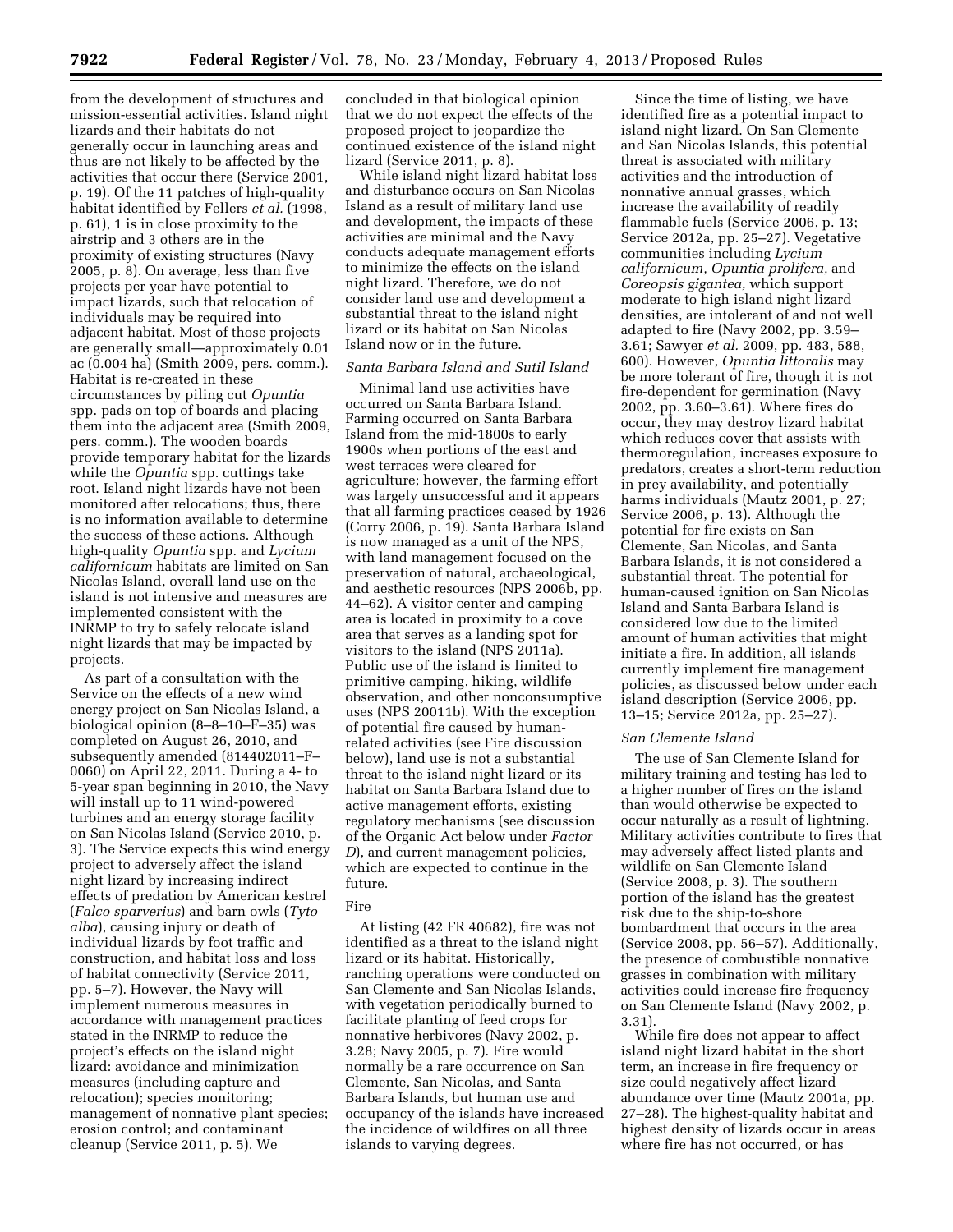occurred rarely, and the fires are small in size (Service 1997, p. 60; Navy 2002, p. 3.32). This trend suggests that lizard habitat and abundances are reduced when fires occur more frequently.

Since 1997, the Navy has implemented a number of management measures to reduce the frequency of wildfires on San Clemente Island: prevention measures, such as scheduling operations with high ignition potential outside the fire season and electrical system improvements; containment measures, such as vegetation management and use of prophylactic fire retardants; and suppression measures, such as staging and use of suppression resources (Service 2008, p. 51). Currently, the portions of the island at greatest risk of fire are the impact areas associated with the ship-to-shore bombardment located at the southern end of the island, and areas containing unexploded ordnance in which access for fire prevention has been closed (Service 2008, pp. 56–57).

In 2008, the Navy proposed a new training expansion on San Clemente Island that could potentially increase the occurrence of fire (Service 2008, p. 5). As part of the consultation with the Service on the effects of the new training and testing activities (Service 2008, pp. 2–3), the Navy completed a comprehensive Fire Management Plan (FMP) for San Clemente Island (Navy 2009). The Navy's fire management focuses on military training and other human-related activities and facilities, as these activities represent the primary source of ignition on the island (Service 2008, p. 3). The Navy modifies range and training activities in an effort to prevent fire ignition, containment, and suppression (Service 2008, pp. 3–4). The FMP implements fuel management strategies consisting of high-intensity fuel management buffer zones; defensible space around structures; and low-intensity landscape modification with prescribed fire that meets fuels management, resource protection, and habitat restoration objectives (Navy 2009, p. ES–3). The FMP concludes that fire does not greatly affect island night lizards on San Clemente Island due to their high numbers and wide distribution across the island, unless the frequency or size of the fire is so high that it removes the necessary thermal cover for long periods of time and over large areas (Navy 2009, pp. 2.26, 2.32).

Through our consultation, we concluded that although these activities may adversely affect island night lizard individuals, fires are not expected to have a significant effect on the islandwide population due to the number of lizards on the island (Service 2008, pp.

203–204). Additionally, we concluded that the fuelbreak and suppression measures outlined within the FMP would prevent a significant increase in fire frequency where high-quality habitat occurs (Service 2008, p. 204).

If intervals between fires are too short, fire can negatively impact *Lycium californicum* and there is a risk of type conversion of the habitat or long-term loss of the shrub community (Navy 2009, p. 4.7). However, prescribed fires may be a useful management tool to control nonnative grasses that degrade native vegetative community values (Navy 2009, pp. 4.7–4.8), specifically in *L. californicum* moderate- and lowdensity habitat. Because a potential benefit could result from less severe fires in *L. californicum* habitat, fires of moderate-severity will be managed to less than 5 ac (2 ha) in high-density *L. californicum* habitat (Navy 2009, p. 4.8). In moderate-density *L. californicum*  habitat, prescribed burns will be managed to less than 20 ac (8 ha); and in low-density *L. californicum* habitat, prescribed burns will be managed to less than 40 ac (16 ha) (Navy 2009, p. 4.8).

We note that the results of this threat analysis remain consistent with our analysis described in the 2006 and 2012 5-year reviews of the island night lizard, such that the potential of fire posing a threat to island night lizards and their habitat on San Clemente Island exists (Service 2006, pp. 15; Service 2012a, p. 25). However, fire is not currently a substantial threat to the species or its habitat on the island nor do we think it will become so in the future due to historical and current fire patterns, the existence of an FMP for the island, the abundance and distribution of highquality island night lizard habitat, and high abundance of the species on the island.

# *San Nicolas Island*

The potential impacts of fire are a greater concern on San Nicolas Island than San Clemente Island due to the limited amount of island night lizard habitat. Historical grazing from the introduction of nonnative herbivores has resulted in disturbed vegetative communities that favor nonnative plants, specifically nonnative grasses, and increase the vulnerability of these vegetative communities to wildfire (Navy 2010, p. 4.13). Missile launch and termination areas are the most likely sources of potential wildfire ignitions on San Nicolas Island (Service 2006, p. 15). Despite these conditions, few fires have occurred on San Nicolas Island (Navy 2010, p. 4.12). The risk of wildfire to island night lizards is reduced by the

fact that launch sites are located outside of high-quality island night lizard habitat on the northern and western portion of San Nicolas Island (Navy 2005, p. 8, 30). Additionally, a fire station is located on the eastern side of San Nicolas Island (Navy 2005, p. 6), near high-quality *Lycium californicum*  and *Opuntia* spp. habitat. Few fires have occurred on San Nicolas Island (Navy 2010, p. 4.12). We have no information to indicate that fire has occurred, or is likely to occur, in the intertidal zone of the unique cobble and driftwood habitat inhabited by island night lizards at Redeye Beach.

The objective of the current fire management strategy on San Nicolas Island, as implemented through the Navy's INRMP, is to protect people, infrastructure, and natural and cultural resources from the harmful impacts of wildfire on the island (Navy 2010, p. 4.14). Strategies to achieve this objective include: preventing wildfire ignitions; providing, maintaining, and upgrading fire management cooperative agreements, memoranda of understanding, and reciprocal agreements to provide maximum protection to cultural resources, natural resources, and the island's infrastructure; developing a fire management plan; and developing a database to track all fires, acres burned, suppression tactics, and individuals involved in the suppression tactics (Navy 2010, pp. 4.14–4.15).

In summary, few fires are known to have occurred on San Nicolas Island. While some wildfire risk is associated with vegetative conditions and military activities, fire management activities appear to be sufficiently managing those risks and are expected to do so into the future. Therefore, fire is not a substantial threat to the island night lizard or its habitat now or in the future.

# *Santa Barbara Island and Sutil Island*

Wildfire risk on Santa Barbara Island is less than the other two islands and is primarily related to recreational activities. The National Park Service manages visitation to Santa Barbara Island to ensure the biological and archaeological values of the island are not diminished. Human visitation to Santa Barbara Island is minimal, with only 3,286 on-shore visitors recorded from 2007 to 2010; of these, 2,159 visitors stayed overnight on the island in the primitive campground (NPS 2011a). Although smoking is limited to the cement area adjacent to the visitor center and campfires are not permitted on the island, historical occurrences and potential sources of wildfire on Santa Barbara Island are most likely human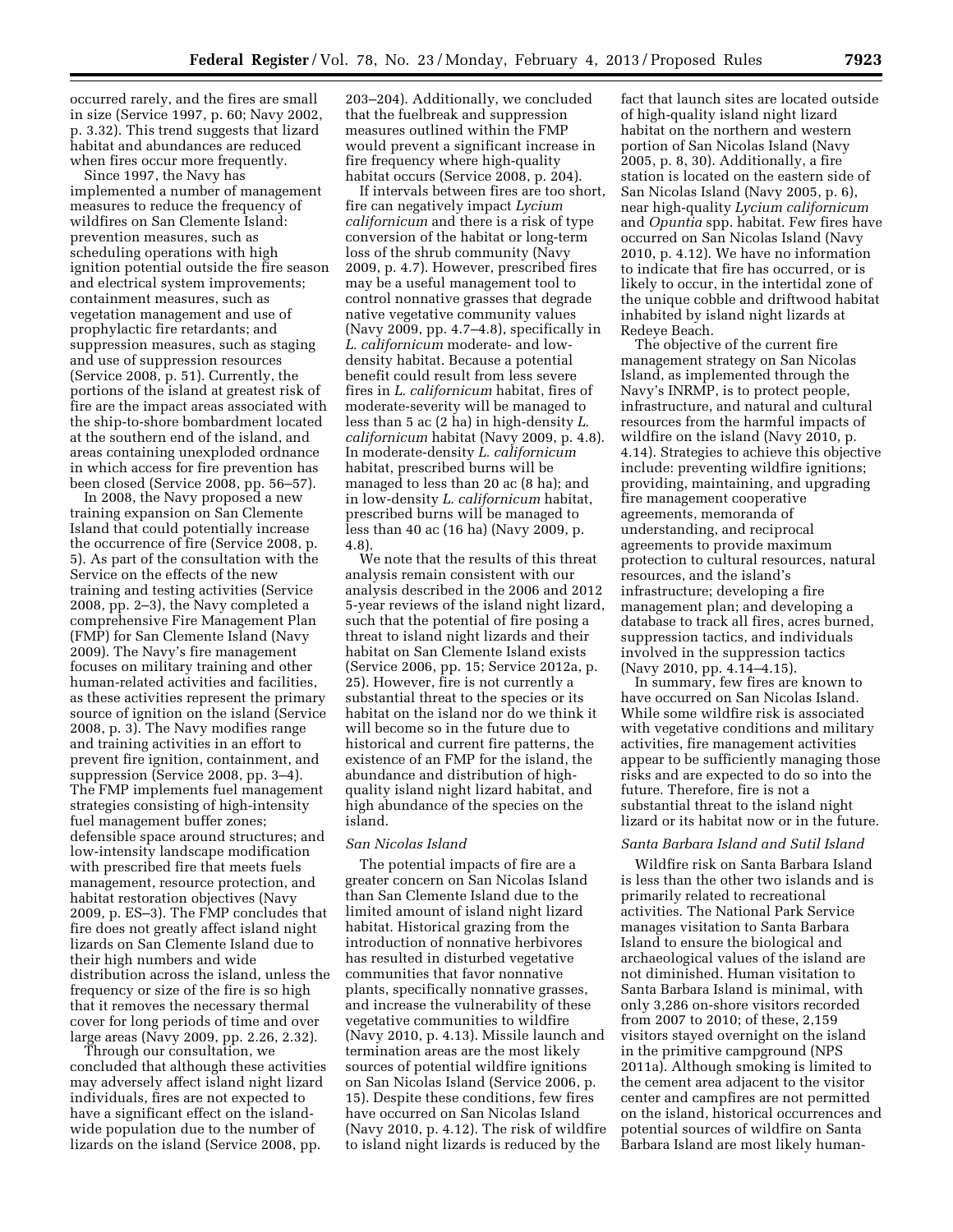caused, such as campfires, fireworks, or mechanical equipment. Currently, Channel Islands National Park has a Fire Management Plan (CHIS FMP) in place that covers all units of the Park. The CHIS FMP calls for the suppression of all wildfires within the Park and utilization of Minimum Impact Suppression Tactics where feasible to reduce impacts to natural and cultural resources (NPS 2006a, p. 12). Although no resources are available on Santa Barbara Island to suppress wildfires, the U.S Forest Service's Los Padres National Forest provides firefighting support, including air and ground resources, incident command, communications, and ordering (NPS 2006a, p. 10).

While the potential for fire exists on Santa Barbara Island, it is currently not a substantial threat to island night lizard habitat due to limited human presence on the island, prohibition of fire at campgrounds, and the current CHIS FMP (Service 2006, p. 15; Service 2012a, p. 27), nor is it expected to be a threat in the future.

#### Erosion

Although erosion was not identified as a threat to the island night lizard at listing (42 FR 40682), the impact from erosion has since been identified as a general threat to the habitats on the Channel Islands. Erosion caused by ongoing military activities on San Clemente and San Nicolas Islands currently affects lizard habitat; however, impacts are primarily a consequence of the historical introduction of nonnative herbivores and land use operations. Due to ongoing management efforts, described below, by the Navy and NPS, the 2006 and 2012 5-year reviews concluded that erosion is not a substantial threat to the lizard or its habitat on any of the occupied islands (Service 2006, pp. 12, 16; Service 2012a, pp. 28–29).

#### *San Clemente Island*

Historical impacts and natural land processes have resulted in landslides and erosion on San Clemente Island which require active management by the Navy to minimize threats to island night lizard habitat. Landslides occur where steep slopes have been denuded by grazing nonnative animals. The landslides are exacerbated by naturally occurring processes such as wind and water wearing away land surface, posing a concern for species' habitat and affecting other ecological processes on San Clemente Island (Navy 2002, p. 3.22). The Navy, in accordance with the Soil Conservation and Domestic Allotment Act of 1935, as amended (16 U.S.C. S.5901), and as implemented

through the Navy's INRMP for San Clemente Island, is required to prevent and control erosion through surveys and implementation of conservation measures (Navy 2002, p. 3.22). Erosion control measures include locating ground-disturbing activities on previously disturbed sites when possible and assuring that all project work areas and transit routes are clearly identified and marked, and by restricting vehicular activities within those areas (Navy 2002, p. 3.23). Additionally, as part of its consultation with the Service on increased training and testing activities, the Navy is developing an erosion control plan and will implement measures to prevent significant impacts to native habitat, including high-quality island night lizard habitat (Service 2008, p. 62). The Navy coordinated with the Service during development of a plan, and submitted a draft version to the Service for review in 2012. The plan has not yet been finalized.

Impacts from erosion on San Clemente Island resulting from historical introduction and overgrazing by nonnative herbivores have been intensified with current land use operations by the Navy. However, we do not consider erosion to be a substantial threat to the island night lizard or its habitat on the island due to current management practices, including: (1) Coordination with the Service to avoid impacts to island night lizard habitat; (2) the Navy's compliance with the Soil Conservation and Domestic Allotment Act of 1935 to prevent and control erosion; and (3) the Navy's INRMP that requires all projects to incorporate erosion control measures into their projects (training maneuvers excluded). The Navy's efforts under the latter two items above are expected to continue in the future should the island night lizard be delisted.

# *San Nicolas Island*

Similar to San Clemente Island, erosion is also a concern for island night lizard habitat on San Nicolas Island. Almost all of the high-quality island night lizard habitat consisting of *Lycium californicum* and *Opuntia* spp., and moderate-quality habitat consisting of shrub communities, occur in areas where a moderate to high probability of soil erodibility exists (Navy 2005, pp. 30, 44). Most erosion on San Nicolas Island is due to high winds, effects to vegetation from past sheep grazing, and the island's arid climate (Navy 2005, p. 42). Additional erosion was likely caused by military activities that did not include sufficient erosion control measures (Navy 2005, p. 42). Halvorson

*et al.* (1996, p. 25) noted that the north and south slope of San Nicolas Island may need active restoration for the recovery of native plants due to soil erosion. Fellers (2009, pers. obs.) commented that not much high-quality island night lizard habitat will be lost to unnatural erosion on San Nicolas Island; however, he also found that unnaturally eroded areas on the south slope are lost and cannot be revegetated.

The Navy has incorporated erosion control measures into San Nicolas Island construction projects since 2000 (Navy 2005, p. 42). The Navy will also continue repairing roads to address and reduce erosion (Ruane 2011, pers. comm.). The objective of the current soils conservation management strategy on San Nicolas Island, as implemented through the Navy's INRMP, is to conserve soil productivity, nutrient functioning, vegetation, wildlife habitat, and water quality through effective implementation of best management practices to prevent and control erosion (Navy 2010, p. 4.10).

Erosion on San Nicolas Island was exacerbated by historical land use practices and the introduction of nonnative herbivores (Service 2006, p. 12; Service 2012a, p. 29); residual effects continue to be a potential concern due to the limited amount of, and time required to reestablish, highquality lizard habitat. Currently, moderate and high-quality island night lizard habitat occurs in areas considered by the Navy to have a moderate- to highsoil erodibility. However, steps are being taken by the Navy to reduce and manage current impacts from erosion on San Nicolas Island and such efforts are expected to continue in the future. Therefore, we do not consider erosion to currently be a substantial threat to the island night lizard or its habitat on San Nicolas Island now or in the future.

# *Santa Barbara Island and Sutil Island*

Erosion from wind, wave action, and the effects of overgrazing are evident on Santa Barbara Island and continue to contribute to alteration of habitat. However, new sources of human-caused erosion on the island, which could exacerbate current conditions, are minimal given the limited amount of human use there. Any new erosion resulting from direct human use would likely be related to erosion along existing trails. Currently, NPS management policies dictate that the NPS will actively preserve soil resources and prevent the unnatural erosion and prevent or minimize potentially irreversible impacts on soil (NPS 2006b, p. 56). Therefore, based on the best available information about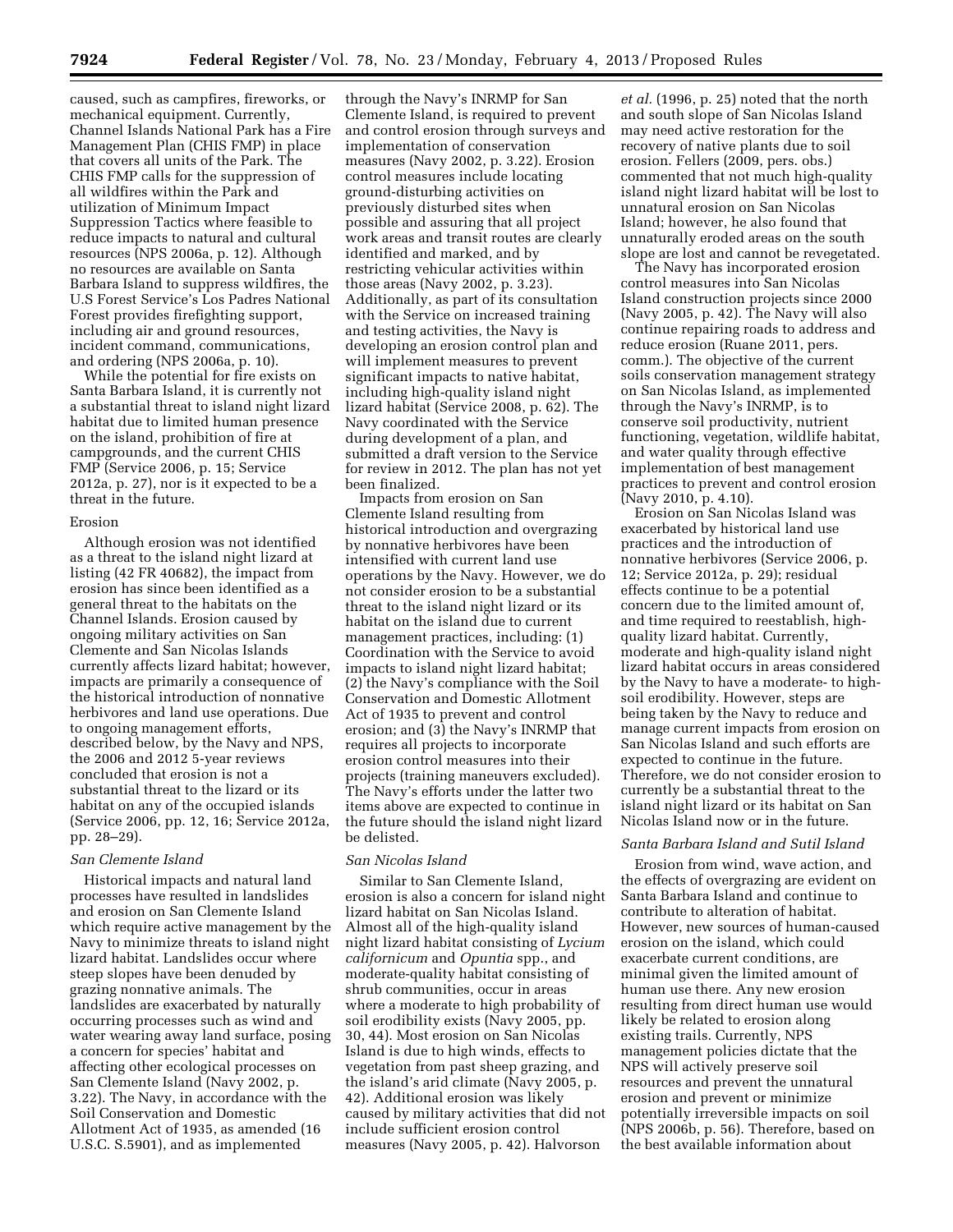current erosion levels and NPS efforts to preserve soil resources, we find that erosion is not a substantial threat to the island night lizard or its habitat on Santa Barbara Island now or in the future.

#### Climate Change

Our analyses under the Endangered Species Act include consideration of ongoing and projected changes in climate. The terms ''climate'' and ''climate change'' are defined by the Intergovernmental Panel on Climate Change (IPCC). The term ''climate'' refers to the mean and variability of different types of weather conditions over time, with 30 years being a typical period for such measurements, although shorter or longer periods also may be used (IPCC 2007, p. 78). The term ''climate change'' thus refers to a change in the mean or variability of one or more measures of climate (e.g., temperature or precipitation) that persists for an extended period, typically decades or longer, whether the change is due to natural variability, human activity, or both (IPCC 2007, p. 78).

Scientific measurements spanning several decades demonstrate that changes in climate are occurring, and that the rate of change has been faster since the 1950s. Examples include warming of the global climate system, and substantial increases in precipitation in some regions of the world and decreases in other regions (For these and other examples, see IPCC 2007, p. 30; and Solomon *et al.* 2007, pp. 35–54, 82–85). Results of scientific analyses presented by the IPCC show that most of the observed increase in global average temperature since the mid-20th century cannot be explained by natural variability in climate, and is ''very likely'' (defined by the IPCC as 90 percent or higher probability) due to the observed increase in greenhouse gas (GHG) concentrations in the atmosphere as a result of human activities, particularly carbon dioxide emissions from use of fossil fuels (IPCC 2007, pp. 5–6 and figures SPM.3 and SPM.4; Solomon *et al.* 2007, pp. 21–35). Further confirmation of the role of GHGs comes from analyses by Huber and Knutti (2011, p. 4), who concluded it is extremely likely that approximately 75 percent of global warming since 1950 has been caused by human activities.

Scientists use a variety of climate models, which include consideration of natural processes and variability, as well as various scenarios of potential levels and timing of GHG emissions, to evaluate the causes of changes already observed and to project future changes in temperature and other climate

conditions (e.g., Meehl *et al.* 2007, entire; Ganguly *et al.* 2009, pp. 11555, 15558; Prinn *et al.* 2011, pp. 527, 529). All combinations of models and emissions scenarios yield very similar projections of increases in the most common measure of climate change, average global surface temperature (commonly known as global warming), until about 2030. Although projections of the magnitude and rate of warming differ after about 2030, the overall trajectory of all the projections is one of increased global warming through the end of this century, even for the projections based on scenarios that assume that GHG emissions will stabilize or decline. Thus, there is strong scientific support for projections that warming will continue through the twenty-first century, and that the magnitude and rate of change will be influenced substantially by the extent of GHG emissions (IPCC 2007, pp. 44–45; Meehl *et al.* 2007, pp. 760–764 and 797– 811; Ganguly *et al.* 2009, pp. 15555– 15558; Prinn *et al.* 2011, pp. 527, 529). (See IPCC 2007b, p. 8, for a summary of other global projections of climaterelated changes, such as frequency of heat waves and changes in precipitation. Also see IPCC 2011(entire) for a summary of observations and projections of extreme climate events.)

Various changes in climate may have direct or indirect effects on species. These effects may be positive, neutral, or negative, and they may change over time, depending on the species and other relevant considerations, such as interactions of climate with other variables (e.g., habitat fragmentation) (IPCC 2007, pp. 8–14, 18–19). Identifying likely effects often involves aspects of climate change vulnerability analysis. Vulnerability refers to the degree to which a species (or system) is susceptible to, and unable to cope with, adverse effects of climate change, including climate variability and extremes. Vulnerability is a function of the type, magnitude, and rate of climate change and variation to which a species is exposed, its sensitivity, and its adaptive capacity (IPCC 2007, p. 89; see also Glick *et al.* 2011, pp. 19–22). There is no single method for conducting such analyses that applies to all situations (Glick *et al.* 2011, p. 3). We use our expert judgment and appropriate analytical approaches to weigh relevant information, including uncertainty, in our consideration of various aspects of climate change.

Although many species already listed as endangered or threatened may be particularly vulnerable to negative effects related to changes in climate, we

also recognize that, for some listed species, the likely effects may be positive or neutral. In any case, the identification of effective recovery strategies and actions for recovery plans, as well as assessment of their results in 5-year reviews or proposed reclassification rules such as this document, should include consideration of climate-related changes and interactions of climate and other variables. In the case of this proposed rule, this analysis contributes to our evaluation of whether the island night lizard can be delisted.

Global climate projections are informative, and, in some cases, the only or the best scientific information available for us to use. However, projected changes in climate and related impacts can vary substantially across and within different regions of the world (e.g., IPCC 2007, pp. 8–12). Therefore, we use ''downscaled'' projections when they are available and have been developed through appropriate scientific procedures, because such projections provide higher resolution information that is more relevant to spatial scales used for analyses of a given species (see Glick *et al.* 2011, pp. 58–61, for a discussion of downscaling). With regard to our analysis for the island night lizard, we have used the best scientific and commercial data available as the basis for considering various aspects of climate change, as well as the likely effects of climate change in conjunction with other influences that are relevant to the island night lizard.

Since listing (42 FR 40682, p. 40684), potential threats have been identified to the flora and fauna of the United States from ongoing accelerated climate change (IPCC 2007, pp. 1–52; Point Reyes Bird Observatory (PRBO) 2011, pp. 1–68). A recent study examined the effects of climate change scenarios as they pertain specifically to the different ecoregions of California (PRBO 2011, pp. 1–68). An ecoregional approach was examined because climate change effects will vary in different areas of California due to the State's size and diverse topography (PRBO 2011, p. 1). Climate projections for temperature, precipitation, and sea-level rise in these ecoregions were obtained by analyzing numerous IPCC emission scenarios (2007, pp. 44–54), the core of most climate projections for atmospheric and oceanic global circulation models (PRBO 2011, p. 1).

The Southern Bight ecoregion includes San Clemente, San Nicolas, Santa Barbara, and Sutil Islands (PRBO 2011, p. 4); however, this ecoregion refers only to the marine environment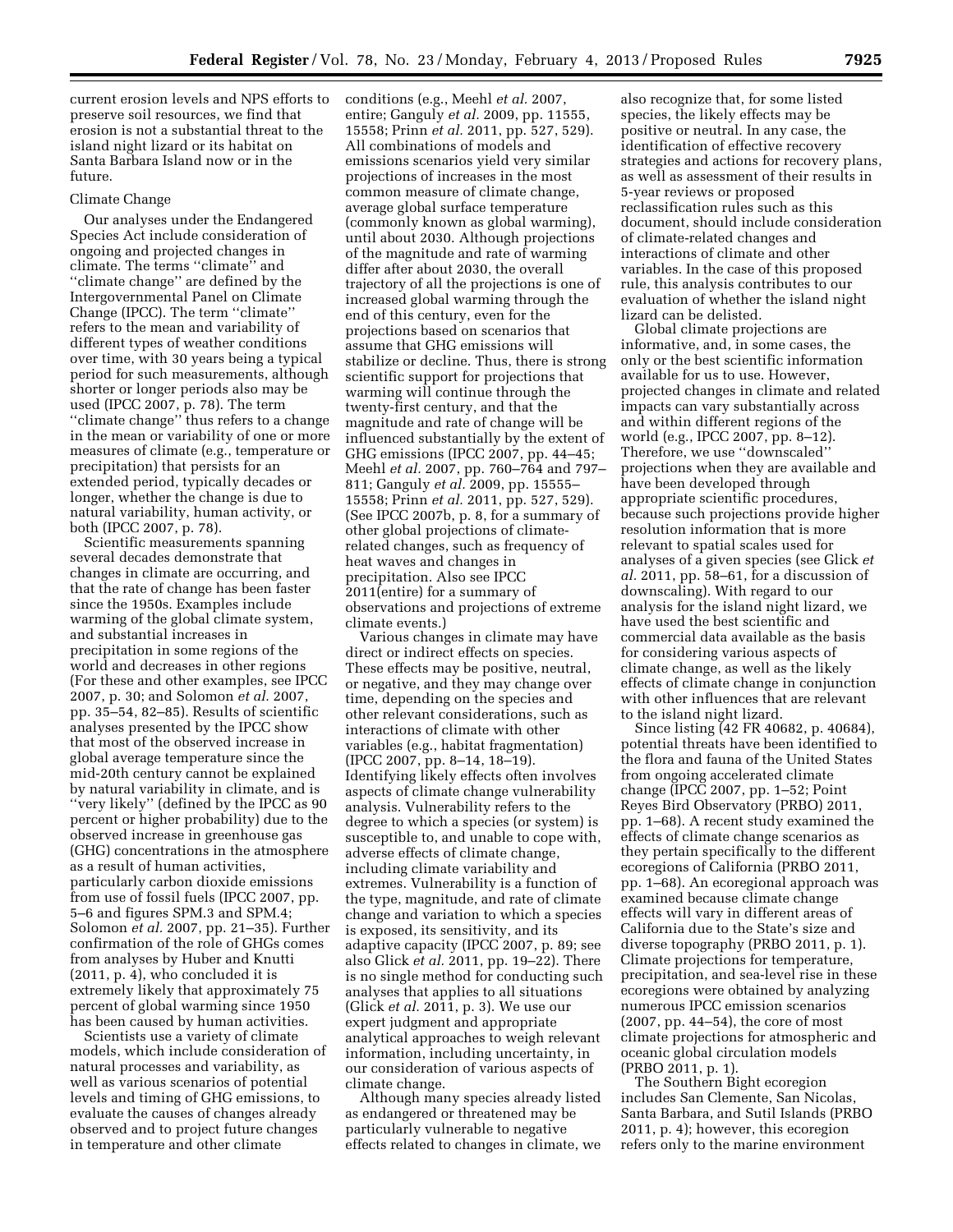and not the terrestrial environment occupied by island night lizards. Therefore, this threats analysis will use projections made for the Southwestern California ecoregion. This ecoregion is appropriate to use because it contains the same vegetation found on the islands and used by island night lizard, including *Lycium californicum, Opuntia*  spp., *Coreopsis gigantea, Deinandra clementina, Artemisia californica,* and *Baccharis pilularis* (Sawyer *et al.* 2009, pp. 387, 423, 483, 493, 588, 599–600).

Currently, San Clemente, San Nicolas, Santa Barbara, and Sutil Islands are located within a Mediterranean climatic regime, but with a significant maritime influence. Climate change models indicate a 1 to 3 degrees Celsius (1.8 to 5.4 degrees Fahrenheit) increase in average temperature for southern California by the year 2070 (Field *et al.*  1999, p. 5; Cayan *et al.* 2008a, p. S26; PRBO 2011, p. 40). As daily temperatures increase, lizard species spend more time in burrows or refuges and less time foraging (Sinervo *et al.*  2010, p. 894). Over the same time span, models predict a 10 to 37 percent decrease in annual precipitation (PRBO 2011, p. 40); however, other modeling predictions indicate little to no change in annual precipitation (Field *et al.*  1999, pp. 8–9; Cayan *et al.* 2008a, p. S26; PRBO 2011, p. 40). If annual precipitation decreases, the percent of vegetative cover and amount of available food sources for the island night lizard would also decrease.

Although the islands experience a short rain season (generally November through April), the presence of fog during the summer months helps to reduce moisture stress for many plant species on the islands (Halvorson *et al.*  1988, p. 111). Currently, climate modeling for fog projections remains a subject of uncertainty (Field *et al.* 1999, pp. 21–22). There is also substantial uncertainty in precipitation projections and debate about precipitation patterns and projections for the Southwestern California ecoregion (PRBO 2011, p. 40). If the islands experienced a prolonged period of warmer air temperature and lower rainfall, the island night lizard's habitat could potentially be reduced; however, due to the uncertainty about precipitation projections, it is difficult to predict the likelihood of that happening.

Rising sea level may also pose a threat to island night lizard habitat on the inhabited islands. By the end of the twenty-first century, various models predict sea level rise 0.11 to 0.72 meters (0.11 to 0.72 ft) globally (Cayan *et al.*  2008b, S62; PRBO 2011, p. 41). A rise in sea level, which may accompany

high-tide wave action and more frequent severe storms as a result of climate change, can potentially affect the islands that support the island night lizard by inundating low-lying portions, as well as potentially accelerating erosion along coastal areas (PRBO 2011, p. 41). The cobble and driftwood habitat that occurs just above the intertidal zone at Redeye Beach on San Nicolas Island and supports approximately 1,000 island night lizards (Fellers *et al.* 1998, p. 46) could potentially be altered by a rise in sea level. Island night lizard habitat on Santa Barbara Island occurs at sea level and a rise could potentially alter this habitat (Fellers 2011, pers. obs.); however, the USGS's Coastal Vulnerability Index for the Channel Islands National Park indicates Santa Barbara Island has a low vulnerability ranking indicating a very low rate of sea level rise (0.002–0.004 m (0.007–0.013 ft) over the last 27 years (Pendleton *et al.* 2005, p. 28). On San Clemente Island, Mautz (2011 pers. comm.) indicates that high-quality island night lizard habitat at its lowest elevation occurrence is approximately 10 m (32.8 ft) above sea level, and that a rise in sea level, even at an extreme projection of 0.72 m (2.4 ft), does not pose a threat to the continued existence of the species.

The island night lizard is an insular endemic species (unique to specific islands) that is vulnerable to extirpation from random factors such as environmental stochasticity and natural catastrophes. While climate change could potentially affect the island night lizard and its habitat, the best available information does not allow us to make a meaningful prediction about how potential changes in temperature, precipitation patterns, and rising sea levels could impact the island night lizard, the islands where it occurs, or its habitat. However, we expect that the lizard's susceptibility to climate change is somewhat reduced by its ability to use varying habitat types and by its broad generalist diet. Therefore, we do not consider climate change to be a substantial threat to the island night lizard or its habitat at this time or in the future.

### Factor A Summary

The loss and modification of habitat for the island night lizard by nonnative herbivores was identified as a threat to the species when it was listed (42 FR 40682). In our 2006 and 2012 island night lizard 5-year reviews we noted that, although grazing animals were removed from the islands, the residual effects remain and so the process for recovery of these habitat types on San Nicolas and Santa Barbara Islands is

occurring at a slow pace. However, current evidence indicates that native vegetation, including that favored by the lizard, is recovering on all three occupied islands and is expected to continue due to management practices, restoration efforts, and policies implemented by the Navy and NPS. Therefore, habitat destruction and modification to the island night lizard or its habitat as a result of the introduction of nonnative herbivores has been ameliorated and is no longer a substantial threat nor is it likely to become one in the future.

At the time of listing (42 FR 40682), the introduction of nonnative plants was not identified as a threat to the island night lizard. The 2006 and 2012 5-year reviews considered the presence of nonnative plants a potential concern due to the vegetation composition changes that have occurred on the three islands inhabited by the island night lizard. The Navy and NPS recognize the potential threat of nonnative species and are implementing management efforts to reduce this risk that will continue in the future. While nonnative plants are a potential rangewide threat, we do not consider the introduction and persistence of nonnative plants to be a substantial threat to the island night lizard or its habitat on any of the occupied islands because of the current and ongoing management actions and policies to remove and control the future introduction of nonnative plants to all islands.

Development activities can reduce available habitat for island night lizards, resulting in the direct loss of individuals. We have determined that land use impacts on San Clemente could potentially affect the island night lizard and its habitat. However, because of the limited development impacts, the remaining amount of available habitat, and the large number of island night lizards (estimated 21 million), we do not consider land use or development a substantial threat to the species' habitat on that island. Land use impacts on San Nicolas Island could potentially affect the island night lizard due to the limited amount of suitable habitat for the species; however, these activities will likely have a minimal impact due to the current management practices to avoid the species during project implementation. In addition, highquality habitat is distributed in areas that will not be developed. The current status of Santa Barbara Island as a unit of the National Park System protects the island night lizard and its habitat from impacts related to future land use or development. In summary, while land use and development is a concern on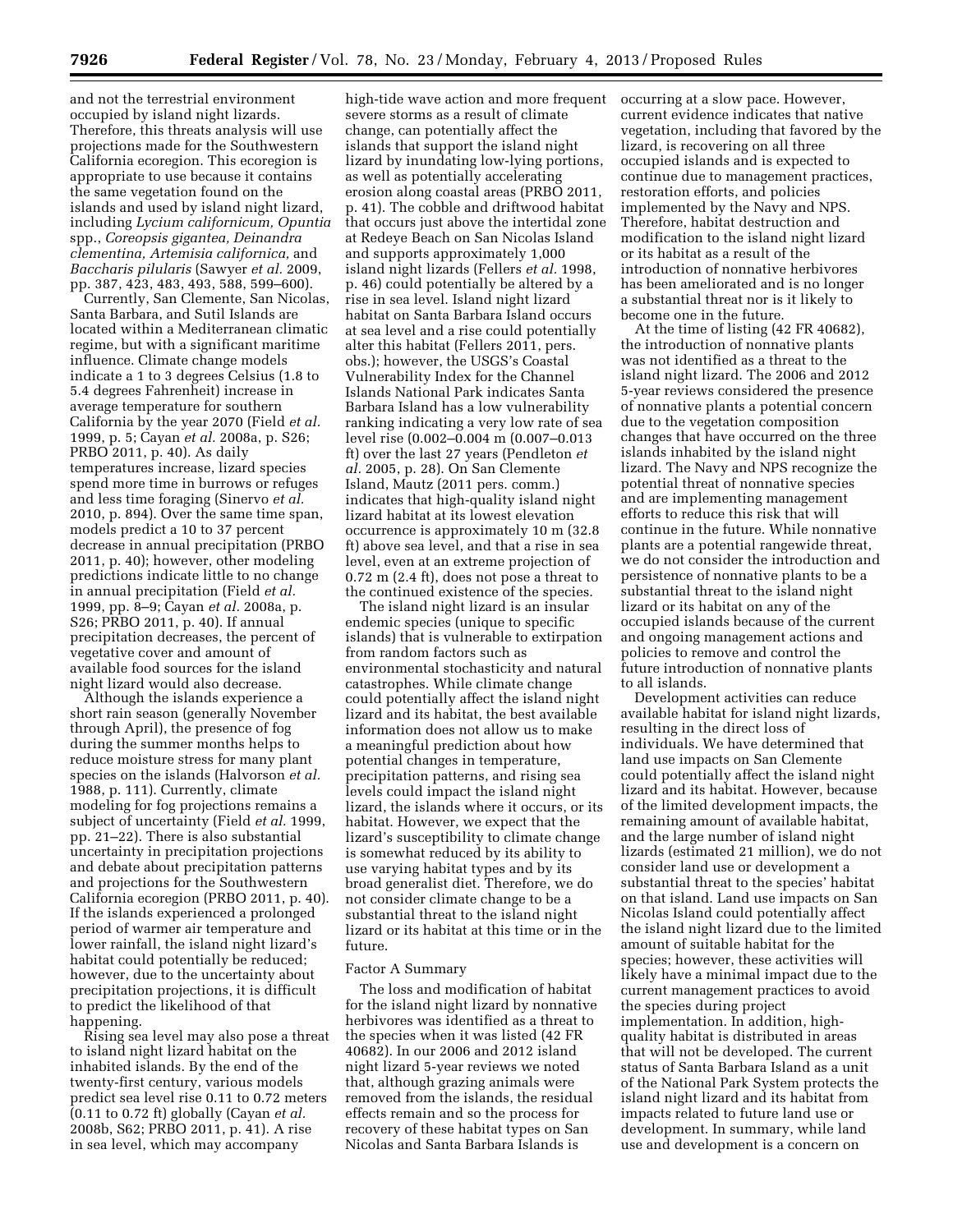two of the islands, the amount, quality, and distribution of habitat together with avoidance measures reduce the potential impact; therefore, we do not consider development a substantial threat to the island night lizard or its habitat on any of the occupied islands now or in the future.

A potential for fire exists on all three islands due to human activity, with an increased potential on San Clemente and San Nicolas Islands due to military activities and nonnative annual grasses that increase the amount of flammable fuels (Service 2006, pp. 13–15; Service 2012a, pp. 23–26). Based on historical records and current land use, high fire frequency on Santa Barbara is an unlikely occurrence, limited to human negligence to provide an ignition source. Although fire is a potential threat on all islands, we do not consider fire a substantial threat to the island night lizard or its habitat because of ongoing fire management policies, plans, and actions being implemented on all occupied islands now and in the future.

Historical land use and overgrazing by nonnative herbivores exacerbated the impacts of erosion on San Clemente, San Nicolas, and Santa Barbara Islands and those impacts are likely to continue for many years to come. However, all nonnative herbivores have been removed from the islands, and the slow process of natural recovery is ongoing. In accordance with the Navy's INRMPs and NPS's management policies, efforts are underway to control new and existing sources of erosion on all occupied islands. Further, the development and implementation of erosion control plans will help minimize future impacts to the island night lizard and its habitat from erosion. We conclude that erosion may affect island night lizard and its habitat, but it is not currently a substantial threat nor is it likely to become one in the future, due to current management, individual island circumstances, and erosion control efforts.

At the time of listing (42 FR 40682, p. 40684), we did not find climate change to be a threat to the island night lizard. Generally, climate change is predicted to result in warmer air temperatures, lower rainfall amounts, and rising sea levels; however, it is currently unknown how climate change will specifically affect island night lizard habitat on San Clemente, San Nicolas, and Santa Barbara Islands (Service 2006, p. 24; Service 2012a, pp. 38–39). The island night lizard may be more susceptible to natural catastrophes on San Nicolas and Santa Barbara Island because of its restricted distribution on those islands.

Its greater numbers and distribution on San Clemente Island may indicate the island night lizard is less susceptible to stochastic events on the island. We recognize that climate change has the potential to affect the island night lizard and its habitat; however, at this time, the best available scientific and commercial information does not indicate that climate change is a substantial threat to the species' habitat now or in the future.

In conclusion, we do not find that habitat destruction or modification from introduction of nonnative taxa, land use and development, fire, erosion, or climate change pose a substantial threat to the island night lizard or its habitat on San Clemente, San Nicolas, and Santa Barbara Islands currently or in the future.

# *Factor B. Overutilization for Commercial, Recreational, Scientific, or Educational Purposes*

Overutilization for commercial, recreational, scientific, or educational purposes was not identified as a threat to the island night lizard at listing (42 FR 40682, p. 40684). The 2006 and 2012 5-year reviews (Service 2006, p. 18; Service 2012a, p. 28) did not identify overutilization for commercial, recreational, scientific, or educational purposes as a threat to the island night lizard. To our knowledge, island night lizards are captured only for scientific purposes or for relocation efforts due to Navy projects in accordance with permitted activities covered by a section 10(a)(1)(A) permit under the Act. Currently, there are only two active section 10(a)(1)(A) permits issued by the Service for the island night lizard. Although research activities may result in impacts to some individuals (use of pitfall traps and toe-clipping), they do not constitute a significant threat to the species. Capture of island night lizards for commercial or other nonpermitted activities is unlikely to occur on San Clemente or San Nicolas Islands because access to these islands is strictly limited by the Department of Defense. No available information indicates that visitors to Santa Barbara Island are actively collecting island night lizards. Although it is possible that someone visiting or working on any of the islands could collect island night lizards, based on the best available information, there is no indication that such activities are occurring.

Based on the limited number of active section  $10(a)(1)(A)$  permits and lack of evidence that collection is otherwise occurring, we find that overutilization for commercial, recreational, scientific, or educational purposes is not currently

a threat and not likely to become a threat to the species on any of the occupied islands.

# *Factor C. Disease or Predation*

# Disease

Disease was not identified as a threat to the island night lizard at listing (42 FR 40682, p. 40684), or in the 2006 or 2012 5-year reviews (Service 2006, p. 19; Service 2012a, p. 29). Currently, the best available information does not indicate that disease is a threat to the lizard or likely to be a threat in the future.

# Predation

At the time of listing (42 FR 40682, p. 40684), we identified predation of island night lizards as a threat to the species due to the introduction of nonnative feral cats and pigs to San Clemente Island (42 FR 40682, p. 40683). The listing rule (42 FR 40682, p. 40684) also indicated that the introduction of the nonnative southern alligator lizard to San Nicolas Island might pose a threat to the island night lizard through depredation or increased competition (42 FR 40682, p. 40684). The listing rule does not discuss native predators to the island night lizard, such as San Clemente loggerhead shrike and other raptor species. Currently, each island has native predators, such as raptors, but currently available information does not indicate these predators are a substantial threat to the island night lizard.

#### *San Clemente Island*

Since listing, nonnative predators have been identified on San Clemente Island, including feral cats, black rats, and gopher snakes (*Pituophis catenifer*); however, only feral cats are known to prey upon island night lizards (Mautz 2001, p. 9). The 2006 and 2012 5-year reviews concluded that feral cats on San Clemente Island could threaten the island night lizard. However, we concluded that predation by feral cats was not a substantial threat due to predator management actions implemented through the Navy's INRMP and the large lizard population on the island. The Navy continues to control feral cats on San Clemente Island to benefit the San Clemente loggerhead shrike and San Clemente Island sage sparrow (*Amphispiza belli clementeae).* These measures provide an ancillary benefit to the island night lizard (Service 2008, p. 59; Biteman *et al.* 2011, p. 22).

In 2006, we concluded that predation by black rats (*Rattus rattus*) and nonnative snakes could threaten island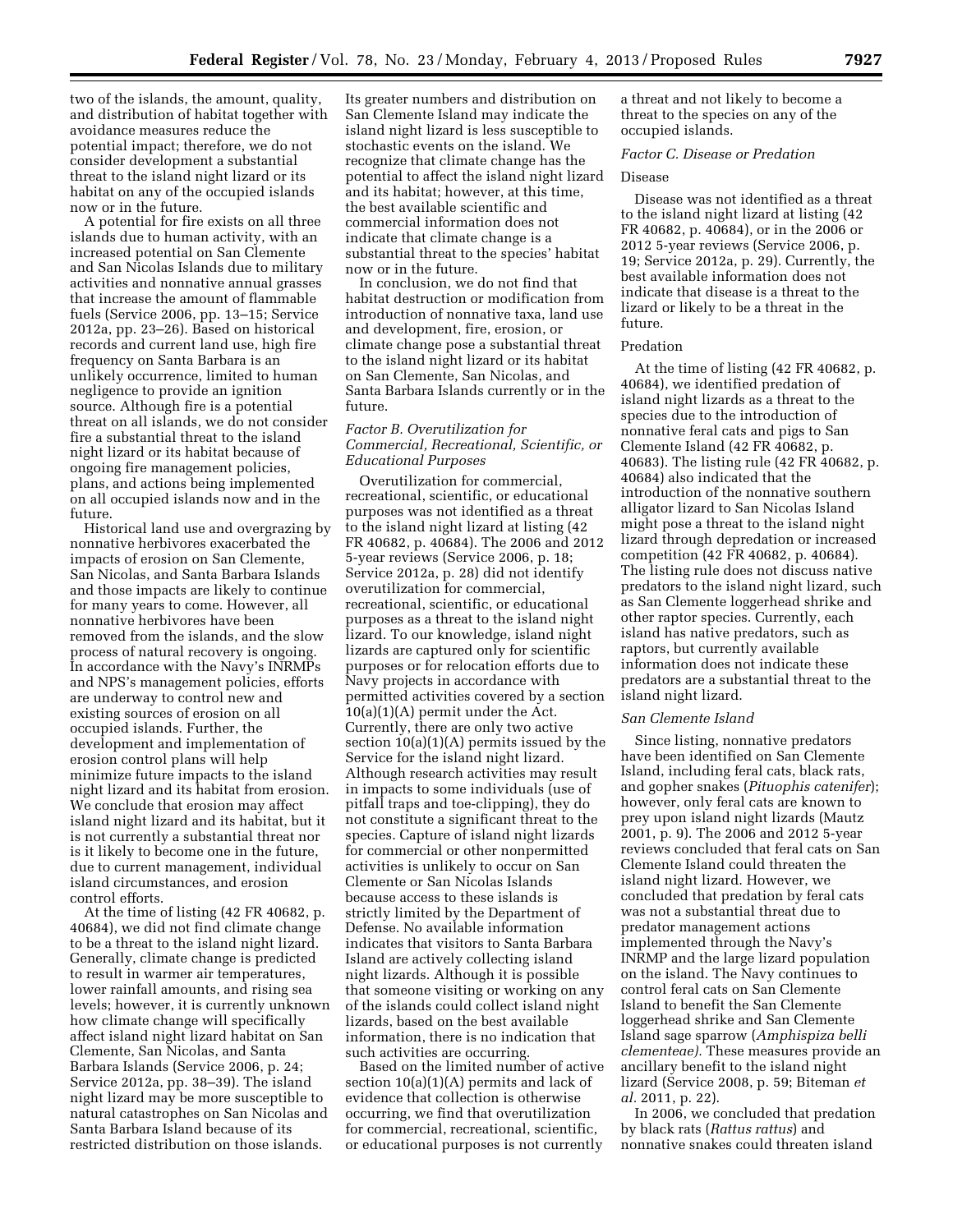night lizards on San Clemente Island. Black rats are found throughout San Clemente Island, but the total population of black rats on the island is unknown. Despite an extensive review of the best scientific and commercial information available, the information does not indicate whether or how often black rats prey upon island night lizards. One gopher snake has been located on the island, but since its removal, no others have been reported.

Despite the continued presence of feral cats and black rats on the island, lizard numbers remain high. Additionally, the Navy currently implements a ''no pet policy'' to prevent the introductions of potential predators to native wildlife (Navy 2001, p. 3.119). Therefore, nonnative predators do not currently pose a substantial threat to the species on San Clemente Island due to the large population size of the island night lizard and current predator control measures being implemented on the island, which are expected to continue in the future (Mautz 2001a, p. 25; Service 2006, p. 19).

# *San Nicolas Island*

The 2006 5-year review indicated that the introduction of two nonnative lizards (southern alligator lizard and side-blotched lizard) may impact island night lizards on San Nicolas Island (Service 2006, p. 20). Specifically, the southern alligator lizard may compete with or prey on island night lizards (Service 2006, p. 20). Fellers *et al.* (2009, pp. 18–19) noted that the ranges of both nonnative lizards have expanded on San Nicolas Island and that both the island night lizard and side-blotched lizard have similar distributions on the island. Fellers *et al.* (2009, p. 18) also noted that southern alligator lizards occur in different habitats than island night lizards and that there is no indication of negative impacts to the island night lizard.

Despite the presence of these two nonnative lizards, a review of the best available information does not indicate that predation is occurring. No record exists of side-blotched lizards preying upon island night lizards. In addition, the southern alligator lizard generally occupies different habitats than the island night lizard. Therefore, we conclude that the southern alligator lizard and side-blotched lizard do not pose a substantial predatory threat to the island night lizard on San Nicolas Island (Service 2012a, p. 32).

In the 2006 5-year review, we concluded that feral cat predation threatened the island night lizard due to the small lizard population and the large feral cat population on San Nicolas

Island (Service 2006, p. 20). In 2009, the Navy implemented a feral cat removal program to protect Federal or State listed species, including the island night lizard (Hanson and Bonham 2011, pp. 1–4). In addition, the MSRP prioritized removal of feral cats from San Nicolas Island to improve nesting success for the Brandt's cormorant (*Phalacrocorax penicillatus*) and western gull (*Larus occidentalis*) (MSRP 2005, pp. D3.1– D3.2). Several methods were utilized to detect and remove cats from the island, including the installation of camera traps to detect the location and presence of feral cats, the use of modified padded leg-hold live traps, and spotlight hunting (Hanson and Bonham 2011, pp. 2, 4–5). Since June 27, 2010, surveys have failed to locate any evidence of feral cats on San Nicolas Island (Hanson and Bonham 2011, p. 19). The Navy and MSRP announced the successful completion of this project in February 2012 (Little 2012a, pers. comm.). Based on these successful feral cat eradication efforts, we conclude that feral cats are no longer a threat to the island night lizard on San Nicolas Island (Service 2012a, p. 30).

In 2011, the Navy completed a Biosecurity Plan for San Nicolas Island to protect the biodiversity of San Nicolas Island by preventing the transport and establishment of all nonnative vertebrate species (Navy 2011, p. 1). Through implementation of this plan, the Navy has established biosecurity measures for personnel, barge operations, airfield operations, and implemented monitoring to prevent the introduction of nonnative vertebrate species to San Nicolas Island (Navy 2011, pp. 7–19). All personnel must be trained in biosecurity protocols, report sightings and suspicions, display and distribute information signs and pamphlets, ensure biosecurity language is included in all contracts, and review biosecurity compliance (Navy 2011, p. 19). These measures will benefit the island night lizard by reducing the potential for nonnative vertebrate species to be introduced to San Nicolas Island, which could prey upon the island night lizard or outcompete it for natural resources.

Based on a review of the best available information, we conclude that predation is not currently a substantial threat to the island night lizard on San Nicolas Island nor is it likely to become one in the future because nonnative lizards on the island occur in different habitats and are not adversely impacting island night lizards; feral cats have been successfully eradicated; and the Navy implemented a Biosecurity Plan to

prevent further introduction of nonnative predators to the island.

#### *Santa Barbara and Sutil Island*

The 2006 and 2012 5-year reviews of the island night lizard concluded that Santa Barbara Island does not support any nonnative predators, but does support populations of native predators of the island night lizard, including the burrowing owl (*Athene cunicularia*), American kestrel (*Falco sparverius*), and barn owl (*Tyto alba*) (Service 2006, p. 19; Service 2012a, p. 33). While natural predators may pose a threat to individual island night lizards (Service 2012a), they do not pose a substantial threat to the continued existence of the species on Santa Barbara Island due to the current number of lizards on the island, highly sedentary nature of the lizard, and tendency to remain under shelter such as dense vegetation or rock, which limits the exposure to aerial predators lizards (Service 2006, p. 19; Service 2012a, p. 33). To prevent future introductions of the possible predators to Santa Barbara Island, the NPS restricts bringing any animal onto the island (NPS 2012). Based on lack of nonnative predators, limited predation by natural predators, and NPS invasive species management, we conclude that predation is not a substantial threat on Santa Barbara Island, now or in the future.

#### Factor C Summary

At the time of listing (42 FR 40682, p. 40684), disease was not considered a threat to the island night lizard and predation by feral cats and alligator lizards was considered a threat, but their impacts were not fully understood. Since then, as described above with respect to affected islands, we have identified predation by nonnative lizards, feral cats, and black rats as a threat to the species. We have no new information to indicate that disease is a threat to the island night lizard. Recent research indicates that neither the southern alligator lizard nor the more recently introduced nonnative sideblotched lizard negatively impact the island night lizard on San Nicolas Island. Additionally, in 2010, the Navy successfully completed a feral cat removal program on San Nicolas Island. The Navy has also implemented efforts to control black rats and feral cats on San Clemente Island as part of the recovery efforts for the San Clemente loggerhead shrike and San Clemente Island sage sparrow. Though black rats and feral cats may affect individual island night lizards, they do not currently pose a substantial threat to the species on San Clemente Island. No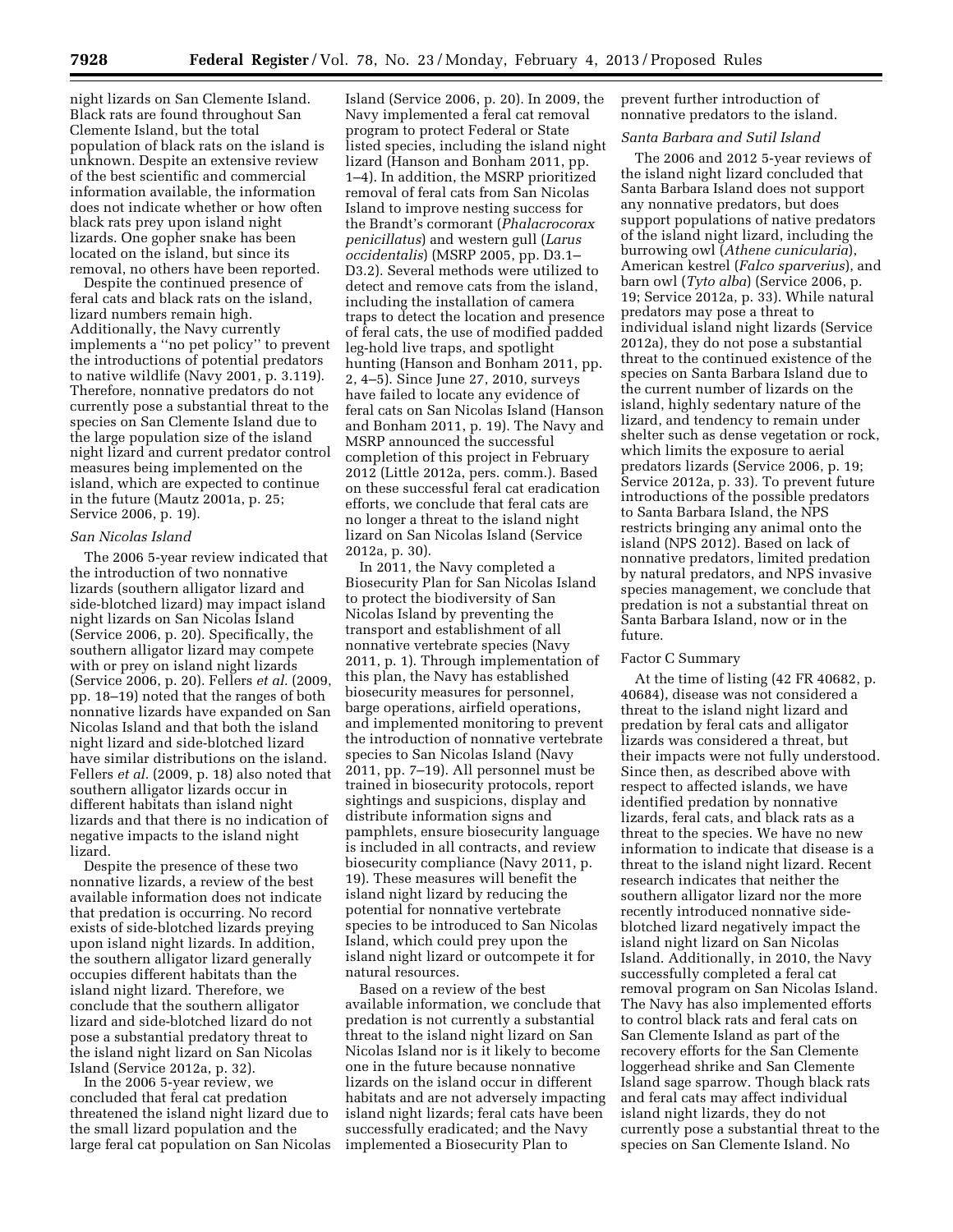nonnative predators of the island night lizard exist on Santa Barbara Island and native predators on Santa Barbara Island do not currently pose a threat to the species existence. Also, both the Navy and NPS have policies in place to control the introduction of potential predators, and such efforts are expected to continue in the future. Therefore, we conclude that disease and predation are not substantial threats to the island night lizard on any of the occupied islands currently or in the future.

# *Factor D. Inadequacy of Existing Regulatory Mechanisms*

The Act requires us to examine the adequacy of existing regulatory mechanisms with respect to those existing and foreseeable threats that may affect island night lizard. The inadequacy of existing regulatory mechanisms was not indicated as a threat to the island night lizard at the time of listing (42 FR 40682, p. 40684). Since it was listed as threatened, the Act has been and continues to be the primary Federal law that affords protection to island night lizard. The Service's responsibilities in administering the Act include sections 7, 9, and 10.

Section 7(a)(1) of the Act requires all Federal agencies to utilize their authorities in furtherance of the purposes of the Act by carrying out programs for the conservation of endangered and threatened species. Section 7(a)(2) of the Act requires Federal agencies to ensure that actions they fund, authorize, or carry out do not ''jeopardize'' the continued existence of a listed species or result in the destruction or adverse modification of habitat in areas designated by the Service to be critical. Critical habitat has not been designated or proposed for the lizard. A jeopardy determination is made for a project that is reasonably expected, either directly or indirectly, to appreciably reduce the likelihood of both the survival and recovery of a listed species in the wild by reducing its reproduction, numbers, or distribution (50 CFR 402.02). A non-jeopardy opinion may include reasonable and prudent measures that minimize the extent of impacts to listed species associated with a project.

Section 9 of the Act and Federal regulations pursuant to section 4(d) of the Act prohibit the ''take'' of federally listed wildlife. Section 3(18) defines ''take'' to mean ''to harass, harm, pursue, hunt, shoot, wound, kill, trap, capture, or collect, or to attempt to engage in any such conduct.'' Service regulations (50 CFR 17.3) define ''harm'' to include significant habitat

modification or degradation which actually kills or injures wildlife by significantly impairing essential behavioral patterns, including breeding, feeding, or sheltering. "Harassment" is defined by the Service as an intentional or negligent action that creates the likelihood of injury to wildlife by annoying it to such an extent as to significantly disrupt normal behavioral patterns which include, but are not limited to, breeding, feeding, or sheltering. The Act provides for civil and criminal penalties for the unlawful taking of listed species.

Listing the island night lizard provided a variety of protections within areas under Federal jurisdiction and the conservation mandates of section 7 for all Federal agencies. Since it was first listed in 1977, the Navy and NPS have consulted and coordinated with us regarding the effects of various activities occurring on federally owned San Clemente, San Nicolas, and Santa Barbara Islands (see *Factor A: Present or Threatened Destruction, Modification, or Curtailment of Habitat or Range*  above). If the island night lizard were not listed, these protections would not be provided. Thus, we must evaluate whether other regulatory mechanisms would provide adequate protections absent the protections of the Act.

# *National Environmental Policy Act (NEPA)*

All Federal agencies must comply with the NEPA of 1970 (42 U.S.C. 4321 *et seq.*) for projects they fund, authorize, or carryout. The Council on Environmental Quality's regulations for implementing NEPA (40 CFR parts 1500–1518) state that agencies shall include a discussion on the environmental impacts of the various project alternatives (including the proposed action), any adverse environmental effects that cannot be avoided, and any irreversible or irretrievable commitments of resources involved (40 CFR part 1502). NEPA does not regulate activities that might affect the island night lizard, but does require full evaluation and disclosure of information regarding the effects of contemplated Federal actions on sensitive species and their habitats. It also does not require minimization or mitigation measures by the Federal agency involved. Therefore, Federal agencies may include conservation measures for island night lizard as a result of the NEPA process, but such measures would be voluntary in nature and are not required by the statute. On San Clemente and San Nicolas Islands, the Navy must analyze under NEPA any actions significantly affecting the

quality of the human environment. Typically, the Navy prepares Environmental Assessments and Environmental Impact Statements on operation plans and new or expanding training actions. On Santa Barbara Island and incorporated Sutil Island, NPS must analyze under NEPA any actions significantly affecting the quality of the human environment. NPS prepares Environmental Assessments and Environmental Impact Statements on actions and projects in national parks. Absent the listing of island night lizard, we would expect the Navy and NPS to continue to meet the procedural requirements of NEPA for their actions. However, as explained above, NEPA does not itself regulate activities that might affect island night lizards or their habitat.

# *National Park Service (NPS) Organic Act*

The NPS Organic Act of 1916, as amended (39 Stat. 535, 16 U.S.C. 1), states that the NPS ''shall promote and regulate the use of the Federal areas known as national parks, monuments, and reservations \* \* \* to conserve the scenery and the national and historic objects and the wildlife therein'' (which includes listed or non-listed species), ''and to provide for the enjoyment of the same in such manner and by such means as will leave them unimpaired for the enjoyment of future generations.'' The 2006 NPS Management Policies indicate that the Park Service will ''meet its obligations under the NPS Organic Act and the Endangered Species Act to both proactively conserve listed species and prevent detrimental effects on these species.'' This includes working with the Service and undertaking active management programs to inventory, monitor, restore, and maintain listed and non-listed species habitats, among other actions.

# *Sikes Act Improvement Act (Sikes Act)*

The Sikes Act (16 U.S.C. 670) authorizes the Secretary of Defense to develop cooperative plans with the Secretaries of Agriculture and the Interior for natural resources on public lands. The Sikes Act Improvement Act of 1997 requires Department of Defense installations to prepare Integrated Natural Resources Management Plans that provide for the conservation and rehabilitation of natural resources on military lands consistent with the use of military installations to ensure the readiness of the Armed Forces. INRMPs incorporate, to the maximum extent practicable, ecosystem management principles and provide the landscape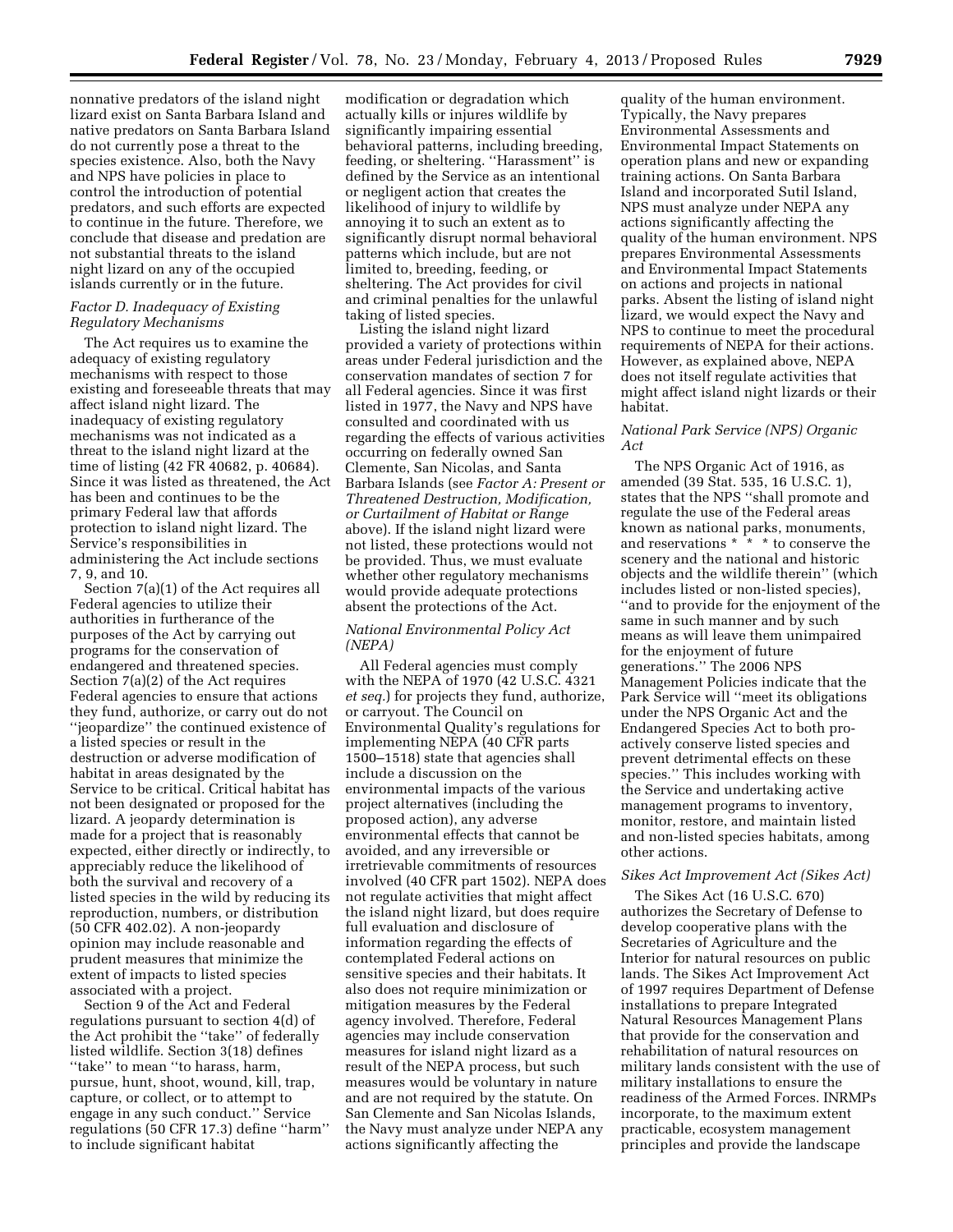necessary to sustain military land uses. INRMPs are developed in coordination with the State and the Service, and are generally updated every 5 years. Although an INRMP is technically not a regulatory mechanism, because its implementation is subject to funding availability, it is an important guiding document that helps to integrate natural resource protection with military readiness and training.

*San Clemente Island INRMP:*  Pursuant to the Sikes Act, the Navy adopted an INRMP for San Clemente Island with multiple objectives for protection of the island night lizard and its habitat that reduce threats to this taxon (Navy 2002). The INRMP complied with NEPA, the Act, the Federal Noxious Weed Act (7 U.S.C. 2801), and the Soil Conservation and Domestic Allotment Act (16 U.S.C 590 a, b). The goal of the San Clemente Island INRMP is to support the military requirements of the Pacific Fleet while maintaining long-term ecosystem health (Navy 2002, p. 1.2). Specifically, this INRMP will:

(1) Facilitate sustainable military readiness and foreclose no options for future requirements of the Pacific Fleet.

(2) Protect, maintain, and restore priority native species to reach selfsustaining levels.

(3) Ensure ecosystem resilience to testing and training impacts.

(4) Maintain the full suite of native species, emphasizing the endemics.

In 1997, the Navy established the INLMA (Service 1997, p. 5), an area encompassing 11,051 ac (4,474 ha) of the western shore of San Clemente Island where the majority of highquality *Lycium californicum* and *Opuntia* spp. habitats, and approximately half of the island night lizard population is found (Mautz 2001a, p. 29). The INRMP states that the INLMA will be managed as a demonstration project, focusing on the integration of military operational needs with conservation of species (Navy 2002, p. 4.43). The INRMP provides a benefit to the species (Navy 2002, pp. 4.43–4.47) through the following measures:

(1) Designate and implement an approximately 11,010 acre (4,457 ha) management area.

(2) Establish a ''no net loss'' habitat condition policy for INLMA.

(3) Survey for nonnative weeds and prioritize annual control programs for the INLMA.

(4) Ensure that no new nonnative animals are introduced to San Clemente Island that could be a predator, competitor, or introduce disease to the island night lizard.

(5) Provide aggressive control of existing nonnative animals in the INLMA.

(6) Manage fire to protect the integrity of the management area for island night lizards.

(7) Develop, in cooperation with the Service, a delisting plan for the island night lizard.

In addition to these management measures, the Navy developed an FMP for San Clemente Island in 2009 (see *Factor A*). The FMP implements fuel management strategies that benefit the island night lizard through development of: high-intensity fuel management buffer zones; defensible space around structures; and low-intensity landscape modification with prescribed fire that meets fuels management, resource protection, and habitat restoration objectives (Navy 2009, p. ES–3). Additionally, we concluded that the fuelbreak and suppression measures outlined within the FMP would prevent a significant increase in fire frequency where high-quality habitat occurs (Service 2008, p. 204).

Although the INRMP includes objectives targeted toward habitat protection of high-quality island night lizard habitat, Navy operational needs may supersede INRMP goals. The Navy is currently revising the 2002 INRMP, and future iterations of this plan may differ from the existing INRMP. Pending completion of the new INRMP, the Navy continues to implement the 2002 INRMP. We expect that the revised INRMP will continue to manage for natural resource conservation to the maximum extent practicable based on the Navy's historical commitment to implement beneficial management actions for native flora and fauna, and their continued cooperation with the Service to provide conservation actions that benefit species such as the island night lizard and its habitat.

*San Nicolas Island INRMP:* Pursuant to the Sikes Act, the Navy adopted an INRMP for San Nicolas Island that includes measures to protect the island night lizard and its habitat (Navy 2010). The INRMP also complied with NEPA, the Act, the Federal Noxious Weed Act (7 U.S.C. 2801), and the Soil Conservation Act. The purpose of the San Nicolas INRMP is to provide a viable and implementable framework for the management of natural resources at Naval Base Ventura County, California, San Nicolas Island (Navy 2010, p. 1.1). The INRMP's objective for island night lizards on San Nicolas Island is to maintain a viable population (Navy 2010, p. 4.56). The strategies to accomplish this objective from the

INRMP are listed below (Navy 2010, p. 4.56):

(1) Continue to develop and implement protocols to resolve any baseline biological data gaps and to monitor distribution, population size, population trends, and habitat usage of the island night lizard population by conducting site-specific surveys in known or suitable habitat prior to disturbance activities.

(2) Protect and maintain island night lizard habitat quality and integrity by:

(a) Conducting an invasive nonnative control, monitoring, and removal program in island night lizard habitat in order to reduce impacts upon the species' population.

(b) Defining and clearly marking work areas during road maintenance and other activities to prevent island night lizard mortality in accordance with the terms and conditions listed in the Biological Opinion (Service 2001).

(c) Excluding areas of high-quality island night lizard habitat from mowing regimes.

(d) Maintaining a bare ground buffer zone around equipment and storage areas in high-quality island night lizard habitat where practicable.

(e) Siting staging areas for storage of equipment and materials in areas with low island night lizard densities, whenever feasible.

(3) Conduct relocation of island night lizards in accordance with the terms and conditions identified in the current Biological Opinion (Service 2001).

(4) Support studies to investigate the effectiveness of island night lizard management strategies by:

(a) Supporting scientific studies of competition relationships between alligator lizards and island night lizards.

(b) Supporting genetic studies of isolated island night lizard populations to determine population structure and size.

(5) Educate island personnel on laws covering prohibition on taking listed species for pets or for sale in pet trade.

(6) Support recovery plan efforts to establish stable island night lizard populations and eventual delisting by:

(a) Supporting Channel Islands-wide review of population status of the species.

While the INRMP does not guarantee funding will be appropriated for implementation, the Navy has demonstrated a continued commitment to the goals of the INRMP. They have funded a full-time biologist for the island, provided additional funds to hire contractors, or utilized university, volunteer, or other agency personnel to implement numerous activities as outlined in the INRMP.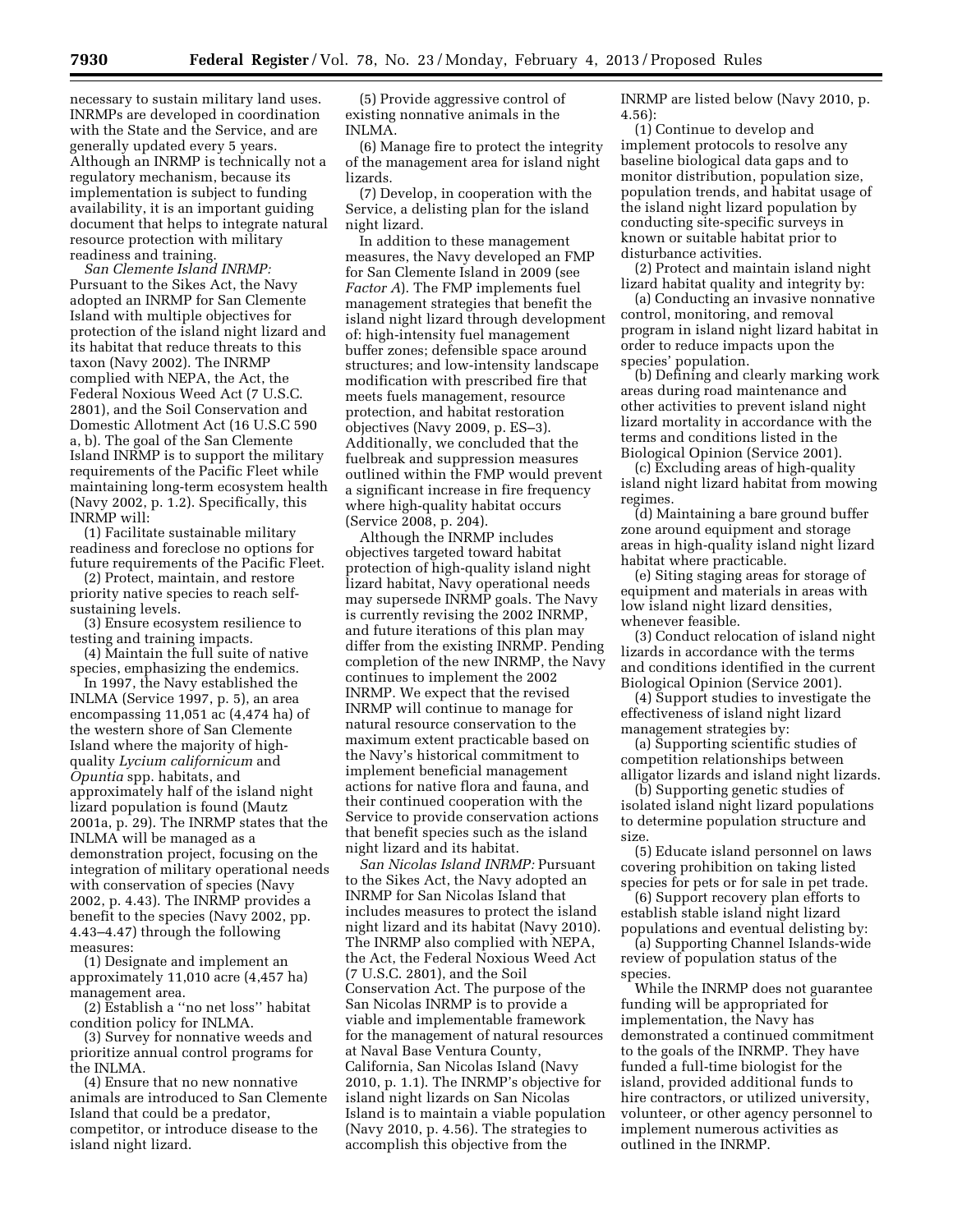# *Federal Noxious Weed Act*

The Federal Noxious Weed Act of 1975 (88 Stat. 2148, 7 U.S.C. 2801) established a Federal program that has subsequently been largely superseded by other statutes, including the Plant Protection Act (7 U.S.C. 7701, et seq.), to control the spread of noxious weeds. The 1990 amendment to the the Federal Noxious Weed Act (7 U.S.C. 2814), has been retained, and requires each Federal land-managing agency to: Designate an office or person adequately trained in managing undesirable plant species to develop and coordinate a program to control such plants on the agency's land; establish and adequately fund this plant management program through the agency's budget process; complete and implement cooperative agreements with the States regarding undesirable plants on agency land; and establish integrated management systems (as defined in the section) to control or contain undesirable plants targeted under the cooperative agreements. In accordance with this direction, the Navy and NPS work to control the introduction of nonnative plant species to the islands and to control or remove those currently present, which are actions that assist in protecting island night lizard habitat.

# *Soil Conservation and Domestic Allotment Act*

The Soil Conservation and Domestic Allotment Act of 1935 (16 U.S.C. 590(a, b), 49 Stat. 163) recognized that the wastage of soil and moisture resources on farm, grazing, and forest lands of the Nation, resulting from soil erosion, is a menace to the national welfare and declared it to be the policy of Congress to provide permanently for the control and prevention of soil erosion and thereby to preserve natural resources, control floods, prevent impairment of reservoirs, and maintain the navigability of rivers and harbors, protect public health, public lands and relieve unemployment, and the Secretary of Agriculture shall coordinate and direct all activities with relation to soil erosion. In order to effectuate this policy, the Secretary of Agriculture authorizes, from time to time, that the following actions may be performed on lands owned or controlled by the United States or any of its agencies, with the cooperation of the agency having jurisdiction: Conduct surveys, investigations, and research relating to the character of soil erosion and the preventive measures needed; to publish the results of any such surveys, investigations, or research; to disseminate information concerning such methods; and to conduct

demonstrational projects in areas subject to erosion by wind or water; and carry out preventative measures, including, but not limited to, engineering operations, methods of cultivation, the growing of vegetation, and changes in use of land. These measures assist island night lizards by encouraging management actions that prevent and control erosion, thus protecting island night lizard habitat.

#### Factor D Summary

The inadequacy of existing regulatory mechanisms was not indicated as a threat to the island night lizard at the time of listing or in the recent status reviews. Because all islands are under Federal ownership, various laws, regulations, and policies administered by the Federal Government provide protective mechanisms for the species and its habitat. Primary Federal laws that provide some benefit for the species and its habitat absent the Act include NEPA, Sikes Act, Federal Noxious Weed Act, Soil Conservation and Domestic Allotment Act, and NPS Organic Act.

INRMPs are important guiding documents that help to integrate the military's mission with natural resource protection on San Clemente and San Nicolas Island. Although the INRMPs include objectives targeted toward protection of habitat essential to the island night lizard and other native species, Navy operational needs may diverge from INRMP natural resource goals. For example, some control measures may not be implemented effectively or consistently in those areas that are operationally closed due to the presence of unexploded ordnance. However, in most locations, fire management plans, erosion control in accordance with the Soil Conservation and Domestic Allotment Act, and nonnative plant species control in accordance with the Federal Noxious Weed Act, afford protections to the island night lizard on the islands as discussed above under *Factor A. The Present or Threatened Destruction, Modification, or Curtailment of Its Habitat or Range.* Absent listing under the Act, the Navy would still be required to develop and implement INRMPs under the Sikes Act. The INRMPs will continue to provide a conservation benefit to the island night lizard through native habitat management efforts, where there is overlap with island night lizard habitat.

The population of island night lizards and their habitat on Santa Barbara Island and Sutil Island are afforded protections by the NPS's Organic Act, which provides management programs to inventory, monitor, restore, and

maintain listed species' habitats, and requires the NPS to manage all natural resources regardless of listing status (such as island night lizard after it is delisted).

Delisting the island night lizard would eliminate the requirement to consult with us for actions carried out, funded, or authorized by the Navy and NPS on San Clemente, San Nicolas, and Santa Barbara Islands. However, we anticipate the Navy will continue to implement INRMPs for both San Clemente and San Nicolas Islands that include management for natural resources, native species, and other listed species, which we anticipate will provide an ancillary benefit to the island night lizard. We have no information indicating that management of Santa Barbara Island would be changed or altered in a manner that would be inconsistent with the conservation of natural resources and native species, which includes the island night lizard and its habitat. In conclusion, island night lizards are afforded protection through Federal or military mechanisms and, in absence of the Act, these existing regulatory mechanisms are expected to continue to a degree adequate to conserve the island night lizard and its habitat throughout its range both now and in the future. Therefore, we conclude that the inadequacy of existing regulatory mechanisms is not a current threat to the species on any of the occupied islands, nor is it expected to become a threat in the future.

# *Factor E. Other Natural or Manmade Factors Affecting the Continued Existence of the Species*

The listing rule (42 FR 40682, p. 40684) states that island-adapted taxa are often detrimentally affected by accidental or intentional introduction of nonnative species. This was the only threat attributed to Factor E for any of the seven taxa included in that rule. Because the primary effect of most nonnative taxa was related to habitat or predation, the discussion of introduced nonnative taxa is now included under Factor A as it relates to habitat and Factor C as it relates to predation.

The restricted distribution of the island night lizard on San Nicolas and Santa Barbara Islands makes these populations susceptible to natural catastrophes such as fires, landslides, or prolonged droughts (Service 2006, p. 24). Potential impacts and management efforts to reduce or control effects of fire and erosion are discussed under Factor A. The 2012 5-year review of the island night lizard discusses the potential threat of climate change and its effects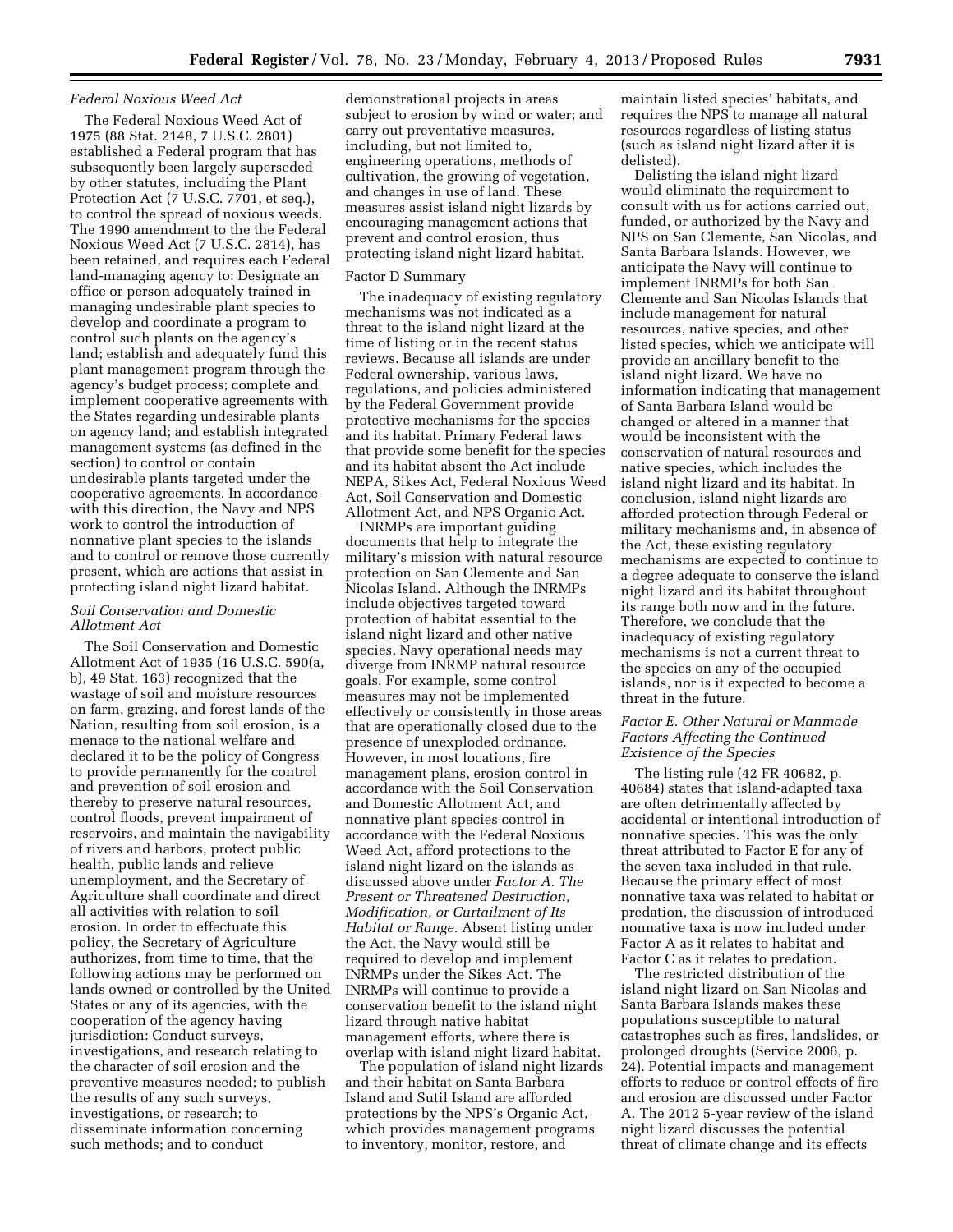on precipitation, drought, and sea level rise as it relates to the island night lizard (Service 2012a, pp. 39–41), and is further discussed below.

# Climate Change

As discussed under Factor A— Climate Change above, climate change poses a potential impact to island night lizards and their habitat based on modeling and climate change projections for southern California from various sources (IPCC 2007, PRBO 2011). Because the best available information for the region that encompasses San Clemente, San Nicolas, Santa Barbara, and Sutil Islands refers only to the marine environment and not the terrestrial environment occupied by island night lizards (PRBO 2011, p.4), we are utilizing projections made for the Southwestern California ecoregion in this threat analysis (see *Factor A*—Climate Change section above for additional discussion on available data, climate model predictions for temperature and precipitation, and potential impacts related to island night lizard habitat).

Currently, climate modeling projections for fog (Field *et al.* 1999, pp. 21–22) and precipitation are the subject of uncertainty, with relatively little consensus concerning projections for the Southwestern California ecoregion (PRBO 2011, p. 40). Additionally and as noted above, we have no specific information related to precipitation and temperature projections specific to the terrestrial environment of the California Channel Islands. Regardless, the best available data indicate that when daily temperatures increase, lizard species spend more time in burrows or refuges and less time foraging (Sinervo *et al.*  2010, p. 894). This reduced foraging time could possibly impact growth and survival of this already highly sedentary lizard. Drought conditions also reduce the arthropod populations in the spring, reducing a food source and compounding the effects of climate change (Knowlton 1949, p. 45; Schwenkmeyer 1949, pp. 37–40; Bolger *et al.* 2000, p. 1242). Therefore, in the event of a prolonged period of warmer air temperature and lower rainfall, the island night lizard's habitat and food supply could also potentially be reduced. However, even with this potential reduction in food availability, Sinervo *et al.* (2010, p. 898) investigated climate change impacts on Xantusidae and predicted that the species extinction risk for this family is zero through 2080. Therefore, we do not consider climate change to be a substantial threat to the island night lizard now or in the future.

# Factor E Summary

At the time of listing (42 FR 40682, p. 40684), we did not identify climate change as a threat to the island night lizard. The 2006 and 2012 5-year reviews (Service 2006 p. 24; Service pp. 38–39) suggested that, because the island night lizard is an insular endemic species, it is vulnerable to extirpation from random factors such as environmental stochasticity (lacking predictability) and natural catastrophes. However, it is currently unknown how climate change will affect the island night lizard and its habitat on San Clemente, San Nicolas, and Santa Barbara Islands (Service 2006, p. 24; Service 2012a, pp. 38–39). The island night lizard may be more susceptible to natural catastrophes on San Nicolas and Santa Barbara Island because of its restricted distribution on those islands. Its greater numbers and distribution on San Clemente Island may indicate the island night lizard is less susceptible to stochastic events on that island. Climate change may affect the island night lizard and its habitat, but the best available information does not allow us to make accurate predictions regarding the effects of climate change on the island night lizard at this time. We expect that the lizard's susceptibility to climate change is somewhat reduced by its ability to use varying habitat types and by its broad generalist diet. Continued improvement in habitat quality and reduction of threats by the Navy and NPS is likely to increase the resilience of the lizard and its habitat to changing conditions. Therefore, because of current and expected ongoing management, we do not consider climate change to be a substantial threat to the species at this time or in the future.

#### *Cumulative Effects*

A species may be affected by a combination of threats. Within the preceding review of the five listing factors, we identified multiple threats that may have interrelated impacts on the island night lizard or its habitat. Fire (*Factor A)* may increase in intensity and frequency on all occupied islands if there is an abundance of nonnative plants (grasses) (*Factor A*). Similarly, across all islands occupied by the island night lizard, fire (*Factor A*) may become more frequent if climate change results in hotter and drier environmental conditions (*Factor A and E*). An increase in the frequency of fires (*Factor A*) may potentially lead to an increased risk of predation (*Factor C*) due to loss of vegetative cover for the island night lizard in burned areas. On San Clemente

and San Nicolas Islands, the land use and development activities (*Factor A*) conducted by the Navy can prompt an increase in erosion (*Factor A*) and the potential for fire (*Factor A*) in island night lizard habitat. Additionally, effects from climate change, such as rising sea level in conjunction with increased storm frequency and high-tide wave action (*Factor A*), could potentially impact island night lizard habitat by accelerating erosion (*Factor A*) on all occupied islands. Although island night lizard productivity may be reduced because of these threats, either alone or in combination, it is not easy to determine whether a specific threat is the primary threat having the greatest impact on the viability of the species, or whether it is exacerbated by, or functioning in combination with, other threats to result in cumulative or synergistic effects on the species. The Navy and NPS are actively managing for the threats described above to minimize impacts to the island night lizard. It is anticipated that their continued management of these threats will maintain the threats at a level where synergistic effects are not likely to result in a substantial impact to the island night lizard or its habitat. Therefore, we do not consider the cumulative impact of these threats to be substantial at this time.

#### **Finding**

An assessment of the need for a species' protection under the Act is based on threats to that species and the regulatory mechanisms in place to ameliorate impacts from these threats. As required by the Act, we conducted a review of the status of the taxon and assessed the five factors to determine whether the island night lizard is threatened or endangered throughout all of its range. We examined the best scientific and commercial information available regarding the past, present, and future threats faced by the lizard. We reviewed petitions received on May 1, 1997, and March 22, 2004; comments and information received after publication of our 90-day finding (71 FR 48900, August 22, 2006); two 5-year status reviews, information available in our files; and other available published and unpublished information. We also consulted with recognized experts on the island night lizard and its habitat, and with other Federal agencies.

In considering which factors might constitute threats, we must look beyond the mere exposure of the species to the factor to determine whether the species responds in a way that causes actual impacts to the species. If there is exposure to a factor, but no response or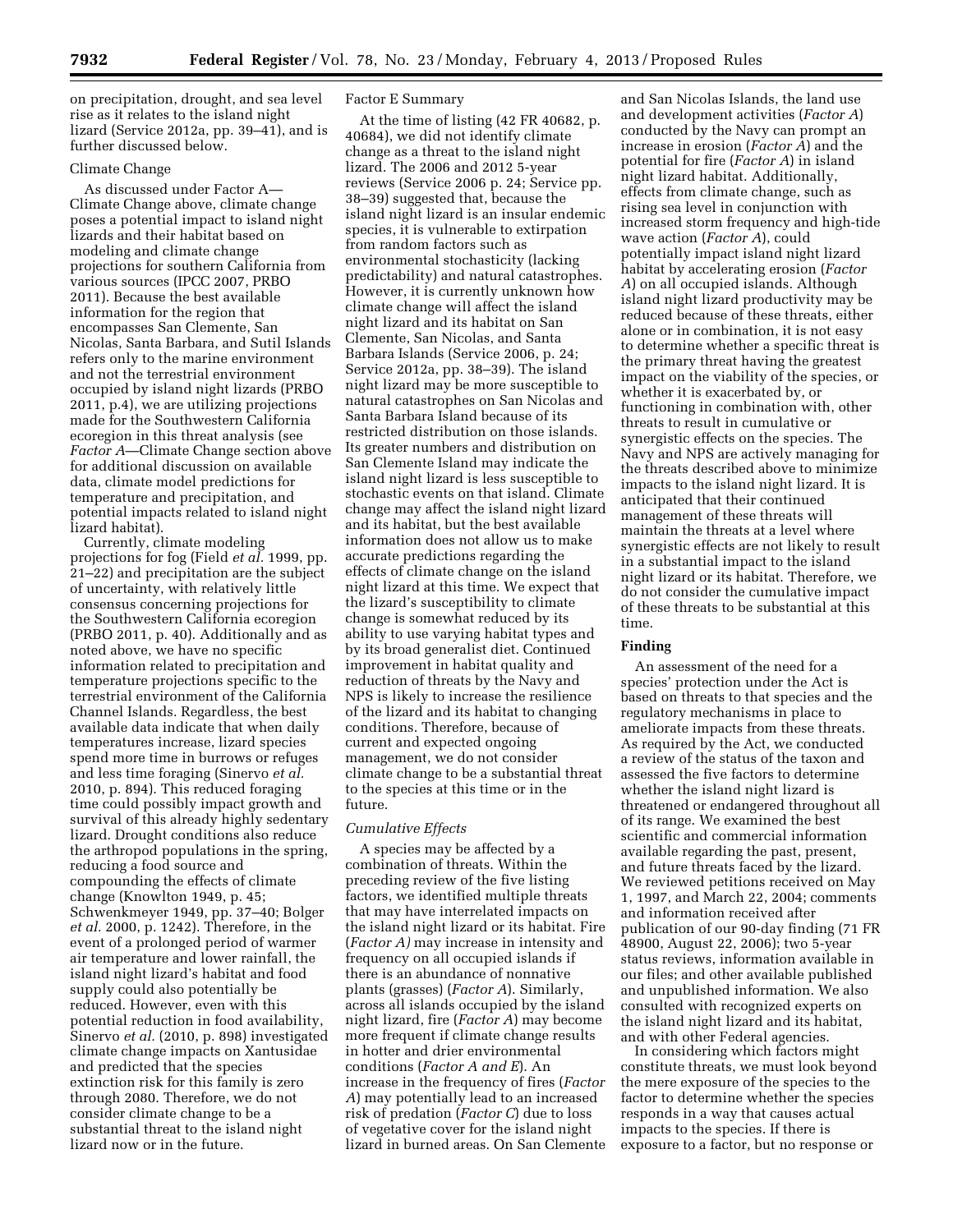only a positive response, that factor is not a threat. If there is exposure and the species responds negatively, the factor may be a substantial threat and we then attempt to determine the significance of the threat. If the threat is significant, it may drive or contribute to the risk of extinction of the species such that the species warrants listing as endangered or threatened, as those terms are defined by the Act. This does not necessarily require empirical proof of a threat. The combination of exposure and some corroborating evidence of how the species is likely impacted could suffice. The mere identification of factors that could potentially impact a species negatively is not sufficient to compel a finding that listing is appropriate; we require evidence that these factors are operative substantial threats that act on the species to the point that the species meets the definition of threatened or endangered under the Act.

The reasons for listing the island night lizard as threatened (42 FR 40682) were: Habitat loss or modification through the introduction of nonnative herbivores such as feral goats and pigs on San Clemente Island; habitat modification through the introduction of nonnative plants throughout the species' range (San Clemente, San Nicolas, and Santa Barbara Islands); predation by feral cats on San Clemente Island; and competition with the southern alligator lizard on San Nicolas Island. The island night lizard was not known to occupy Sutil Island at listing and thus the island was not included in the threats analysis at the time of listing. Since listing, the island night lizard has been twice identified on Sutil Island. Due to the small size of Sutil Island, proximity to Santa Barbara Island, and ownership of Sutil and Santa Barbara Island by the NPS, we included the population of Sutil Island and discussion of threats with the population of Santa Barbara Island.

At the time of listing, several threats related to destruction of habitat were identified for the island night lizard on one or more of the Channel Islands. Since listing, these threats have been addressed by multiple actions through implementation of the Navy's INRMPs and the NPS's management policies. While a variety of threats existed under Factor A, not all threats were present on all three islands.

All nonnative herbivores have been removed from San Clemente, San Nicolas, and Santa Barbara Islands, and the slow process of natural recovery of native habitat is ongoing. Management actions to control, remove, or prevent introduction of nonnative plant species are also implemented on all three

islands by the Navy and NPS. Current management efforts on San Clemente and San Nicolas Islands to avoid or minimize impacts from land use and development, fire, and erosion due to military activities have resulted in reduction of threats to the island night lizard or its habitat on those islands. Land use and development is not considered a threat to the lizard or its habitat on Santa Barbara Island. Fire is also not a substantial threat to the lizard or its habitat on Santa Barbara Island due to limited human presence, current fire management policy on the island, and an FMP for Channel Islands National Park (including Santa Barbara Island). Erosion resulting from historical grazing by nonnative herbivores and historical land use practices is exacerbated by current military activities. Efforts to control these sources of erosion on San Clemente and San Nicolas Islands are currently ongoing, as outlined in the Navy's INRMPs. As a result of management efforts by the Navy and NPS, we do not consider any of these habitat threats to be substantial to the island night lizard or its habitat on any of the occupied islands, nor do we expect them to become so in the foreseeable future.

Disease is not a current threat for the island night lizard on any of the islands where it occurs nor do we anticipate it to be in the foreseeable future; however, predation has impacted the species in the past and continues to be a potential impact to individuals on San Clemente Island. We do not consider predation to be a substantial threat currently or in the foreseeable future due to ongoing feral cat removal efforts implemented through the Navy's INRMP. All feral cats have been removed from San Nicolas Island, and predation is not a threat to the lizard on Santa Barbara Island. Finally, research indicates that the southern alligator lizard is not a threat to the island night lizard on San Nicolas Island.

The overutilization for commercial, recreational, scientific, or educational purposes and inadequacy of regulatory mechanisms are not threats to the island night lizard on any of the occupied islands, nor do we anticipate them to become threats in the foreseeable future.

Climate change has been identified as a potential threat with regards to the present or threatened destruction, modification, or curtailments of its habitat, as well as with regard to other human and manmade factors. However, we cannot precisely determine how climate change will potentially impact the island night lizard and its habitat on San Clemente, San Nicolas, and Santa Barbara Islands. While climate change

may impact the lizard and its habitat, we are unable to accurately predict the effects to the species and its habitat. However, species biology indicates that the lizard may be able to withstand some changes in habitat conditions. Therefore, we do not consider climate change to be a substantial threat to the species throughout its range now or in the foreseeable future.

At the time of listing, the number of island night lizards on San Clemente, San Nicolas, and Santa Barbara Islands was unknown. Research conducted since then indicates that approximately 21 million island night lizards occur on San Clemente Island, 15,300 lizards occur on San Nicolas Island, and 17,600 lizards occur on Santa Barbara Island. While no new population numbers are available, new habitat assessments indicate that the amount of quality habitat supporting the island night lizard has increased on each of the islands. It is likely that the number of lizards has increased in association with the increase of quality habitat on all three islands. Currently, the Navy conducts monitoring for management actions that impact threatened or endangered species, including the island night lizard, as required by its INRMP. If the island night lizard is removed from the List, the Navy would continue to monitor the lizard and its habitat through post-delisting monitoring efforts to ensure the species is recovering and does not warrant relisting in the foreseeable future. The NPS conducts monitoring on Santa Barbara Island to assess the impacts of management actions on threatened and endangered species, including the island night lizard and its habitat. Additionally, the NPS monitors all natural resources, including the island night lizard, and would also participate in post-delisting monitoring efforts to ensure the species does not warrant relisting in the foreseeable future.

We conclude that, since the time of listing, all substantial threats to the island night lizard have been ameliorated. Any remaining potential threats to the species are currently managed to minimize impacts. The one exception is climate change, for which there is not sufficient information to make accurate predictions about the timing and degree of potential impacts. However, data suggest that the extinction risk for the family Xantusidae (which includes the Island night lizard) is zero through the year 2080 (based on Sinervo *et al.* (2010) evaluation of Xantusidae (see Climate Change section)). Therefore, using 2080 as our frame of reference for determining the foreseeable future (which is generally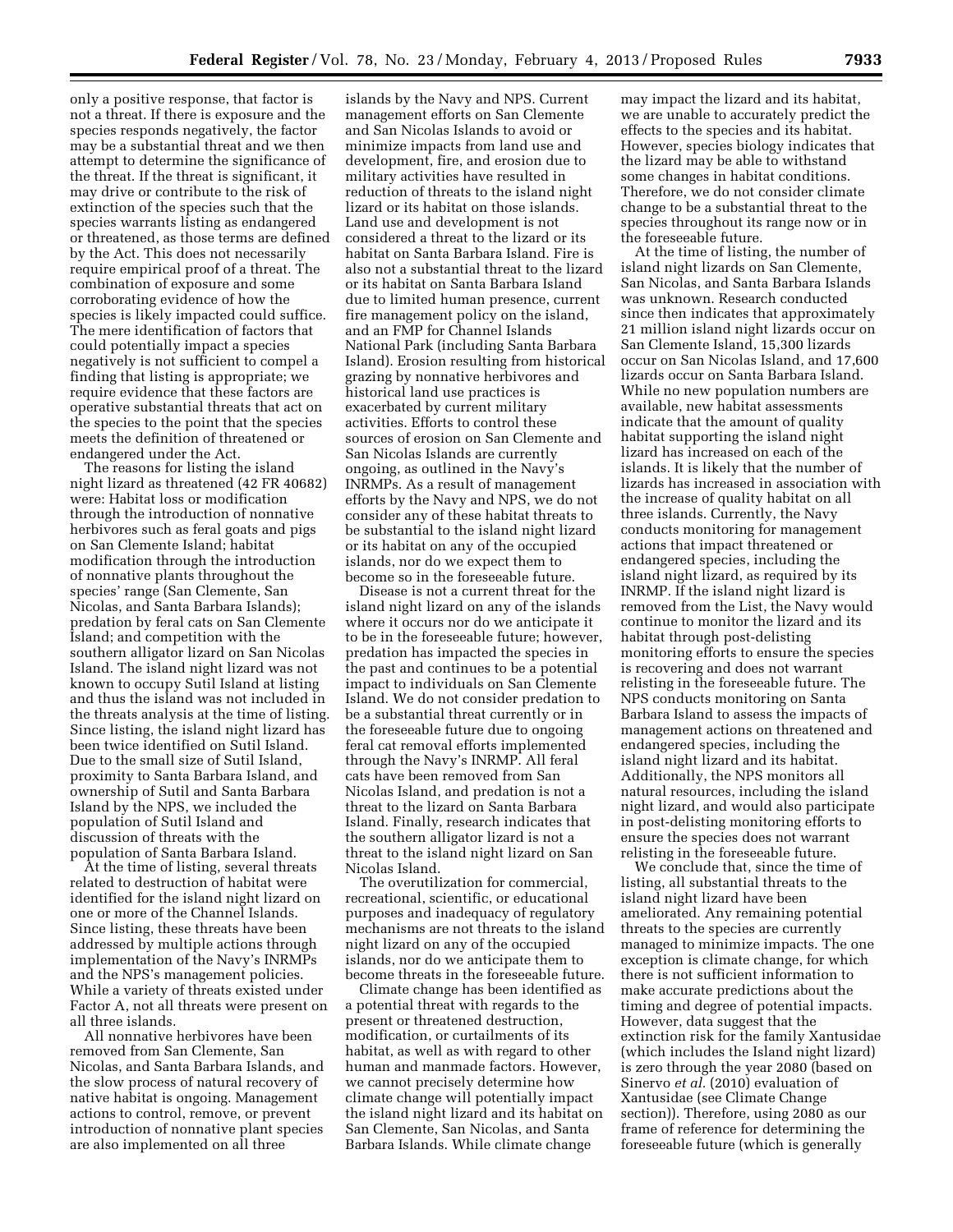the latest time period that most climate change emission scenario models use because they lose confidence beyond this point), we concluded that this is not likely to become a substantial threat now or in the foreseeable future. We also note that all six primary objectives of the Recovery Plan were, or are in the process of, being fulfilled (see Recovery Plan Implementation section). Additionally, since listing, it was determined that over 21 million lizards exist in high-quality habitat among the three islands. Based on the current level of threats, we would not anticipate future declines in population numbers. Therefore, we conclude that the island night lizard is not likely to become endangered in the foreseeable future throughout all of its range, because all substantial threats have been ameliorated, potential threats are currently managed, and Recovery Plan objectives have been initiated or fulfilled. As such, we recommend removing the island night lizard from the List of Endangered and Threatened Wildlife.

#### **Significant Portion of Its Range**

The Act defines ''endangered species'' as any species which is ''in danger of extinction throughout all or a significant portion of its range,'' and ''threatened species'' as any species which is ''likely to become an endangered species within the foreseeable future throughout all or a significant portion of its range.'' The definition of ''species'' is also relevant to this discussion. The Act defines ''species'' as follows: ''The term 'species' includes any subspecies of fish or wildlife or plants, and any distinct population segment [DPS] of any species of vertebrate fish or wildlife which interbreeds when mature.'' The phrase ''significant portion of its range'' (SPR) is not defined by the statute, and we have never addressed in our regulations: (1) The consequences of a determination that a species is either endangered or likely to become so throughout a significant portion of its range, but not throughout all of its range; or (2) what qualifies a portion of a range as ''significant.''

Two recent district court decisions have addressed whether the SPR language allows the Service to list or protect less than all members of a defined ''species'': *Defenders of Wildlife*  v. *Salazar,* 729 F. Supp. 2d 1207 (D. Mont. 2010), concerning the Service's delisting of the Northern Rocky Mountain gray wolf (74 FR 15123, Apr. 12, 2009) and *WildEarth Guardians* v. *Salazar,* 2010 U.S. Dist. LEXIS 105253 (D. Ariz. Sept. 30, 2010), concerning the Service's 2008 finding on a petition to

list the Gunnison's prairie dog (73 FR 6660, Feb. 5, 2008). The Service had asserted in both of these determinations that it had authority, in effect, under the Act to protect only some members of a ''species,'' as defined by the Act (species, subspecies, or DPS). Both courts ruled that the determinations were arbitrary and capricious on the grounds that this approach violated the plain and unambiguous language of the Act. The courts concluded that reading the SPR language to allow protecting only a portion of a species' range is inconsistent with the Act's definition of ''species.'' The courts concluded that once a determination is made that a species (species, subspecies, or DPS) meets the definition of ''endangered species'' or ''threatened species,'' it must be placed on the list in its entirety and the Act's protections applied consistently to all members of that species (subject to modification of protections through special rules under sections 4(d) and 10(j) of the Act).

Consistent with that interpretation, and for the purposes of this finding, we interpret the phrase ''significant portion of its range'' in the Act's definitions of ''endangered species'' and ''threatened species'' to provide an independent basis for listing; thus there are two situations (or factual bases) under which a species would qualify for listing: a species may be endangered or threatened throughout all of its range or a species may be endangered or threatened in only a significant portion of its range. If a species is in danger of extinction throughout an SPR, the species is an ''endangered species.'' The same analysis applies to ''threatened species.'' Based on this interpretation and supported by existing case law, the consequence of finding that a species is endangered or threatened in only a significant portion of its range is that the entire species shall be listed as endangered or threatened, respectively, and the Act's protections shall be applied across the species' entire range.

We conclude, for the purposes of this finding, that interpreting the SPR phrase as providing an independent basis for listing is the best interpretation of the Act because it is consistent with the purposes and the plain meaning of the key definitions of the Act; it does not conflict with established past agency practice, as no consistent, long-term agency practice has been established; and it is consistent with the judicial opinions that have most closely examined this issue. Having concluded that the phrase ''significant portion of its range'' provides an independent basis for listing and protecting the entire species, we next turn to the meaning of

"significant" to determine the threshold for when such an independent basis for listing exists.

Although there are potentially many ways to determine whether a portion of a species' range is ''significant,'' we conclude, for the purposes of this finding, that the significance of the portion of the range should be determined based on its biological contribution to the conservation of the species. For this reason, we describe the threshold for ''significant'' in terms of an increase in the risk of extinction for the species. We conclude that a biologically based definition of ''significant'' best conforms to the purposes of the Act, is consistent with judicial interpretations, and best ensures species' conservation. Thus, for the purposes of this finding, and as explained further below, a portion of the range of a species is ''significant'' if its contribution to the viability of the species is so important that, without that portion, the species would be in danger of extinction.

We evaluate biological significance based on the principles of conservation biology using the concepts of redundancy, resiliency, and representation. *Resiliency* describes the characteristics of a species and its habitat that allow it to recover from periodic disturbance. *Redundancy*  (having multiple populations distributed across the landscape) may be needed to provide a margin of safety for the species to withstand catastrophic events. *Representation* (the range of variation found in a species) ensures that the species' adaptive capabilities are conserved. Redundancy, resiliency, and representation are not independent of each other, and some characteristic of a species or area may contribute to all three. For example, distribution across a wide variety of habitat types is an indicator of representation, but it may also indicate a broad geographic distribution contributing to redundancy (decreasing the chance that any one event affects the entire species) and the likelihood that some habitat types are less susceptible to certain threats, contributing to resiliency (the ability of the species to recover from disturbance). None of these concepts is intended to be mutually exclusive, and a portion of a species' range may be determined to be ''significant'' due to its contributions under any one or more of these concepts.

For the purposes of this finding, we determine if a portion's biological contribution is so important that the portion qualifies as ''significant'' by asking whether *without that portion* the representation, redundancy, or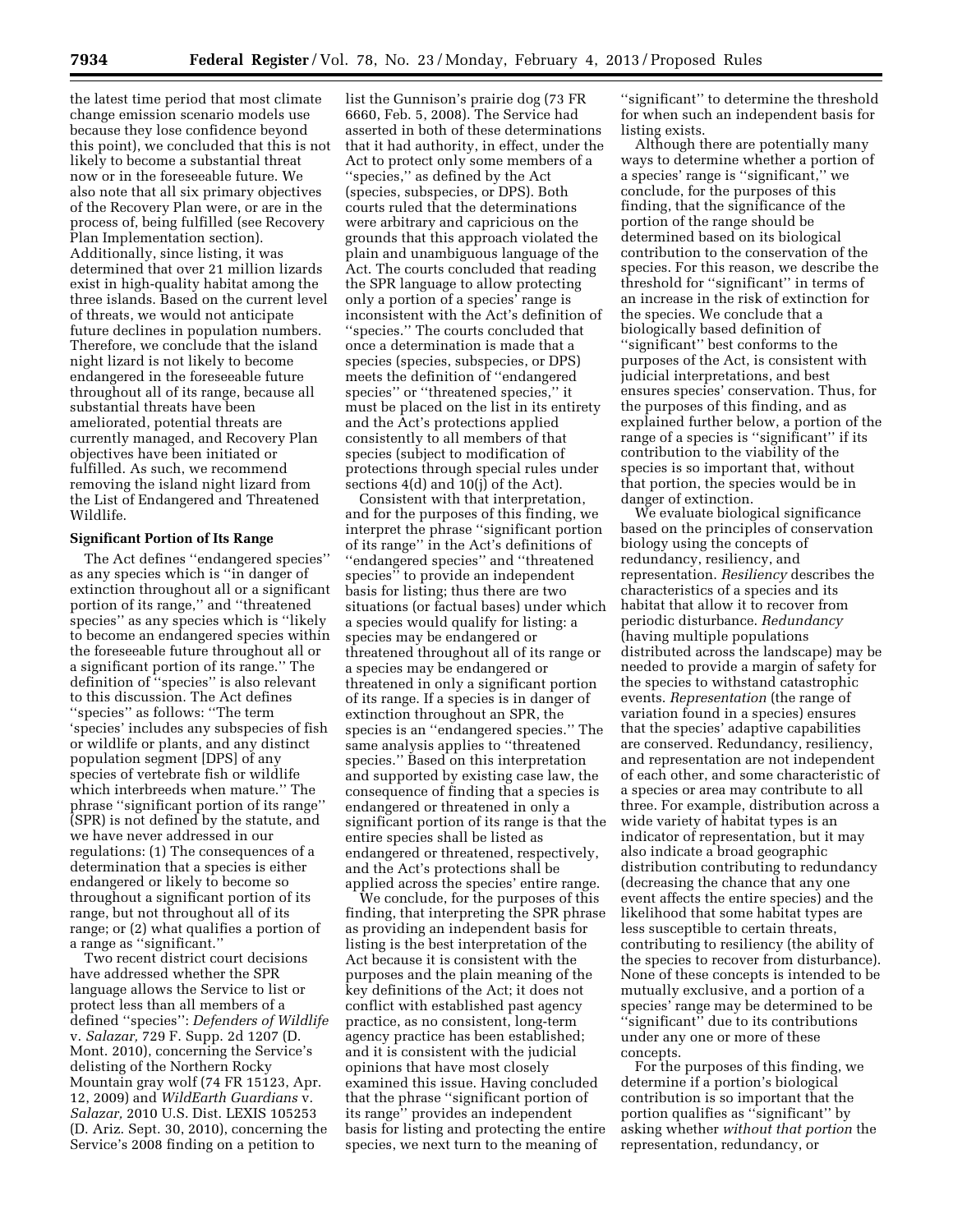resiliency of the species would be so impaired that the species would have an increased vulnerability to threats to the point that the overall species would be in danger of extinction (would be ''endangered''). Conversely, we would not consider the portion of the range at issue to be ''significant'' if there is sufficient resiliency, redundancy, and representation elsewhere in the species' range that the species would not be in danger of extinction throughout its range if the population in that portion of the range in question became extirpated (extinct locally).

We recognize that this definition of ''significant'' (a portion of the range of a species is ''significant'' if its contribution to the viability of the species is so important that without that portion the species would be in danger of extinction) establishes a threshold that is relatively high. On the one hand, given that the consequences of finding a species to be endangered or threatened in an SPR would be listing the species throughout its entire range, it is important to use a threshold for ''significant'' that is robust. It would not be meaningful or appropriate to establish a very low threshold whereby a portion of the range can be considered ''significant'' even if only a negligible increase in extinction risk would result from its loss. Because nearly any portion of a species' range can be said to contribute some increment to a species' viability, use of such a low threshold would require us to impose restrictions and expend conservation resources disproportionately to conservation benefit: Listing would be rangewide, even if only a portion of the range of minor conservation importance to the species is imperiled. On the other hand, it would be inappropriate to establish a threshold for ''significant'' that is too high. This would be the case if the standard were, for example, that a portion of the range can be considered ''significant'' only if threats in that portion result in the entire species being currently endangered or threatened. Such a high bar would not give the SPR phrase independent meaning, as the Ninth Circuit held in *Defenders of Wildlife* v. *Norton,* 258 F.3d 1136 (9th Cir. 2001).

The definition of ''significant'' used in this finding carefully balances these concerns. By setting a relatively high threshold, we minimize the degree to which restrictions will be imposed or resources expended that do not contribute substantially to species conservation. But we have not set the threshold so high that the phrase ''in a significant portion of its range'' loses independent meaning. Specifically, we

have not set the threshold as high as it was under the interpretation presented by the Service in the *Defenders*  litigation. Under that interpretation, the portion of the range would have to be so important that current imperilment there would mean that the species would be *currently* imperiled everywhere. Under the definition of ''significant'' used in this finding, the portion of the range need not rise to such an exceptionally high level of biological significance. (We recognize that if the species is imperiled in a portion that rises to that level of biological significance, then we should conclude that the species is in fact imperiled throughout all of its range, and that we would not need to rely on the SPR language for such a listing.) Rather, under this interpretation we ask whether the species would be endangered everywhere without that portion, that is, if that portion were completely extirpated. In other words, the portion of the range need not be so important that even the species being in danger of extinction in that portion would be sufficient to cause the species in the remainder of the range to be endangered; rather, the *complete extirpation* (in a hypothetical future) of the species in that portion would be required to cause the species in the remainder of the range to be endangered.

The range of a species can theoretically be divided into portions in an infinite number of ways. However, there is no purpose in analyzing portions of the range that have no reasonable potential to be significant or in analyzing portions of the range in which there is no reasonable potential for the species to be endangered or threatened. To identify only those portions that warrant further consideration, we determine whether there is substantial information indicating that: (1) The portions may be ''significant'' *and* (2) the species may be in danger of extinction there or likely to become so within the foreseeable future. Depending on the biology of the species, its range, and the threats it faces, it might be more efficient for us to address the significance question first or the status question first. Thus, if we determine that a portion of the range is not ''significant,'' we do not need to determine whether the species is endangered or threatened there; if we determine that the species is not endangered or threatened in a portion of its range, we do not need to determine if that portion is ''significant.'' In practice, a key part of the determination that a species is in danger of extinction

in a significant portion of its range is whether the threats are geographically concentrated in some way. If the threats to the species are essentially uniform throughout its range, no portion is likely to warrant further consideration. Moreover, if any concentration of threats to the species occurs only in portions of the species' range that clearly would not meet the biologically based definition of ''significant,'' such portions will not warrant further consideration.

We consider the ''range'' of the island night lizard to be San Clemente, San Nicolas, and Santa Barbara Islands (including Sutil Island) of the California Channel Islands.

We considered whether the threats facing the island night lizard might be different on San Clemente Island with approximately 99.85 percent of the population compared to San Nicolas and Santa Barbara Islands with, combined, approximately 0.15 percent of the population (Service 2012b). A detailed spatial evaluation of threats showed that the level of threat, and extent of protective measures, is different on San Clemente Island and San Nicolas Island, compared to Santa Barbara Island due to ownership and activities conducted by the Navy (Service 2012b, unpublished data). However, all substantial threats have been ameliorated from those islands, and the remaining potential threats to the island night lizard are actively managed for by the Navy through implementation of INRMPs, Federal Noxious Weed Act, and Soil Conservation and Domestic Allotment Act. On Santa Barbara Island there are no substantial threats, and the remaining potential threats receive protections provided through the implementation of NPS's management policies and the Channel Islands National Park Wildland FMP, in accordance with the Organic Act. It is our conclusion, based on our evaluation of the current potential threats to the island night lizard on San Clemente, San Nicolas, and Santa Barbara Islands (see Summary of Factors Affecting the Species section), that threats are neither sufficiently concentrated nor of sufficient magnitude to indicate the species is in danger of extinction on any island and thus it is likely to persist throughout its range.

# **Summary of Finding**

According to 50 CFR 424.11(d), a species may be delisted if the best scientific and commercial data available substantiate that the species is neither endangered nor threatened because of: (1) Extinction, (2) recovery, or (3) error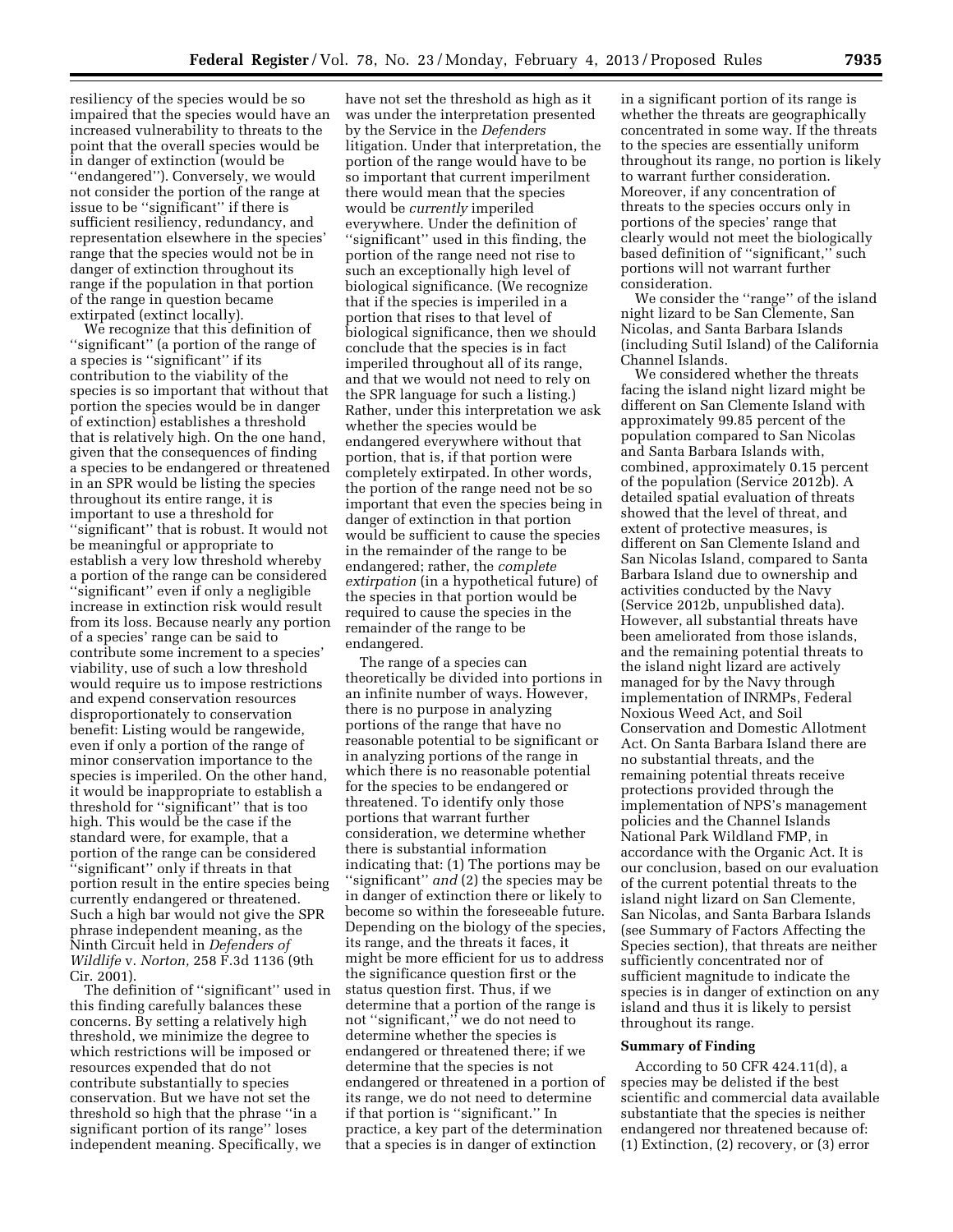in the original data for classification of the species. We consider ''recovery'' to apply to the island night lizard because, since listing, all substantial threats to the lizard have been ameliorated. All remaining potential threats to the species and its habitat, with the exception of climate change for which there is not information on which to make accurate predictions, are currently managed through management plans (the Navy's INRMPs on San Clemente and San Nicolas Islands in accordance with the Sikes Act, Federal Noxious Weed Act, and Soil Conservation and Domestic Allotment Act; and the NPS's management policies in accordance with the Organic Act on Santa Barbara Island). Upon completion of this finding, a majority of all six primary objectives of the Recovery Plan have been fulfilled. Therefore, we find that the island night lizard no longer requires the protection of the Act and we propose removing the species from the List of Endangered and Threatened Wildlife.

# **Effects of This Rule**

This rule, if made final, would revise 50 CFR 17.11(h) to remove the island night lizard from the List of Endangered and Threatened Wildlife. Because no critical habitat was designated for this species, this rule would not affect 50 CFR 17.95.

If this species is removed from the List of Endangered and Threatened Wildlife, the prohibitions and conservation measures provided by the Act, particularly through sections 7 and 9 of the Act, would no longer apply. Removal of the island night lizard from the List of Threatened and Endangered Wildlife would relieve Federal agencies from the need to consult with us to ensure any action they authorize, fund, or carry out is not likely to jeopardize the continued existence of this species.

## **Peer Review**

In accordance with our joint policy on peer review published in the **Federal Register** on July 1, 1994 (50 FR 34270), we will seek the expert opinions of at least three appropriate and independent specialists regarding this proposed rule and the draft post-delisting monitoring (PDM) plan. The purpose of peer review is to ensure that decisions are based on scientifically sound data, assumptions, and analyses. We have invited these peer reviewers to comment during this comment period on this proposed rule and draft PDM plan, and the specific assumptions and conclusions regarding the proposed delisting. Accordingly, the final decision may differ from this proposal.

# **Post-Delisting Monitoring Plan**

Section 4(g)(1) of the Act requires us, in cooperation with the States, to implement a monitoring program for not less than 5 years for all species that have been recovered and delisted (50 CFR 17.11, 17.12). The purpose of this postdelisting monitoring (PDM) is to verify that a species remains secure from risk of extinction after it has been removed from the protections of the Act. The PDM is designed to detect the failure of any delisted species to sustain itself without the protective measures provided by the Act. If, at any time during the monitoring period, data indicate that protective status under the Act should be reinstated, we can initiate listing procedures, including, if appropriate, emergency listing under section 4(b)(7) of the Act. Section 4(g) of the Act explicitly requires us to cooperate with the States in development and implementation of PDM programs, but we remain responsible for compliance with section 4(g) and, therefore, must remain actively engaged in all phases of PDM. We also seek active participation of other entities that are expected to assume responsibilities for the species' conservation post-delisting.

#### *Post-Delisting Monitoring Plan Overview*

The Service has developed a draft PDM plan for the island night lizard in cooperation with the Navy and NPS. The PDM plan is designed to verify that the island night lizard remains secure from risk of extinction after removal from the list of federally threatened or endangered species by detecting changes in its status and habitat throughout its known range. With this notice, we are soliciting public comments and peer review on the draft PDM Plan including its objectives and procedures (see Public Comments Solicited). All comments on the draft PDM plan from the public and peer reviewers will be considered and incorporated into the final PDM plan as appropriate. Please see the plan, available at *[http://www.fws.gov/](http://www.fws.gov/southwest/es/Library/)  [southwest/es/Library/,](http://www.fws.gov/southwest/es/Library/) [http://](http://ecos.fws.gov/speciesProfile/profile/speciesProfile.action?spcode=C01M)  [ecos.fws.gov/speciesProfile/profile/](http://ecos.fws.gov/speciesProfile/profile/speciesProfile.action?spcode=C01M)  speciesProfile.action?spcode=C01M,* or *<http://www.regulations.gov>* for more details.

The draft PDM plan outlines monitoring that will take place for 5 years over a 9-year period (i.e., years 1, 3, 4, 7, and 9). The draft PDM Plan includes the following measures:

(1) Monitoring the overall health of the island night lizard populations on each island through trap capture rates and recruitment at previously

established sampling sites. This monitoring will occur in all habitats for 9 years following delisting. Biologists will conduct density assessments using several methodologies including: Pitfall traps, rock-turn surveys, and coverboards arranged in grid arrays or transects. Efforts will be made to sample all sites within each sampling period. Surveys to assess recruitment will be conducted in October for each sampling year.

(2) Monitoring high-quality habitat will occur twice throughout postdelisting monitoring to assess abundance and distribution of habitats on all islands. Recently completed island-wide habitat maps will be utilized as the baseline assessment to compare with post-delisting monitoring mapping efforts.

(3) Identifying thresholds that would trigger an extension of monitoring, alteration of management approach, or a status review will be established related to island night lizard density, recruitment, and habitat.

Additionally, we are recommending that land managers on each island conduct monitoring in previously unsampled areas on each island consisting of different habitats at least once during PDM with a focus on highquality habitat. Within these new areas, we recommend using already established protocols to allow for comparison of newly sampled island night lizard densities and distribution with previously established sites for each island. We also recommend establishing identical protocols for each island to allow for comparison among islands. Lastly, we recommend that each island continue restoration efforts of high-quality island night lizard habitat to increase distribution and connectivity.

We also expect to monitor the commitments and actions of management plans implemented by the Navy and NPS, which manage potential threats to the island night lizard and its habitat, including the introduction and current persistence of nonnative plants, land use and development, erosion, and fire.

#### **Required Determinations**

#### *Clarity of the Rule*

We are required by Executive Orders 12866 and 12988 and by the Presidential Memorandum of June 1, 1998, to write all rules in plain language. This means that each rule we publish must:

(a) Be logically organized, (b) Use the active voice to address readers directly,